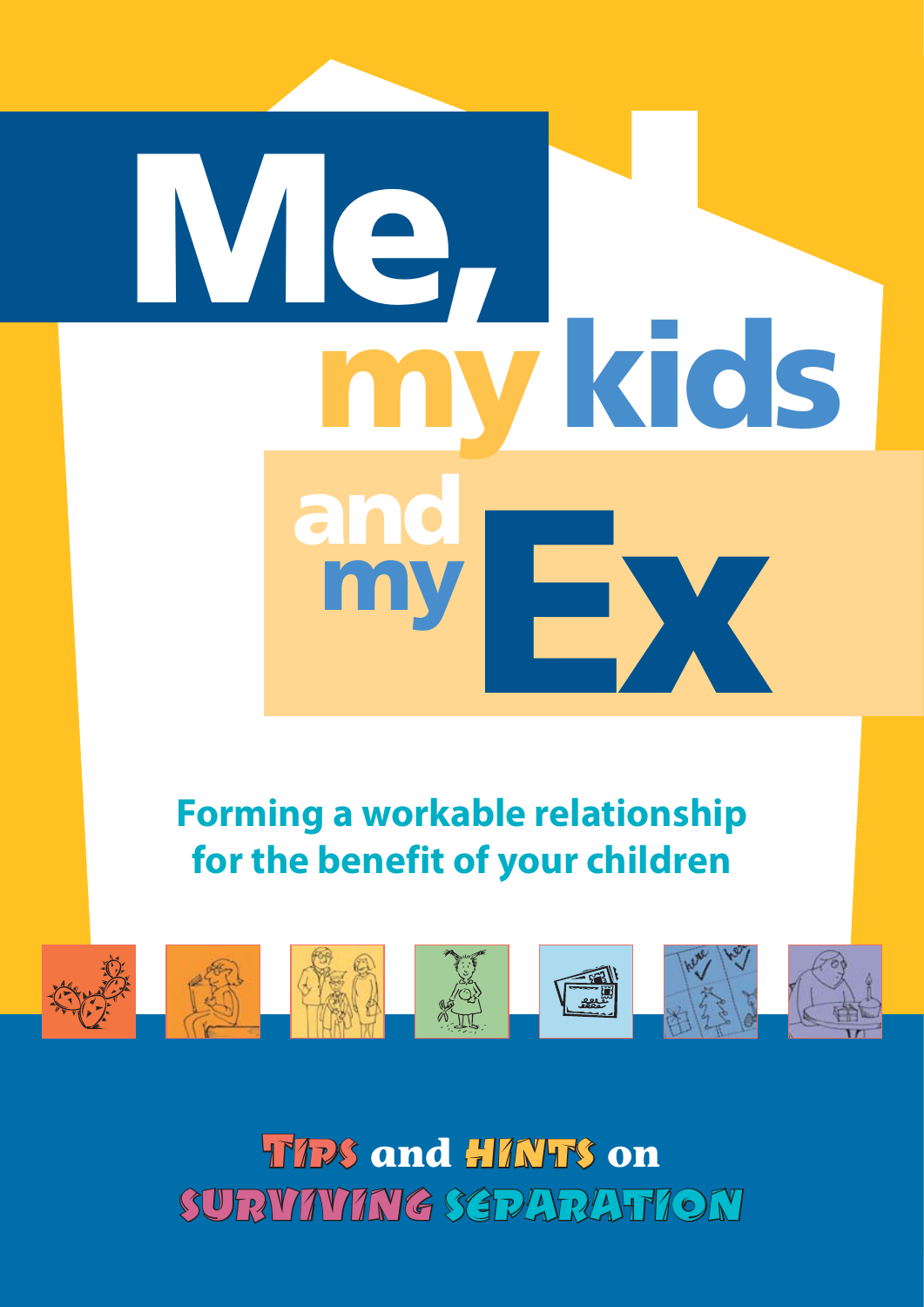#### Available free from **www.csa.gov.au** or call **131 272**:

hints and tips on stretching your dollar further.



and resources for dealing with them. Includes tips on building healthy relationships after separation.

their way through separation.

#### **Disclaimer**

after separation; in particular for parents who spend much of their time away from their children.

The information in this publication is provided as a guide only on the understanding that the Australian Government is not providing professional advice. The Child Support Agency recommends that users seek professional advice for their particular circumstances.

Although every care has been taken in preparing this publication the Child Support Agency gives no warranty or guarantee for the accuracy, currency or completeness of the information. Further, the Child Support Agency accepts no responsibility or liability for any loss or damage suffered as a result of reliance on the information contained in this publication.

#### **Acknowledgements**

The developers would like to thank all the parents and service providers for sharing their insights and experiences.

Designed by Looking Glass Press Author/distributor: Child Support Agency; Looking Glass Press (ill) ISBN: 0-9751931-4-7 First edition printed 2005

© Commonwealth of Australia 2005

This work is copyright. Apart from any use as permitted under the *Copyright Act 1968*, no part may be reproduced by any process without prior written permission from the Commonwealth. Requests and inquiries concerning reproduction and rights should be addressed to the Commonwealth Copyright Administration, Attorney General's Department, Robert Garran Offices, National Circuit, Barton ACT 2600 or posted at http://www.ag.gov.au/cca



**Australian Government** 

**Child Support Agency** 

This publication was produced by the Child Support Agency's External Relations Group. Queries or feedback about this booklet should be sent to CSACommunication@csa.gov.au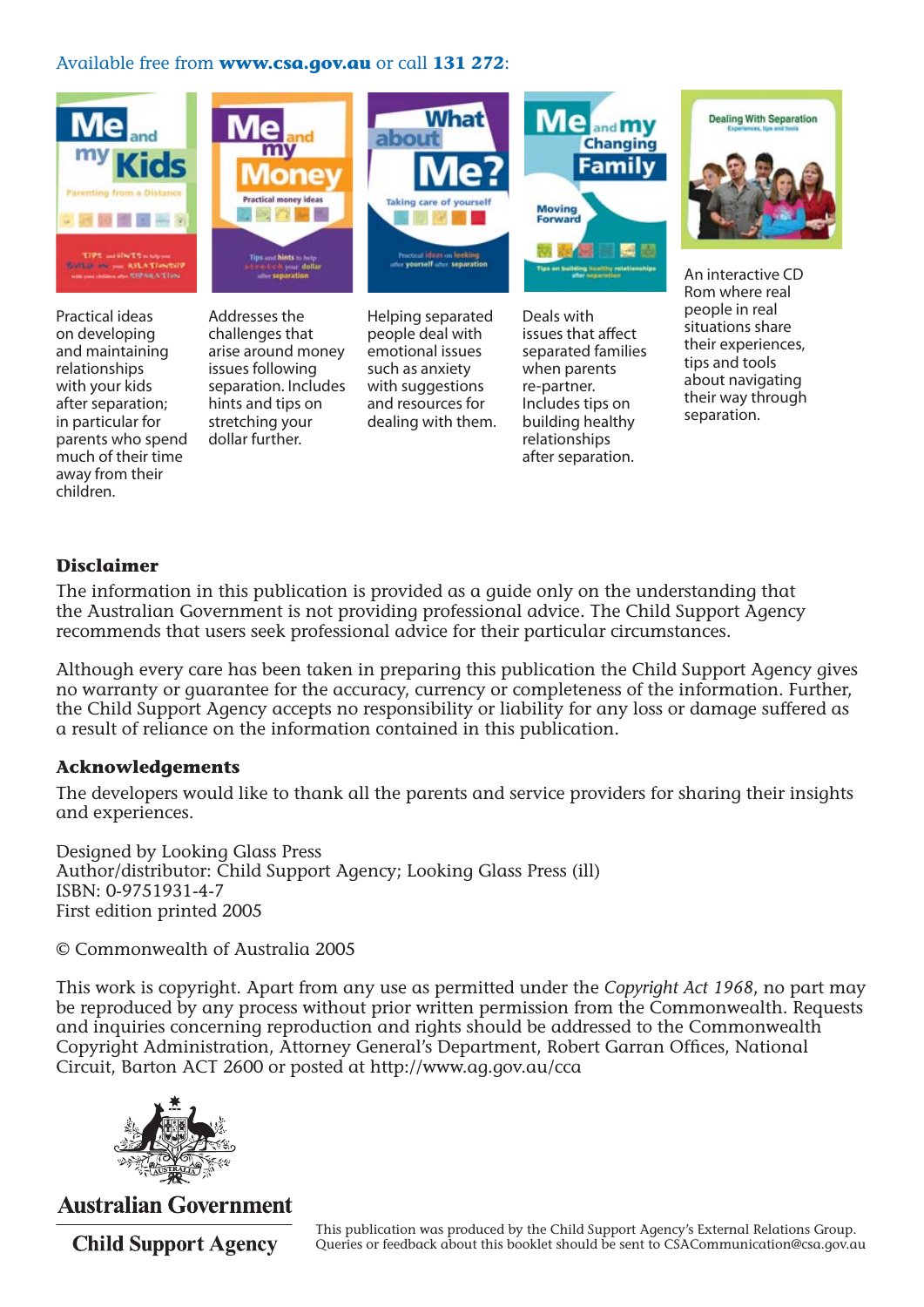## About this book

Children benefit from the love and support of both parents. Making parenting decisions, providing education, looking after their health and providing a home will require you to both work together for the benefit of your children.

#### **'We're not together anymore — so why do we now have to develop a good relationship?'**

#### **The most important reason is your children.**

Developing a good relationship with the other parent after you have separated isn't easy. This book provides help through:

- Practical ideas on relationship building
- Hints and tips
- Experiences from other parents
- Details on useful contacts for seeking extra help

## A word of advice

Separation is often a time of conflict between parents. Where **violence** and **abusive behaviour** is present — attempts to develop a working relationship with the other parent may not be possible. Seek professional help if you are affected.



Extra help can be found at the end of this book listed under *Useful Contacts*.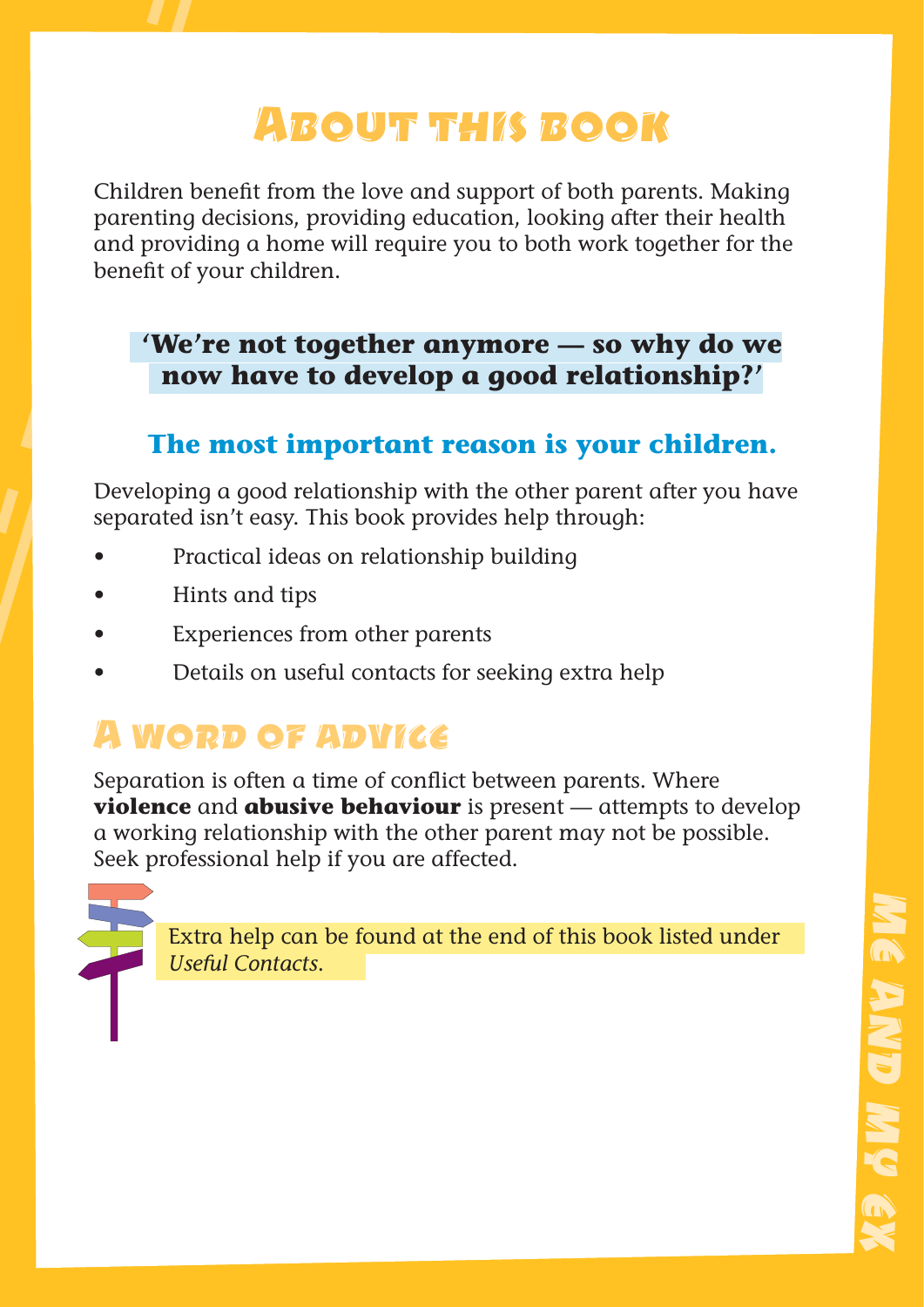## WHAT'S GOING ON?

Flip through the book to read the sections that relate to you at this time.

# Š

**Are you:** Angry? Depressed? Hurt? Fighting all the time?

## Pause

**Try starting with… Pages 1–5** which help you to deal with your emotions first. **Pages 19–20** which talk about the causes of conflict.

### Proceed with caution

## Š

#### **Are you:**

Talking with your ex but things could be better? Falling into the same old arguments? Not putting your kids first all the time?

## **Look at…**

**Page 16** for tips on effective communication.

**Page 24** for ideas about parenting after separation.

**Pages 25–33** for suggestions on parenting arrangements.

## **MOVE FORWARD**

#### **Are you:**

Feeling a lot better than you did when you first separated? Keen to make the best of the situation for your kids? Looking for ways to keep being better parents together?

#### **Ways to move forward…**

**Pages 10–15** helps you to build a working relationship that focuses on your kids.

**Pages 34–36** provide information and practical tools on how to identify and meet your goals.

Extra help is available during this difficult time  $-$  no matter where you are in your separation. See **pages 40–44** for the list of *Useful Contacts*.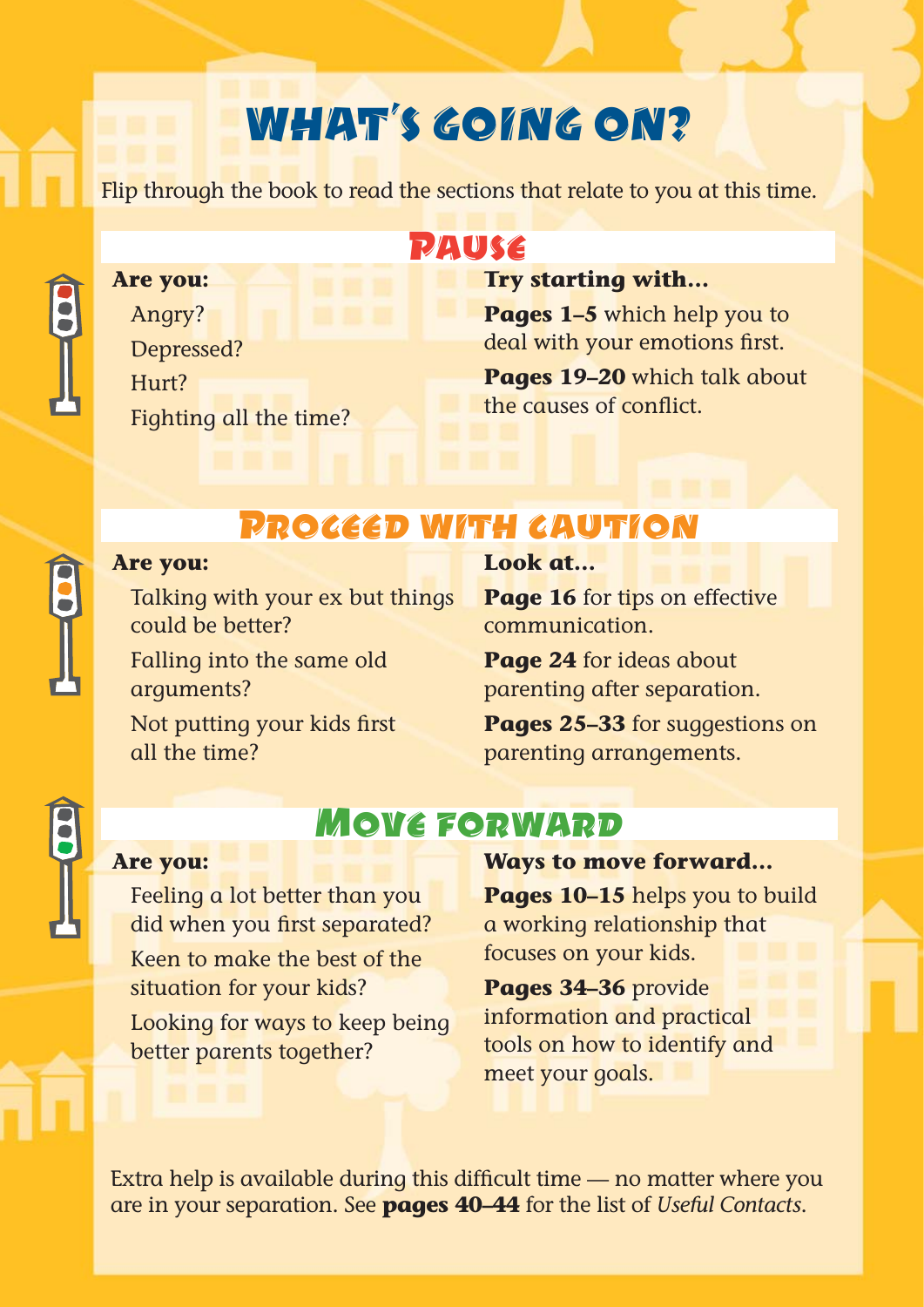## TABLE OF CONTENTS

| Separation and emotions $\ldots \ldots \ldots 1$           |
|------------------------------------------------------------|
|                                                            |
| Tips on dealing with grief $\ldots \ldots \ldots \ldots$ 3 |
| Painful games parents play 5                               |
| Moving forward<br>10                                       |
| What is a workable relationship? $\ldots \ldots$<br>11     |
| Dealing with your $ex \dots \dots \dots$<br>16             |
| Effective communication<br>16                              |
| 19                                                         |
| Hot spots with your ex<br>19                               |
| Power and control struggles<br>20                          |
| How fighting hurts the kids<br>21                          |
| Resolving conflict<br>22                                   |
| Sharing parenting<br>24                                    |
| Parenting after separation<br>24                           |
| Parenting arrangements<br>25                               |
| Planning your children's future<br>26                      |
| Tips on how to reach agreement $\dots \dots$<br>27         |
| Parenting time schedule<br>28                              |
| Parenting time schedule options<br>29                      |
| Example of a parenting time schedule $\ldots$ .<br>33      |
| New directions<br>34                                       |
| 34                                                         |
| Planning for change<br>34                                  |
| Acting on your goals<br>36                                 |
| Dealing with set backs $\ldots$<br>37                      |
| Dealing with friends and family following<br>38            |
|                                                            |

## ME AND MY EX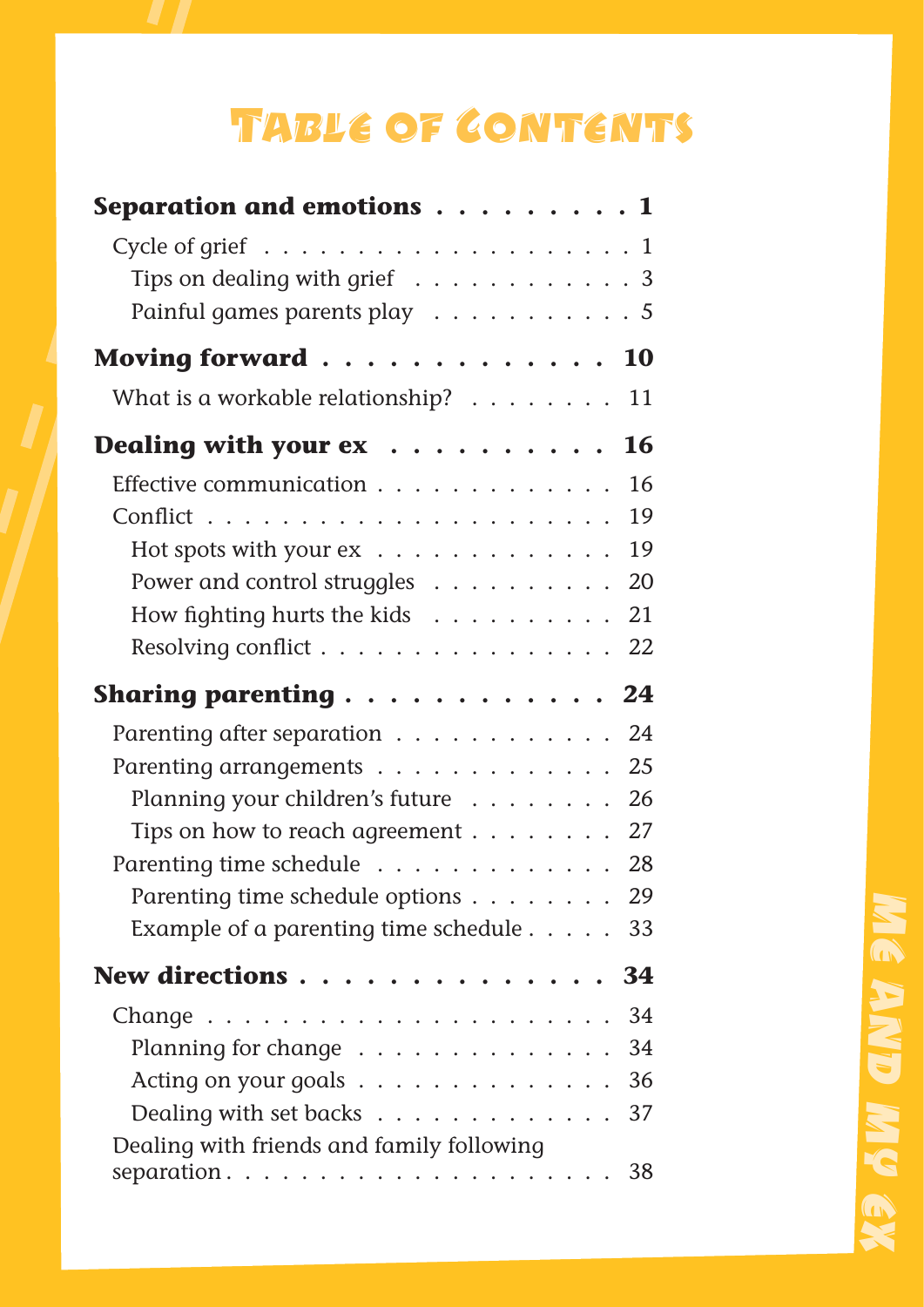| Useful contacts 40                       |  |
|------------------------------------------|--|
| Community service providers 40           |  |
| Government agencies 41                   |  |
| Self help books 42                       |  |
|                                          |  |
| Parenting arrangements guideline foldout |  |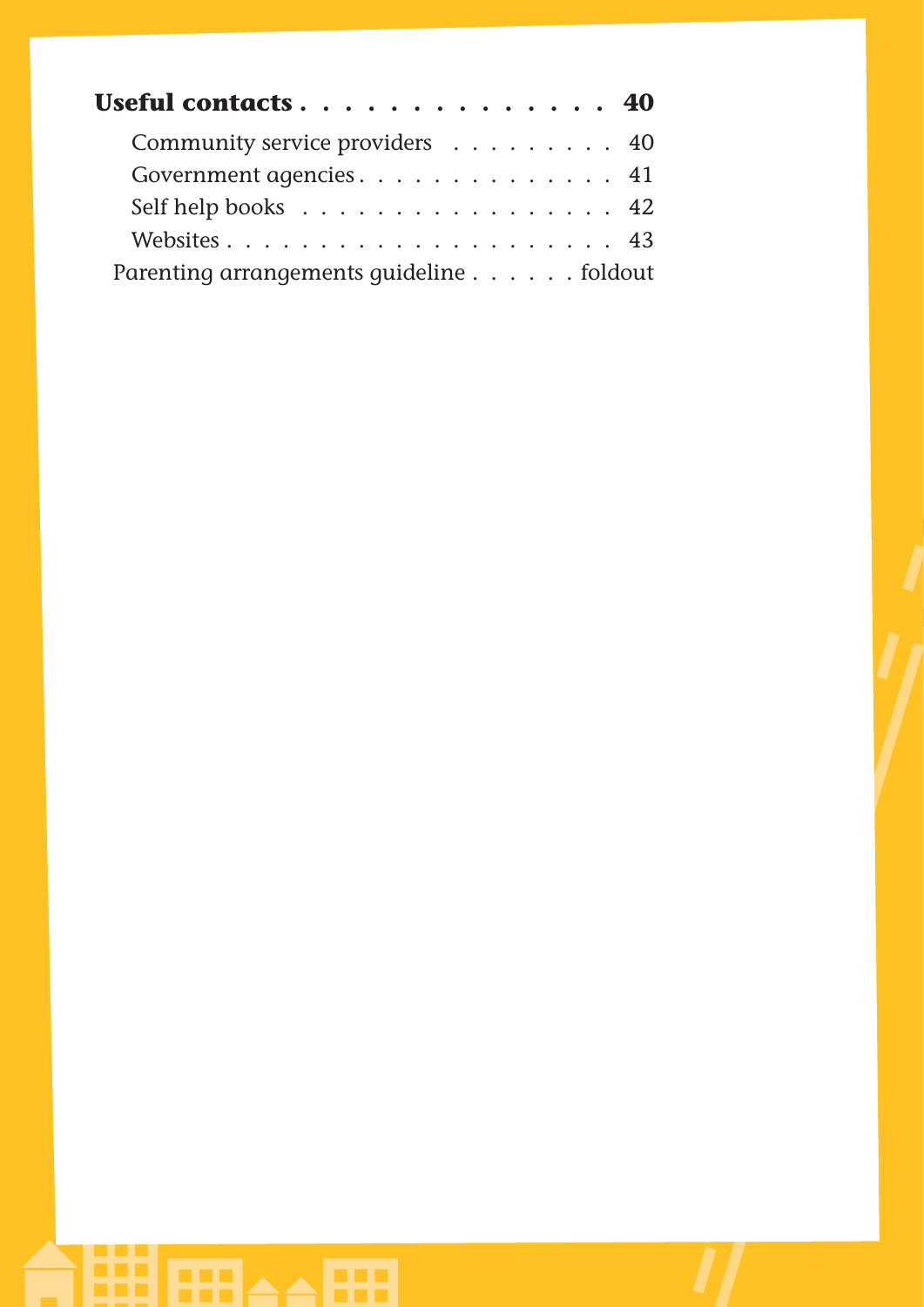## Separation and Emotions

Separation is not a single event. It can take place over months or years and is often an emotional roller coaster with many changes and adjustments to a person's life.

Emotions experienced before, during and after separation are those of grief at losing the family unit as we have known it.

#### DID YOU KNOW?

Researchers estimate that the period of adjustment for families can range anywhere from 1 to 3 years.

#### *A range of emotions can surface in any order, at any time, for different periods. Everyone experiences them differently.*

#### Cycle of Grief

**Shock** — feeling numb.

**Denial** — disbelief and pretending that this isn't happening.

**Anger** — frustrated outpouring of bottled up emotions.

**Bargaining** — trying to find a way out; to resolve the situation, or to try and start again.

**Depression/Isolation** — realising that it's going to happen.

**Acceptance** — finding a way forward.

**Change** — looking for real solutions to move on and be focused.

 $\mathcal{P}$  DID YOU KNOW?<br>Children also experience the grief process when parents separate. They may not know how to say it but might show it through things like being clingy or crying or not being able to focus on school work. Have a look at the 'What About Me?' booklet pages 32–33, available from the Child Support Agency. To order a free copy of the book visit www.csa.gov.au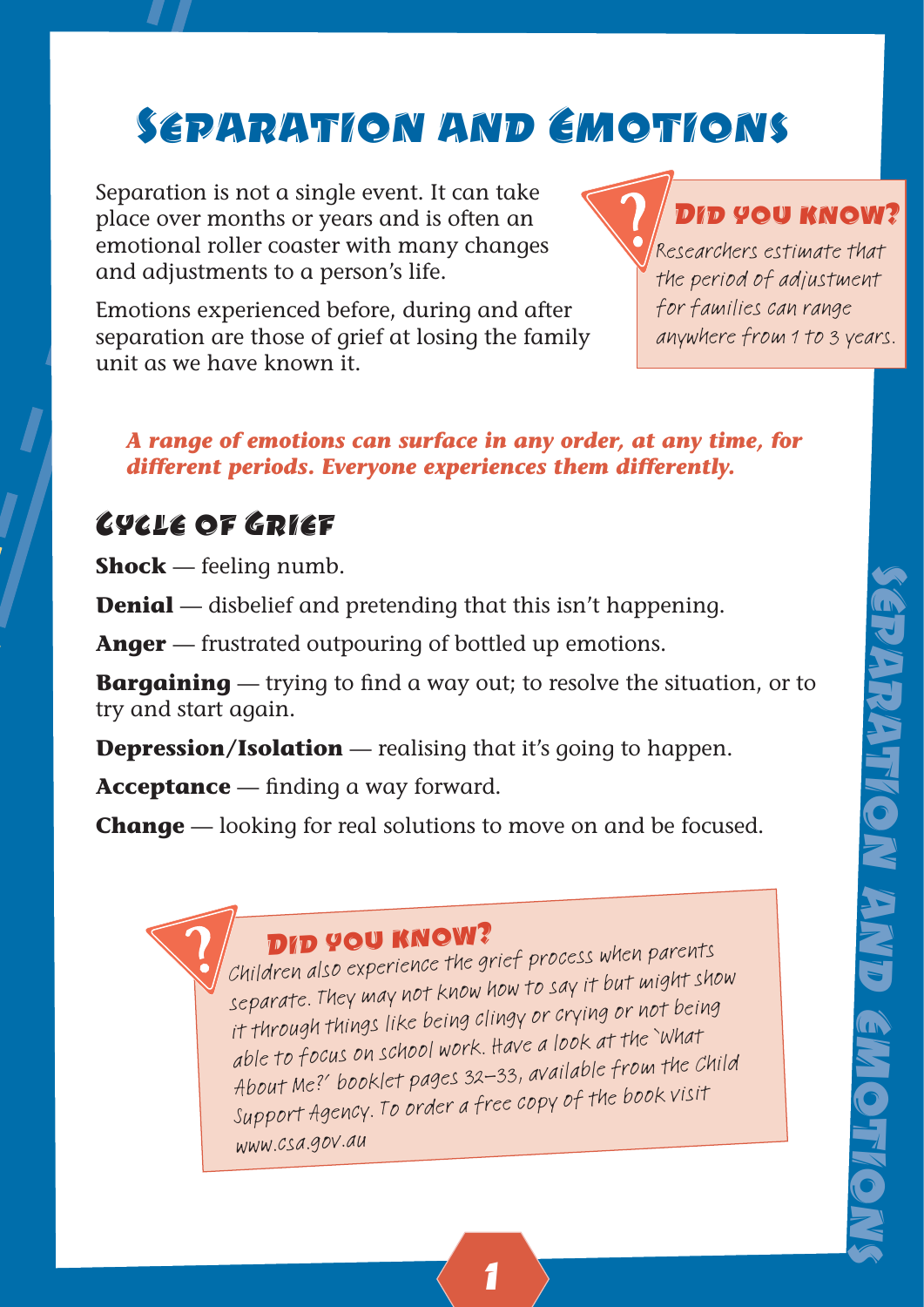

Circle the feelings you have experienced in the last month.

| Depression/<br><b>Isolation</b> | <b>Shock</b> | <b>Denial</b> | Anger       |
|---------------------------------|--------------|---------------|-------------|
| empty                           | disbelief    | hesitant      | furious     |
| lonely                          | unsure       | indecisive    | unforgiving |
| hopeless                        | overwhelmed  | indifferent   | hostile     |
| distressed                      | confused     | rejected      | bitter      |
| unhappy                         | wounded      | dismissive    | jealous     |
| fearful                         | insulted     | negative      | mean        |

| <b>Bargaining</b> | <b>Acceptance</b> | Change        |
|-------------------|-------------------|---------------|
| guilty            | determined        | involved      |
| regretful         | calm              | focused       |
| sorry             | understanding     | relaxed       |
| shamed            | respectful        | opportunistic |
| weak              | strong            | empowered     |
| hopeful           | motivated         | active        |

Write down how you would like to deal with these feelings.

Why would you like to deal with these?

What would it look like for you if you dealt with these?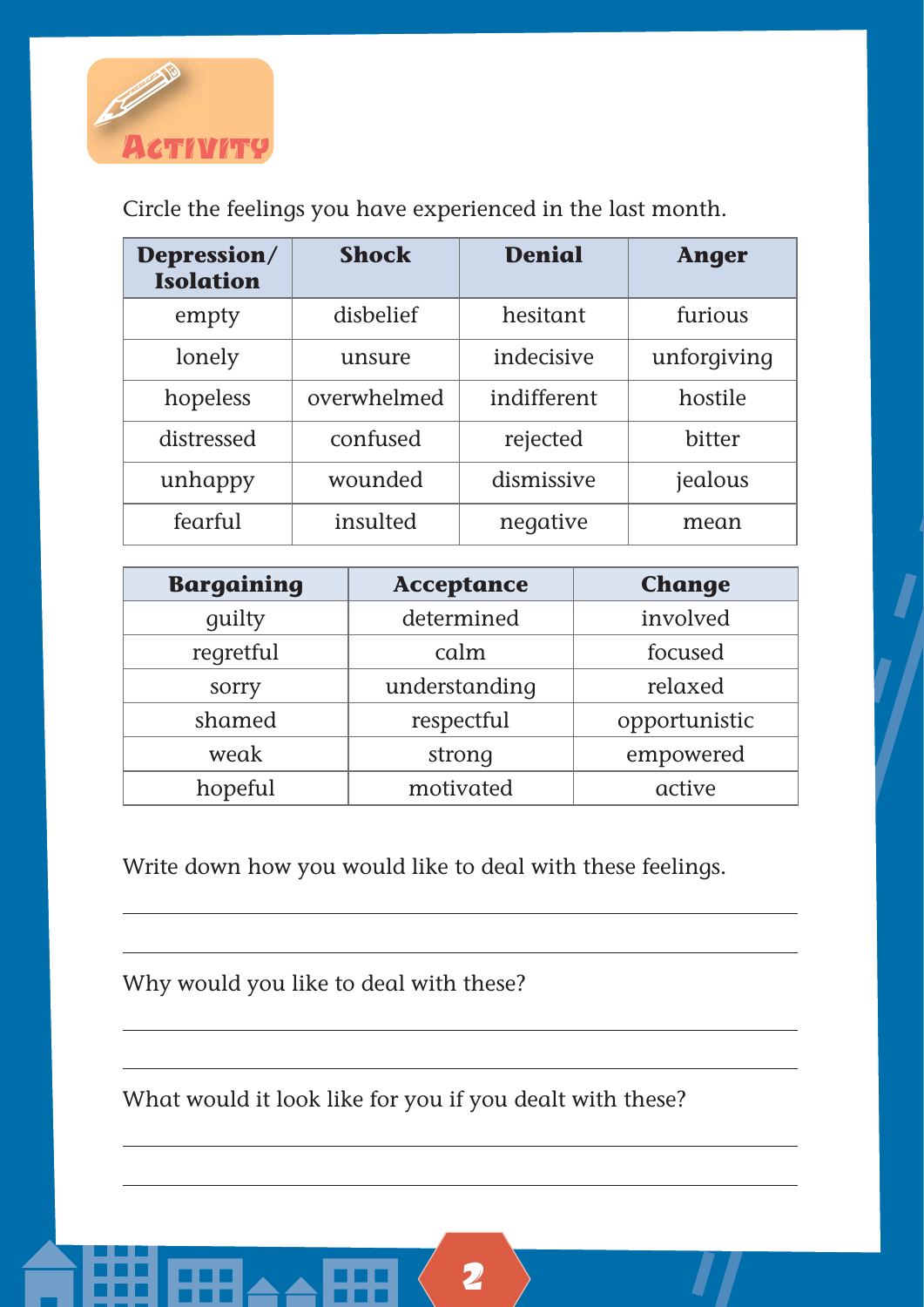### Tips on dealing with grief

#### **Shock**

When people are physically in shock we cover them with a warm blanket. Take care of yourself:

- Take 'time out' just for you even if it's only 10 minutes a day.
- Eat regular meals that include fruit and vegies.
- Read a book, listen to some music.
- Get some good sleep.
- Cry as long and as often as you need it's a *natural reaction*.
- Talk about your feelings.

Ask for help. Find someone who will listen. (See *Useful Contacts* at the end of this book). Take any assistance that is offered.

#### **Anger — options to deal with anger**

**Write it out —** Work through your anger by keeping a journal or by writing letters BUT don't mail them. It's a way of putting down what you think and feel and standing back and looking at what you have written.

**Shout it out** — Wind up the windows in your car or put your head in a pillow, and scream. It helps to get rid of the negative energy in your body.

**Talk it out** — Instead of directing your anger at your ex, talk to a friend or seek help with a professional who specialises in anger management.

#### **Take responsibility for your part of the relationship**

**break-up** — It's rare that only one partner is solely at fault. Recognising what makes you angry can help to find the triggers and old patterns so that you can take steps to stop repeating them.

**Think about the important issues —** Talking about every little irritation provokes resentment — let go of the small stuff.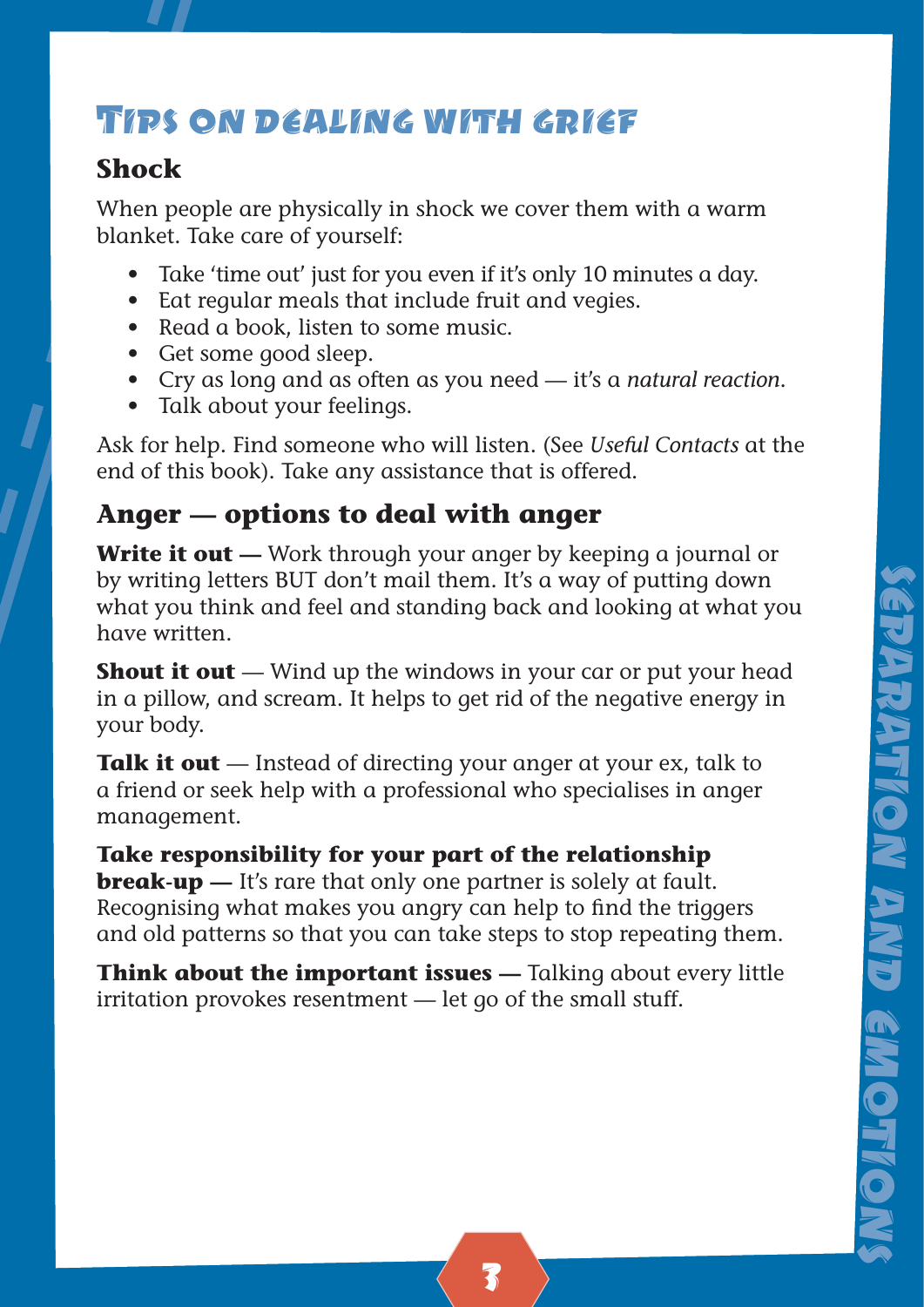#### **Denial**

Denial is a natural coping mechanism for things that happen which we don't really want to see.

Be honest with yourself and ask:

- What are the thoughts or situations I have been trying to avoid?
- What have I rejected because it's 'too close to home'?
- Is there some truth in it? If so, what can I plan to do about it?

Face your behaviour, make a plan to improve it and then stay with the plan.

#### **Depression/Isolation**

Sometimes when you're depressed it's hard to get any enjoyment out of things. You may have stopped doing things you used to enjoy, which keeps the depression going.

- It may help to get back into a routine but take it slowly. Try to do more of the things you enjoy. Your doctor, counsellor, church leader, elder or friend may be able to help you.
- Find out about local support groups led by trained and experienced professionals.
- Re-establish familiar routines.
- Get some exercise.

Extra help can be found at the end of this book listed under *Useful Contacts.* 

#### **Bargaining**

*For more information about dealing with depression see 'What About Me?' page 23. To order a free copy of the book see the inside front cover of this book or visit www.csa.gov.au*

Ask yourself:

- What would the situation look like in 12 months time if I did...?
- $\bullet$  What would the benefits be?

### **Change**

Establish a plan for the future and set goals for 6 and 12 months ahead (see page 36, *Acting on your Goals*).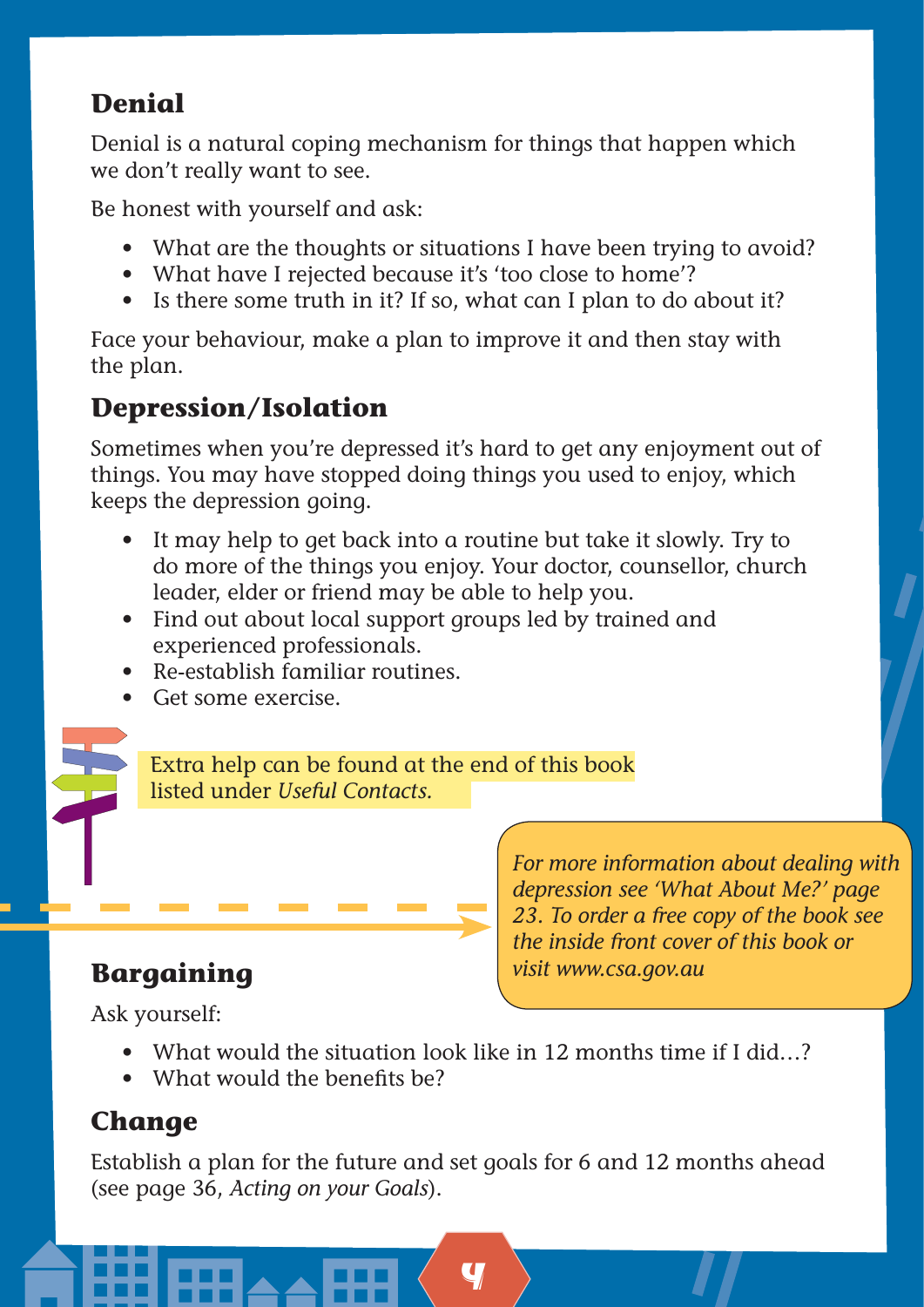## Painful games parents play

Separation is usually a painful experience for everyone involved. The emotions and feelings can lead to putting children in the middle of battles.

If you find yourself being drawn into one of these games refer to the following sections for some suggestions on how to deal with the situation:

- Effective communication pages 16–18.
- Resolving conflict pages  $19-23$ .
- Tips on how to reach agreement page 27.

Common games parents play that can harm children are:

#### I Spy

This is where one parent tries to get information about the other parent. For example, 'Tell me sweetheart, who was at Mummy's/ Daddy's house when you were there?'

#### *Impact on child*

Children love both parents and this game asks them to break the trust of a parent or carry the anger of a parent.

#### Tug of War

Trying to get the child's support which then confirms that the parent is 'right'. For example, 'Listen, the kids don't like sleeping over with you when your new partner is there… isn't that right kids?'

#### *Impact on child*

Children feel as if they are being ripped apart and consequently lose respect for both parents and themselves, sometimes unable to show their real feelings.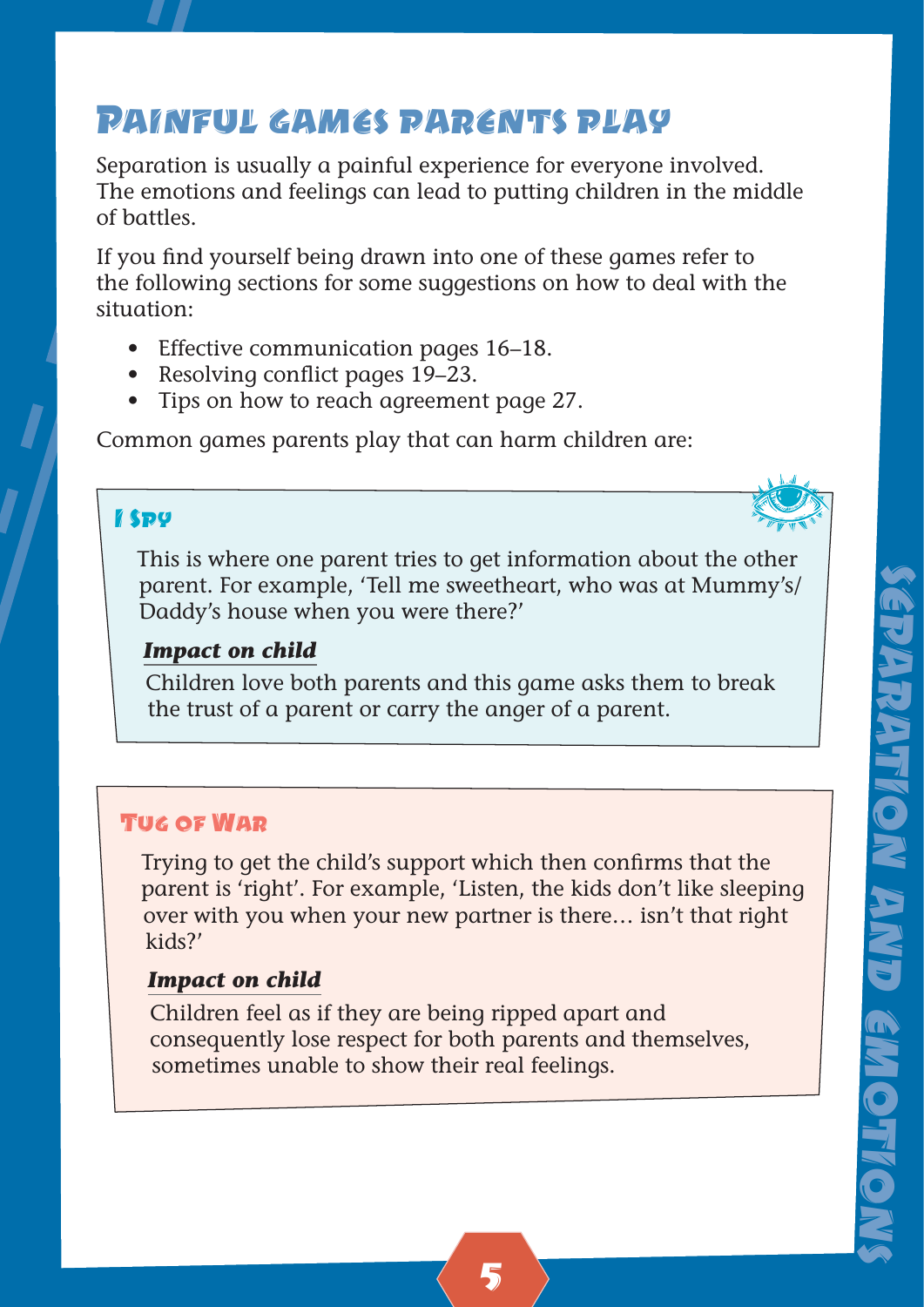#### Pass the message



Telling the children to pass messages to the other parent when it should only be discussed between the parents. For example 'Tell Daddy that he needs to put the child support in the bank account', 'Tell Mummy to pack some more clothes next time you come to stay.'

#### *Impact on child*

Being a messenger is a big load for a child. They feel worried that the other parent will become angry with them and then withdraw into their shell.

#### **SETUP**

Trying to get in the way of the time the other parent spends with the child. For example, Dad has footy tickets for a weekend game when the children are not in his care and requires the child to ask Mum if he can go. Mum responds with a 'No'.

#### *Impact on child*

A child can become unfriendly and argue with the other parent. It can also lead to behaviour that isn't the child's normal character.

#### Party Pooper

The child is criticised for the activities done while with the other parent. For example, 'Is that all you did today? That's not very exciting.'

#### *Impact on child*

A child feels let down and bad about the day spent with the other parent. This can lead to difficult behaviour next time.

*Children learn from the important people in their lives.* 

*They learn how to treat other people and manage feelings and emotions. Parents need to deal with 'game-playing' and develop positive ways of dealing with the other parent.*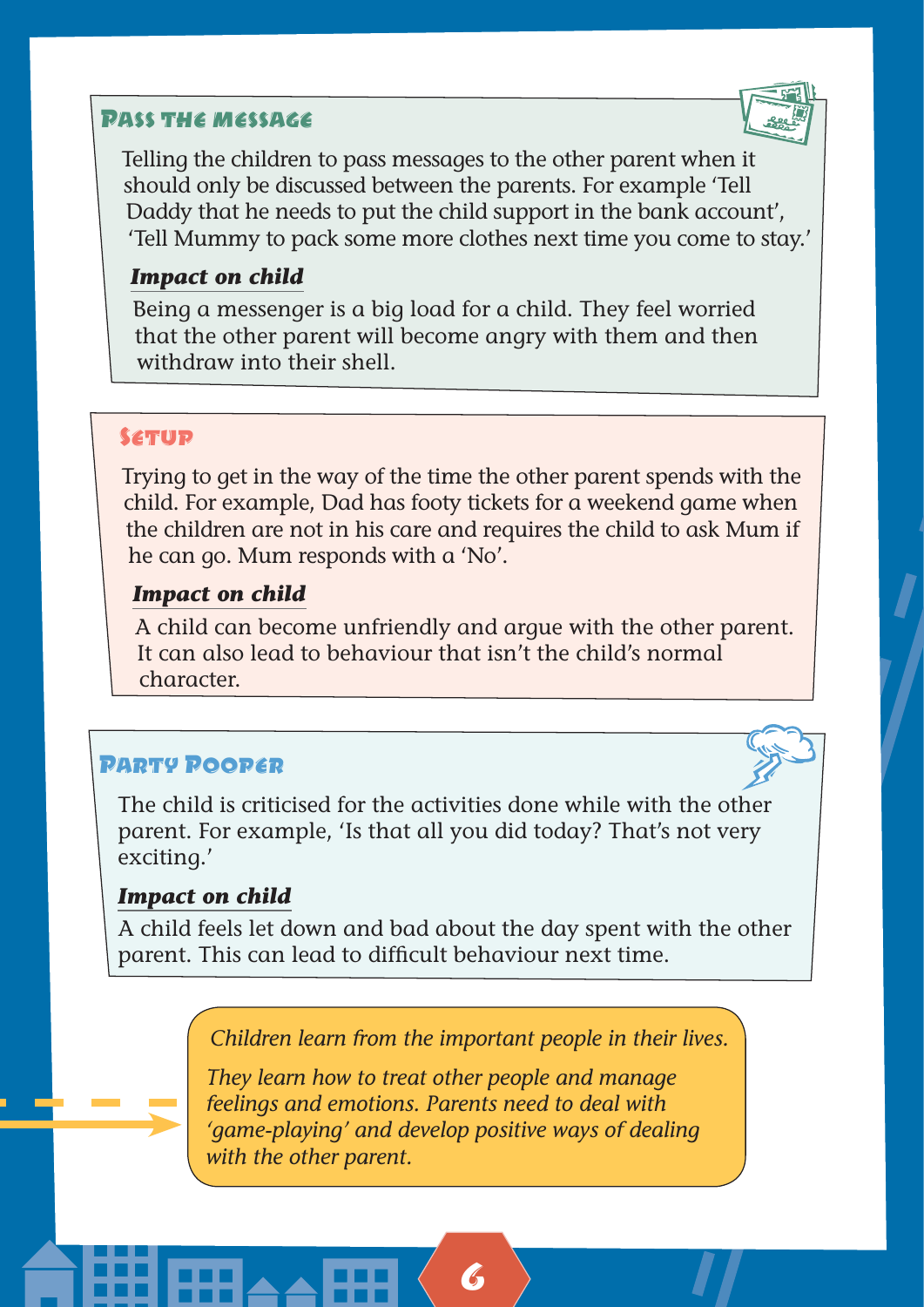#### What would I do without you?

Separated parents might count on their child to support them or fill the emotional gap they're experiencing. For example, 'You are such a great help, especially when I am sad — what would I do without you?'

#### *Impact on child*

Children feel responsible and worry when having to take on the role of their parent's friend or helpmate.

#### Over My Dead Body

Parents try to keep the children from the other parent, or try to financially bankrupt the other parent through costly legal proceedings to show that they are the better parent. For example, 'Unless you stick to the agreement I will go back to court. Over my dead body will you do…'

#### *Impact on child*

Children feel it is their fault and that if they weren't there maybe their parents wouldn't be fighting.

#### Guided Missile

Children are used as a weapon to try and change the way the other parent acts, or to try and get something from them. For example, 'You are spending all your time with your new partner — what about the kids?'

#### *Impact on child*

Children think that their feelings do not matter when they are used as a pawn.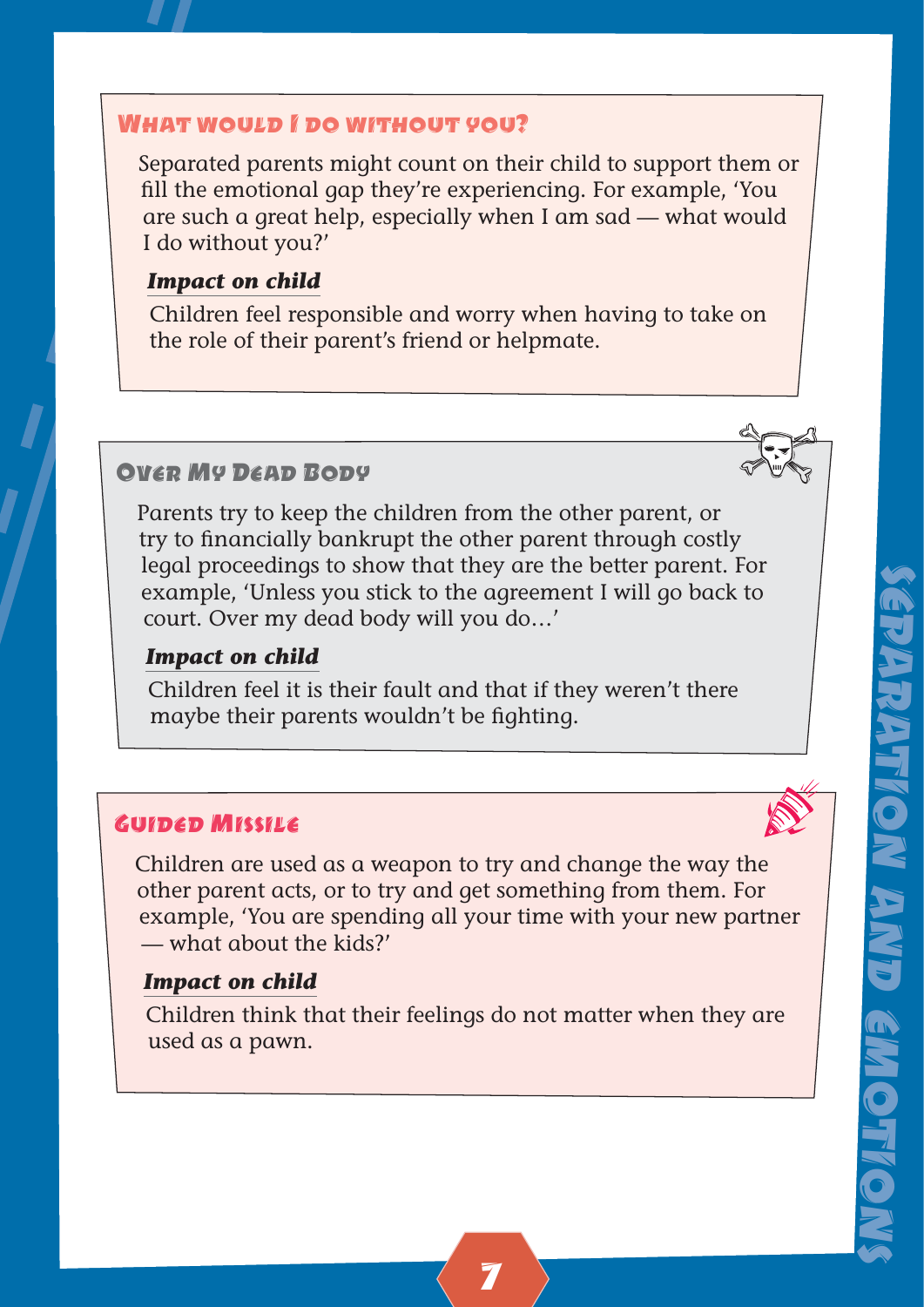#### Name Calling

Sometimes parents believe that the children should 'know the truth' about the other parent. For example, 'What would you know about being a responsible parent — you loser!'

#### *Impact on child*

Children deserve to feel good about where they come from. By putting down the other parent, the child feels that's the way they are thought of as well.

#### Spring Clean

Parents remove everything from the home that was connected to the other parent, for example, photos, CDs, clothing, books etc.

#### *Impact on child*

Children feel a sense of isolation and loneliness and can retreat within themselves — afraid of the repercussions if they say anything about the other parent.

#### Money Games

Parents might let children know how worried they are when bills arrive. For example, 'We have so many bills this month; I wish the child support money was more regular. But don't you worry — we'll survive.'

#### *Impact on child*

Children become scared and feel insecure. They may start to unnecessarily worry about ways to bring money into the home.

#### **STADTING OVED**

Sometimes separation makes parents feel that they need to start over and part of this is adopting a younger look with clothing or hairstyles, staying out late or not coming home until the following morning.

#### *Impact on child*

Children find it embarrassing and confusing when parents act like 'one of the kids'. It's a time when they need care and guidance — not to be guiding.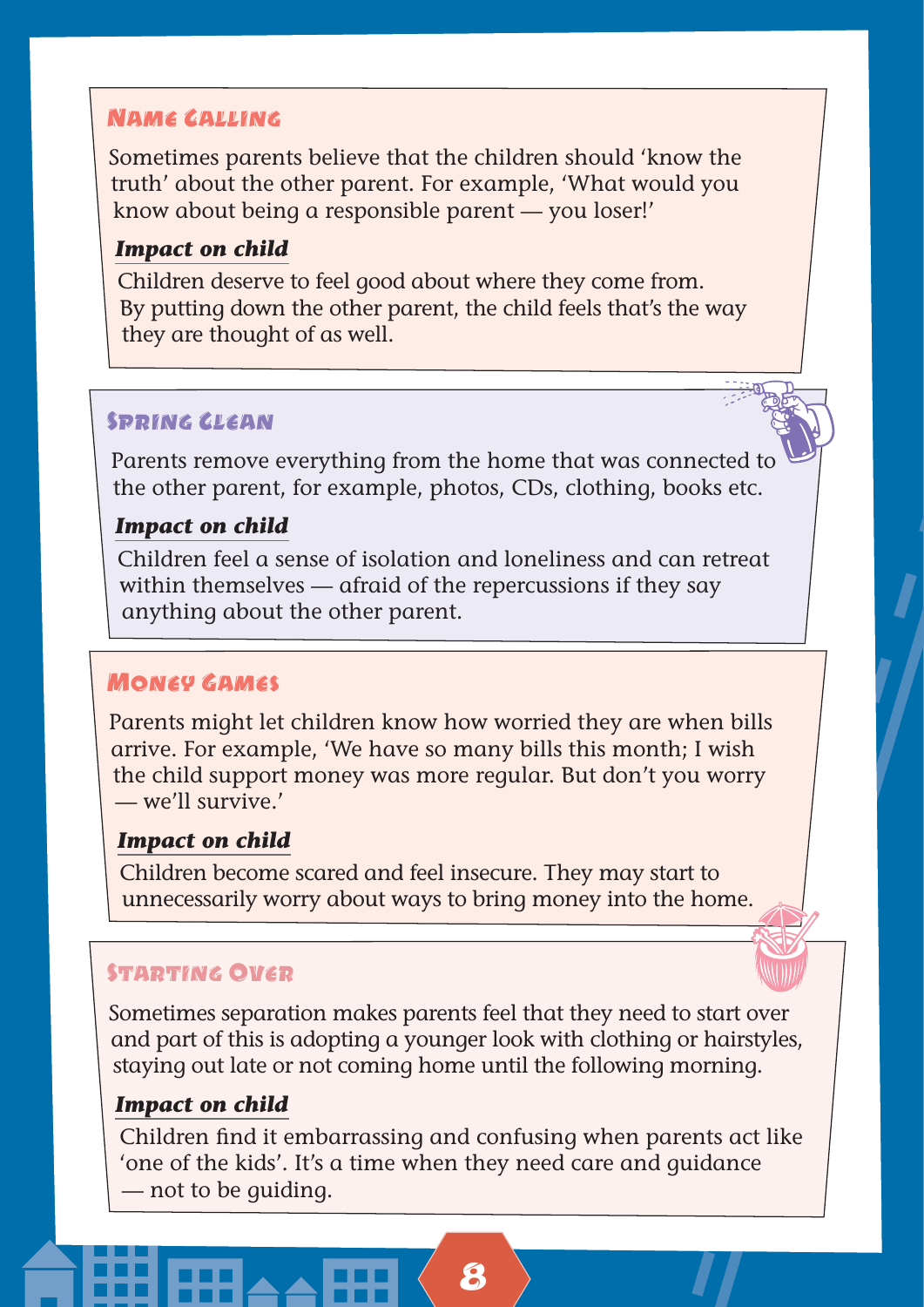#### Phone tapping



Parents listen to the telephone conversations between the child and other parent; regularly interrupting by making comments and asking questions.

#### *Impact on child*

Child's sense of trust, privacy and safety with the eavesdropping parent is jeopardised. The child becomes angry, agitated and distracted which impacts on their willingness to openly communicate with them.

#### Blame Game

#### *'I'm not saying it's your fault. I'm just blaming you!'*

'I have nothing, your mother has everything!' or 'I miss you so much when you are with your father. I hate being alone.' A parent may blame the other parent to relieve their anger and frustration, protect themselves from additional loss or because they want the child's affection and believe this can only be done by alienating the child from the other parent.

#### *Impact on child*

Children feel guilty and manipulated that they are being forced to take sides and reject the other parent. They become fearful and angry that if they don't take sides that they will lose the love and affection of the parent. This could hurt your relationship with your child as well as the other parent.

#### Parents with Pressies

Some parents give extravagant gifts and outings to their kids to try and compensate for their absence. Often the other parent feels inadequate because they cannot afford to do the same and animosity builds between the parents.

#### *Impact on child*

Children may come to expect these gifts and outings on a regular basis and develop a distorted view of what relationships are about. When the gifts stop the child may resent the parent for not giving them 'their due', or think they don't love them any more.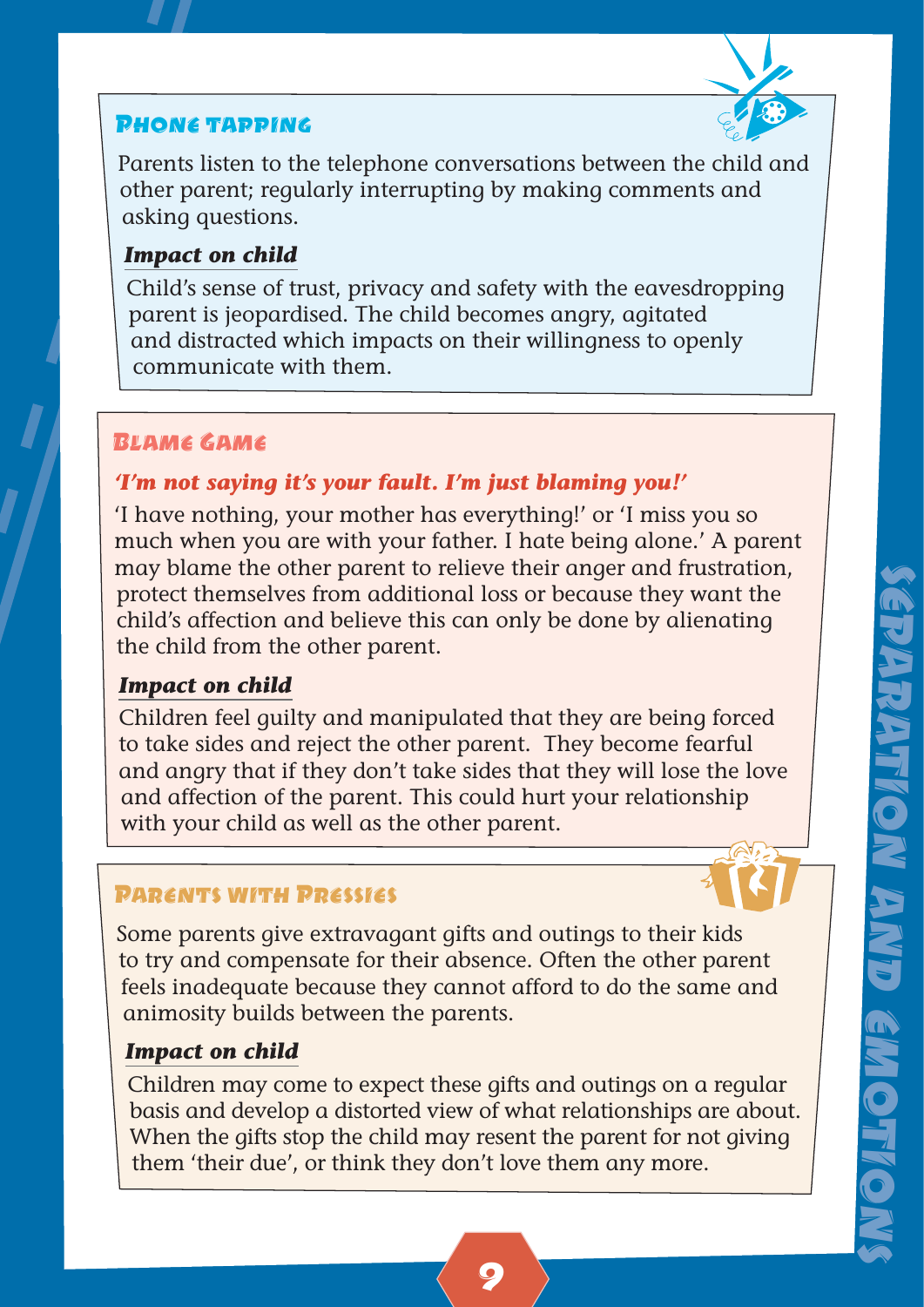## Moving Forward

#### **'Staying angry with your ex allows them to live rent-free in your head.'**

Things can and do get better with the other parent — especially if you think of making it a working relationship. You may no longer be partners but you are parents forever.

*If things are really bad, it might help not to see the other parent for a while — communicate by phone, letter or email instead.*

*'Blame and anger aren't very useful.'*

**'Talk to someone — don't bottle it up.'**

#### *'Focus on what's best for the kids.'*

*'Counselling can help.'*

*'Sometimes things go backwards for a while.'*

'I had to rethink my role — PARENT NOT partner.'

*'Give it time things will improve.'*

**'Try to come to an arrangement with the other parent.'**

'Look after yourself.'

**'You don't have to**  win every fight.'

*'Have goals and make plans for the future.'*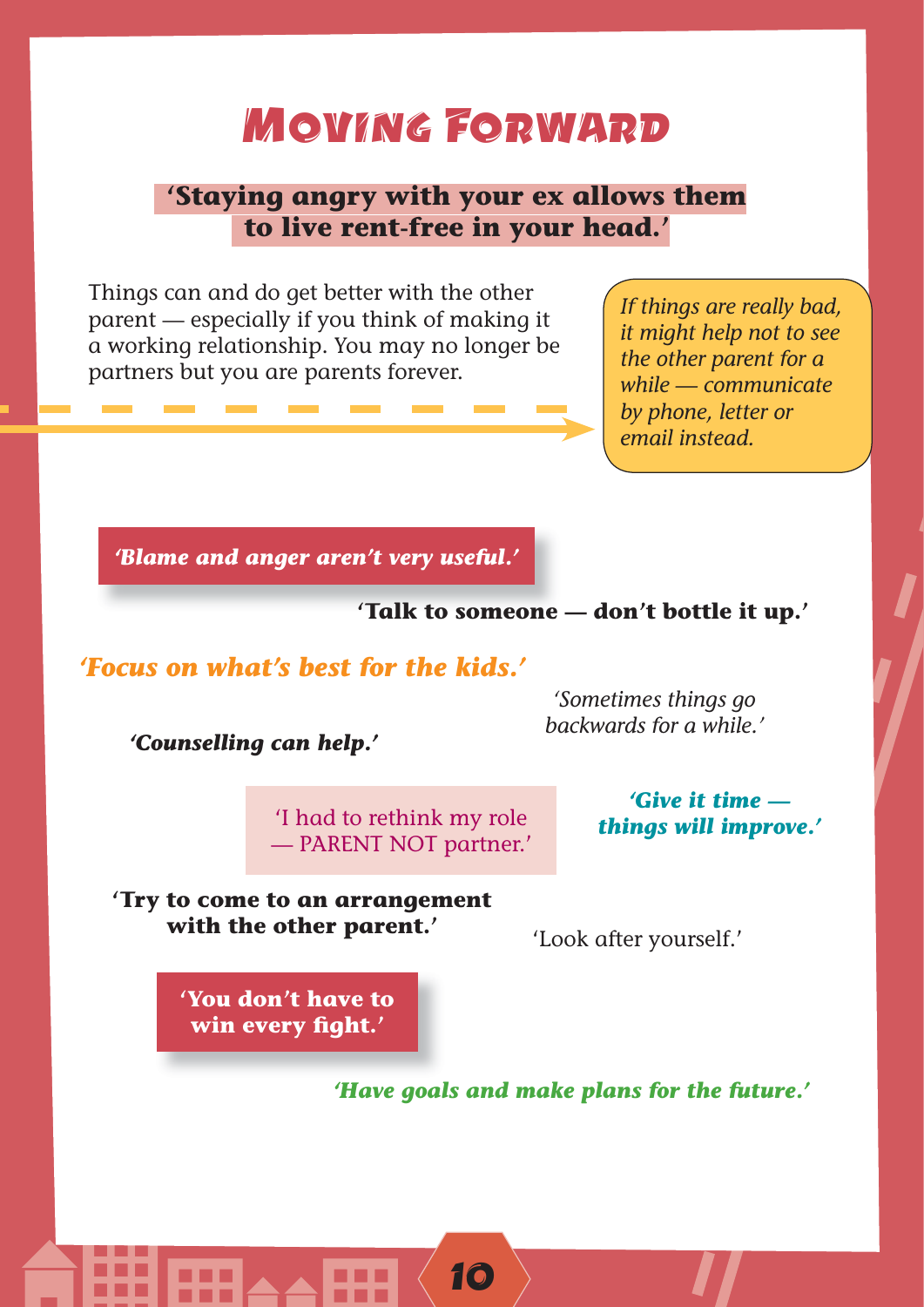#### What is a workable relationship?

#### **'It's not about getting back together.'**

A workable relationship is one which involves both parents negotiating the day-to-day parenting responsibilities. It takes effort.

Many people put up with difficult relationships in business situations or partnerships e.g. shopkeepers, accountants, doctors, lawyers, community services, restaurateurs. They do this in order to maintain a workable relationship and to achieve their goals.



Ask yourself:

#### *What are your goals regarding your relationship with your ex?*

1. *e.g. To deal with each other without it turning into a screaming match*

- 2.
- 3.

#### *What are your goals for your children?*

1. *e.g. To make sure the kids realise that they were not the cause of separation* 

- 2.
- 3.

#### *What are your ex's goals for your children?*

- 1. *e.g. To maintain their routines*
- 2. 3.

#### *How can you compromise with your ex to achieve the best outcomes for your children?*

1. *e.g. Suggest we go to speak with a counsellor to help us reach an agreement*

| ◠<br><u>.</u>            |  |  |
|--------------------------|--|--|
| $\sqrt{2}$<br>. <i>.</i> |  |  |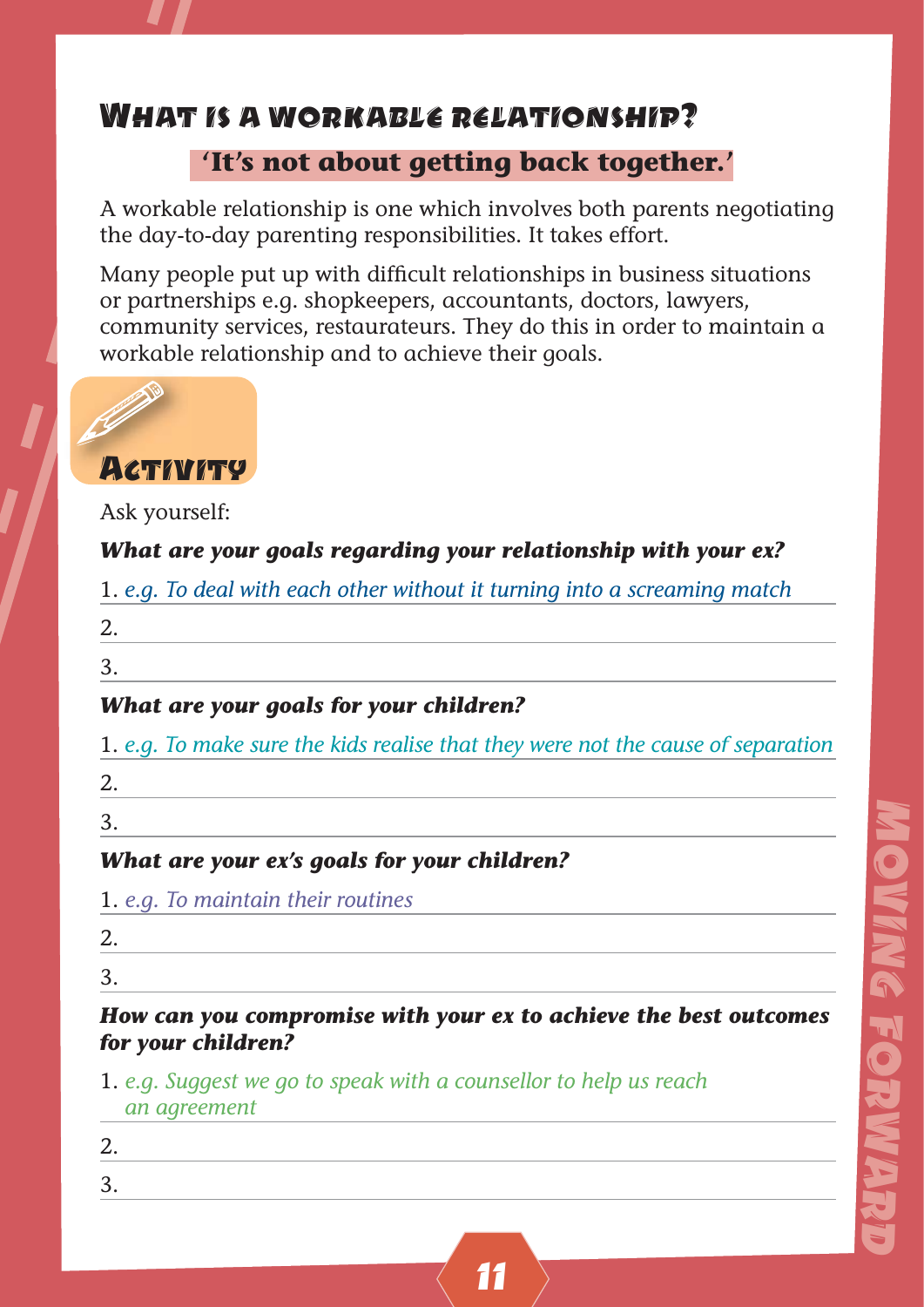A workable relationship has four key elements:

| Shared respect      | To not publicly judge the other<br>parent.                                                |
|---------------------|-------------------------------------------------------------------------------------------|
| Consideration       | To be sensitive to the feelings<br>of the other parent. Put<br>yourself in their shoes.   |
| Courtesy            | Being polite shows<br>consideration for the other<br>person.                              |
| Clear communication | To swap ideas, listen, and try<br>to understand where the other<br>parent is coming from. |

Although your relationship as partner has ended, your role as Mum or Dad will continue for a lifetime. Children do well when they are able to have a nurturing, supportive relationship with BOTH parents.



Children grow, so plan on them wanting BOTH of you to be involved in holidays, weddings and other special occasions.

**Parenting is forever!**

Parents are still responsible for their children whether they live with them or not.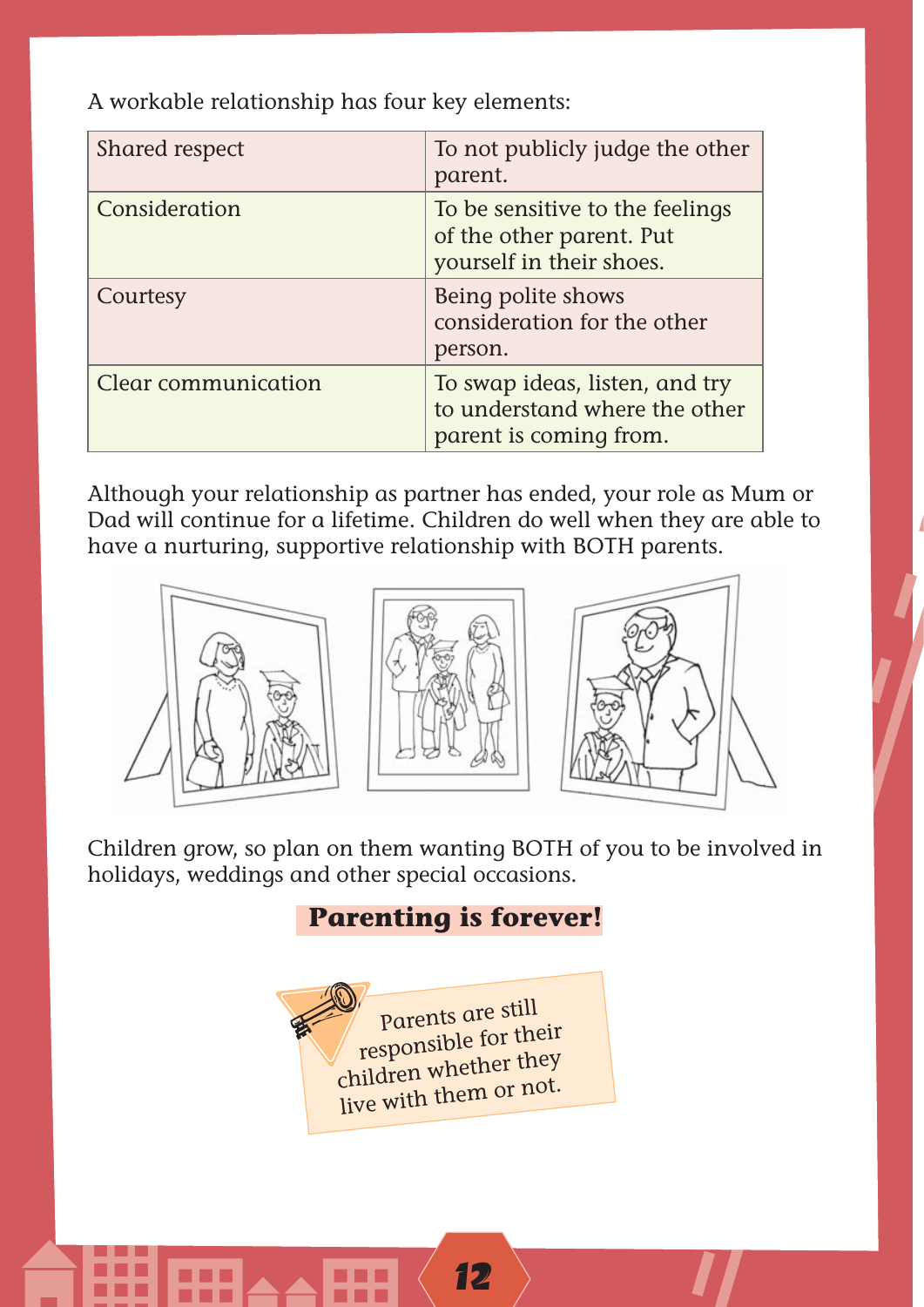The benefits of setting up a workable relationship include:

- Agreed future directions for the children.
- Shared parenting where BOTH parents make joint decisions about the children.
- Improved involvement with the children having a more active role in their lives.
- Increased financial security for the children.
- Less pressure to make and take full responsibility for all decisions.
- Providing a more stable environment for the kids.
- Reduced legal conflict.
- Reduced stress for you, the children and the other parent.
- Children develop healthy and safe ways to work through their own feelings.

#### *The choices parents make impact on children's lives. Positive choices will serve your children better.*



Before you can move forward with your relationship with your ex you need to look at where you are now.

Place an **X** and today's date where you are on the line.

| <b>No conflict</b> | <b>Sometimes fight</b> | <b>Extreme conflict</b> |
|--------------------|------------------------|-------------------------|
|                    | 5                      | 10                      |
|                    |                        |                         |
|                    |                        |                         |
|                    |                        |                         |
|                    |                        |                         |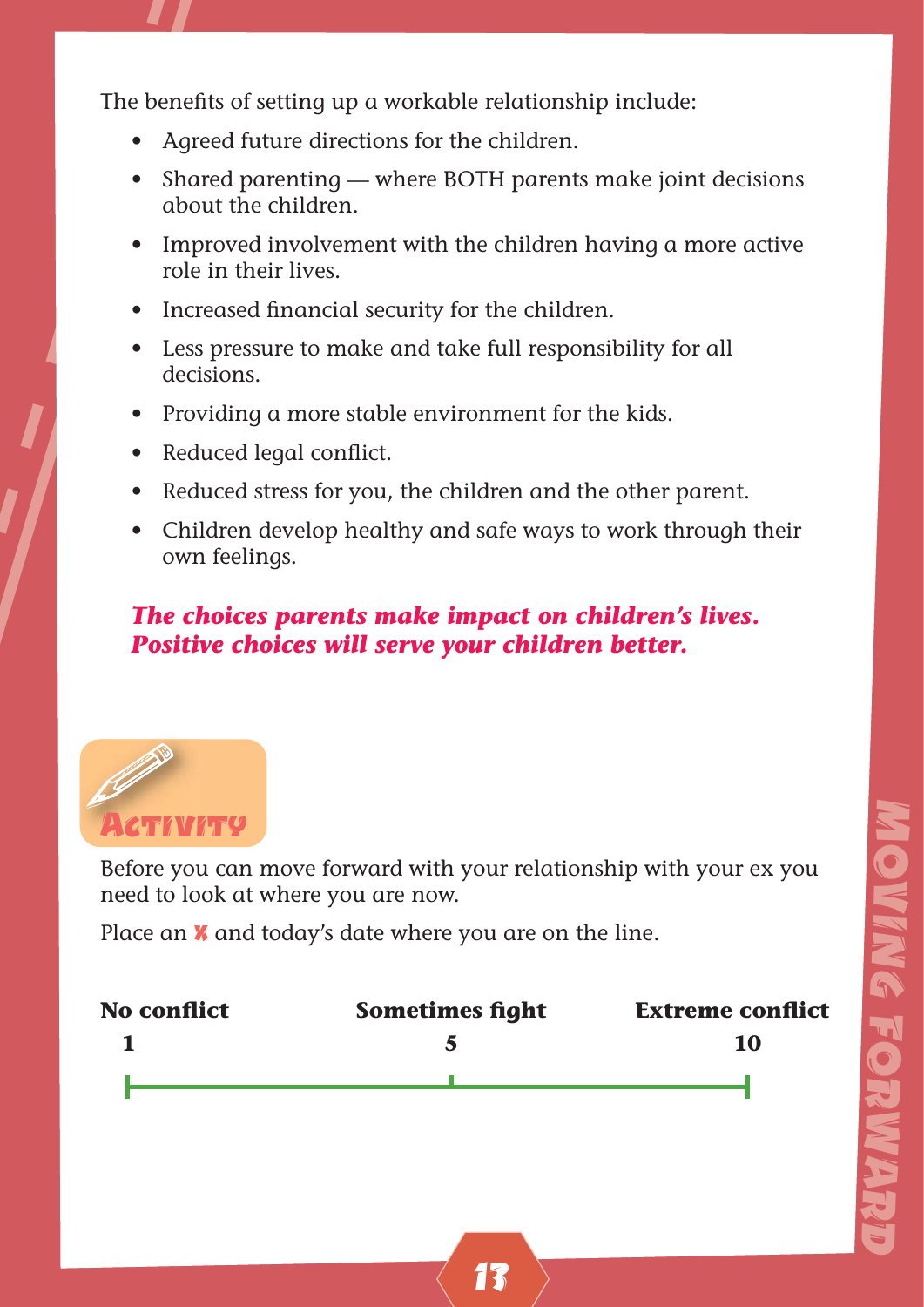Think about the things that stop you from moving forward or developing a workable relationship with the other parent.

**CAUTION**: Where children have experienced or are exposed to abuse, developing a workable relationship may not be appropriate or achievable. This harmful behaviour can have damaging effects on children.

| <b>Ask yourself:</b>                                                                 | <b>Response:</b> |
|--------------------------------------------------------------------------------------|------------------|
| 1. Have you always been at<br>this point on the conflict<br>line, or has it changed? |                  |
| 2. What caused the change?                                                           |                  |
| 3. What stops you from<br>changing?                                                  |                  |
| 4. What's it like being on this<br>point on the conflict line?                       |                  |
| 5. Where would you like to be?<br>Why?                                               |                  |
| 6. What do you think is<br>reglistic?                                                |                  |

Look at where you are now. Where would you like to be in 6 or 12 months time?

| No conflict | <b>Sometimes fight</b> | <b>Extreme conflict</b> |
|-------------|------------------------|-------------------------|
|             |                        | 10                      |
|             |                        |                         |

14

See page 36 for more information about how to achieve your goals.

*I used to be at a 9, now we are at 2. It takes time and hard work but it's worth it.*

Simon, separated 3 years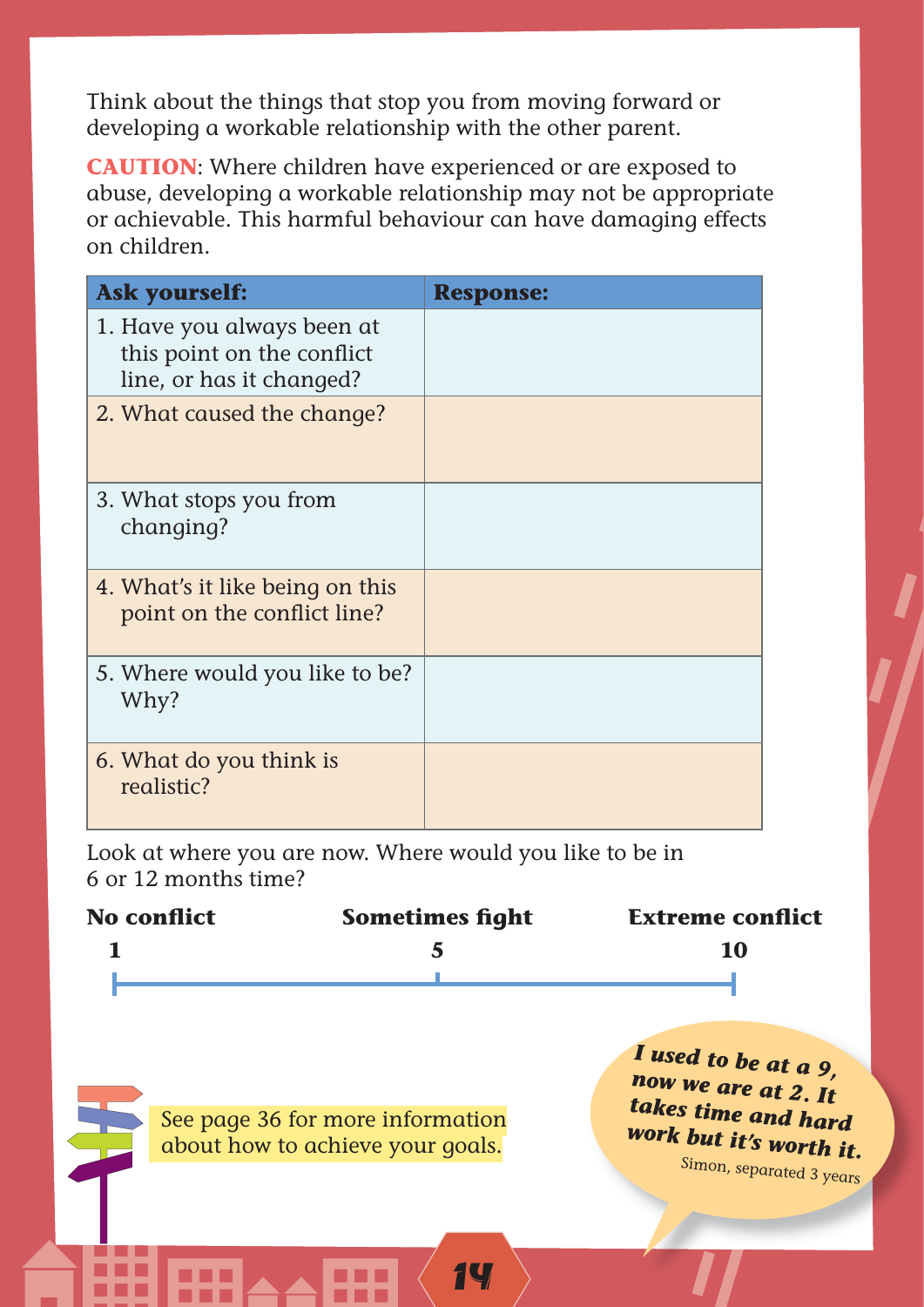#### Tips…Tips…Tips…Tips…Tips…Tips…

- Rethink your role PARENT not Partner.
- Work through your anger (see *pages 1–4*).
- Create limits with your ex:
	- Be clear about arrangements and agreements. Check your understanding with questions.
	- Stick to talking about the kids and their issues.
	- Don't get stuck talking or arguing about the past.
- Separate children's needs from personal concerns list them.

#### *Ask yourself:*

Is this really a problem?

How will it affect the kids?

Would the kid's needs be met if my concern was not acted on?

- Try not to compete with the other parent. Let them talk without interruption.
- Face conflict head on, resolve it on the spot (see *Resolving Conflict* on page 22). Arrange a time and place to talk without the children.



- 
- Give changes a chance to take hold! Look to the longer term. Suggest a time for review.
- Accept others for who they are rather than how you would like them to be. Respect the other parent's privacy.

15

Although progress can be made through these feelings and emotions, setbacks are NORMAL.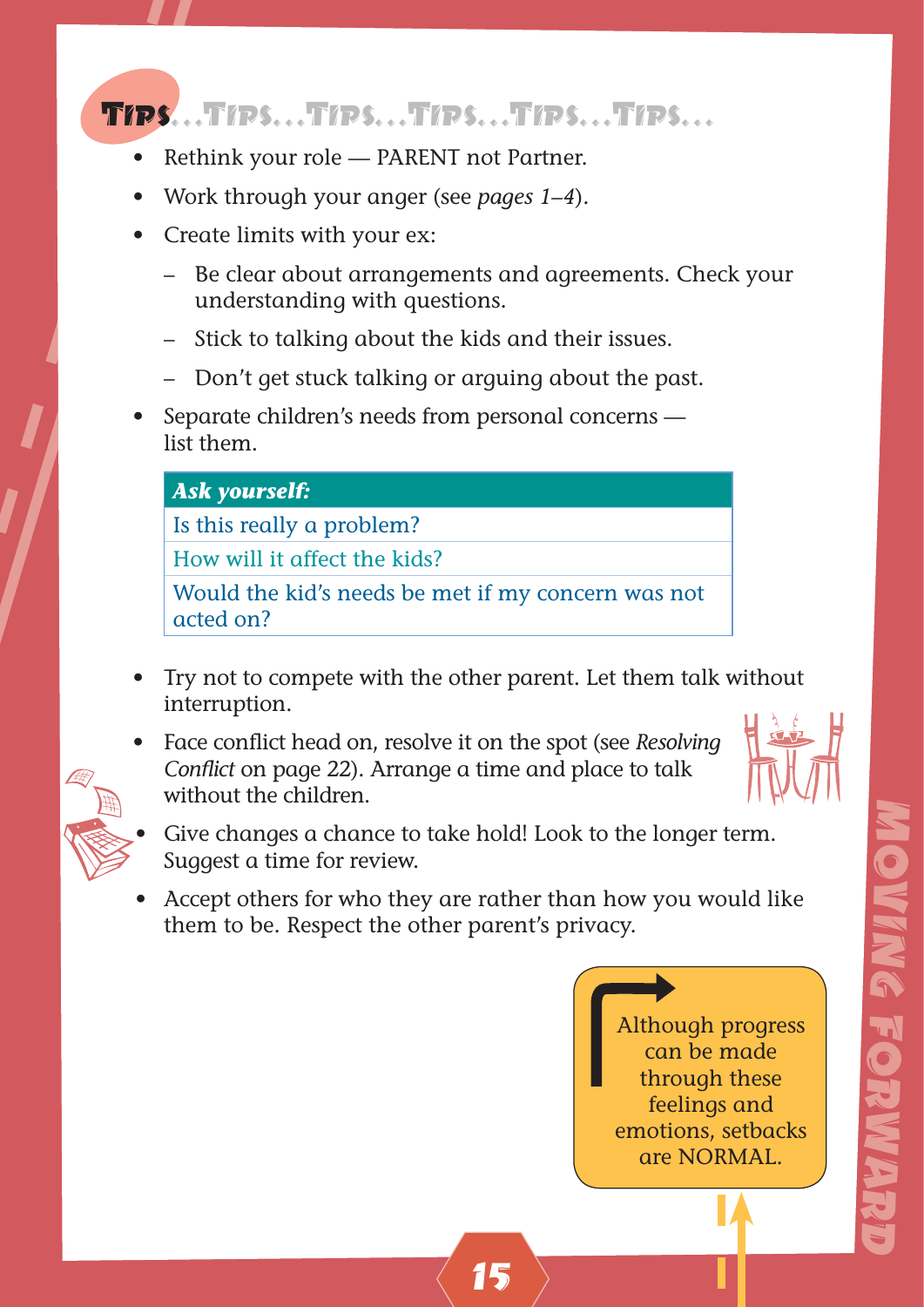## Dealing with your ex

#### Effective Communication

Children benefit when parents treat each other with respect and can cooperate. This can be a tough thing to do as a relationship breaks down.

Understanding your personal style

of communicating will go a long way to help you make things more comfortable.

Poor communication makes things difficult and feeds conflict, creating power struggles.

#### **Roadblocks to communicating effectively**

• One or both parents have negative or hostile reactions to each other.

*Suggestion* — try saying it in an email or a letter (always keep a copy for reference when discussing issues later).

- Interference or distractions from the outside. *Suggestion* — use a neutral location to meet, for example, a cafe; suggest both parents turn off their mobile phones.
- Always being in a hurry does not allow effective communication to occur. *Suggestion* — Arrange in advance a time to speak — not at changeover time.
- Parents need to be clear about what they are saying. *Suggestion* — Prepare, write down the issues you wish to cover and tick each off as you go through them.

16

• Parents have different words to express themselves. **Suggestion** — Keep it simple. Reconfirm your understanding of the conversation with the other parent 'Do I understand this correctly…?'

CAUTION!! Where high conflict, abuse or violence is involved, communication with your ex may not be possible.









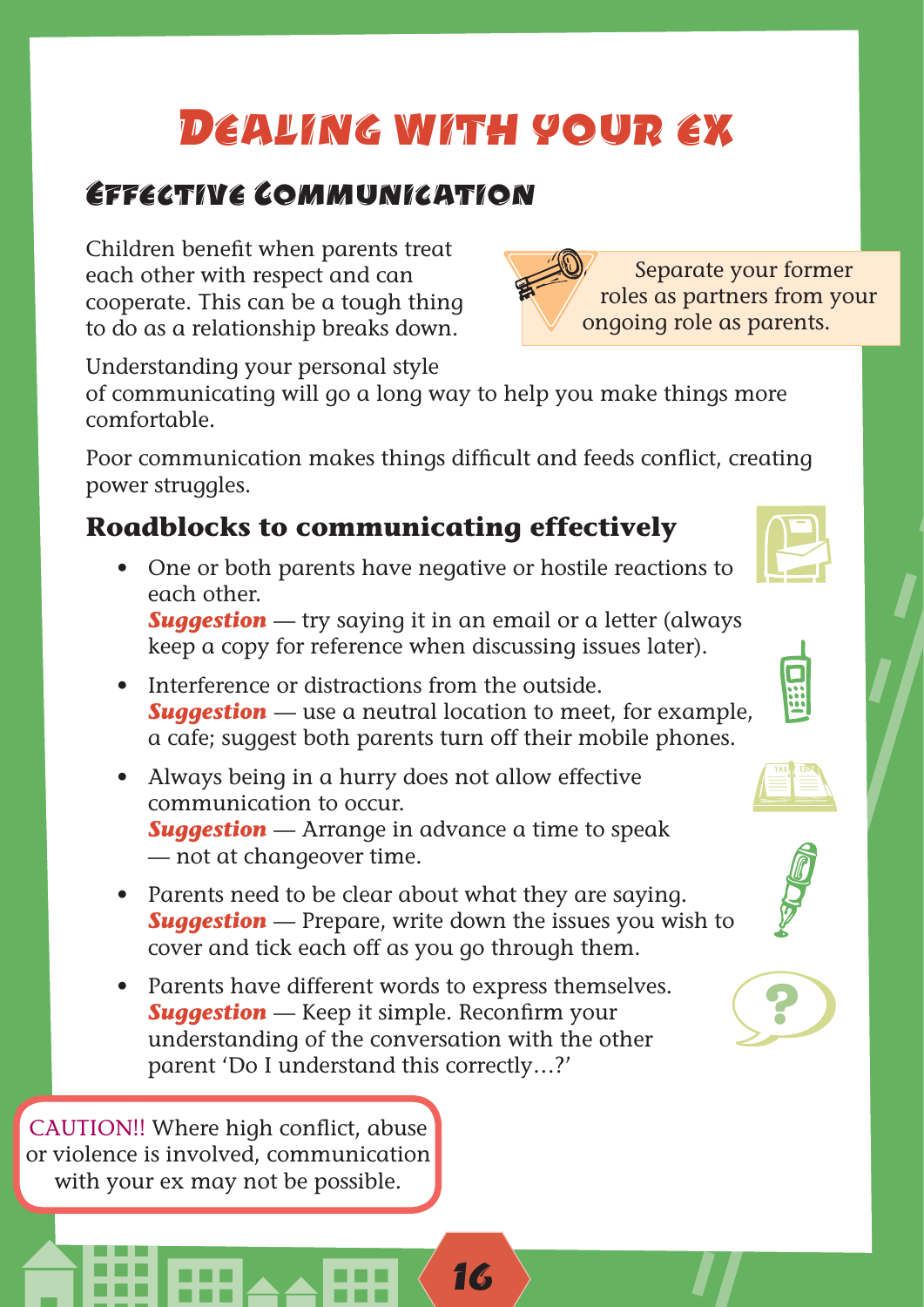There are three recognised styles of communication.

|                                         | <b>Passive</b>                                                                                                                                                                                                                                   | <b>Aggressive</b>                                                                                              | <b>Assertive</b>                                                                                                                                                          |
|-----------------------------------------|--------------------------------------------------------------------------------------------------------------------------------------------------------------------------------------------------------------------------------------------------|----------------------------------------------------------------------------------------------------------------|---------------------------------------------------------------------------------------------------------------------------------------------------------------------------|
| Description                             | - You stand up for<br>- You put the<br>rights of others<br>your rights but<br>before your own,<br>you violate the<br>minimising your<br>rights of others.<br>own self worth.<br>- Often feel that<br>you have no<br>control over a<br>situation. |                                                                                                                | - You stand up for<br>your rights while<br>maintaining<br>respect for the<br>rights of others.<br>– State limits and<br>expectations and<br>check on others'<br>feelings. |
| Language<br>used                        | – 'This is probably<br>wrong but'<br>- 'You have more<br>experience than<br>Ido'                                                                                                                                                                 | $-$ 'You must'<br>- 'Don't ask why<br>$-$ just do it'                                                          | - 'I choose to'<br>- 'What alternatives<br>do we have?'                                                                                                                   |
| Non-verbal<br>styles<br>(behaviours)    | - Sighs a lot.<br>- Looks down or<br>away.<br>- Hunched<br>posture.                                                                                                                                                                              | - Moves into<br>people's space<br>- overpowers.<br>- Points, shakes<br>finger.<br>- Frowns, glares,<br>stares. | – Open, natural<br>gestures.<br>- Direct eye contact.<br>- Relaxed and<br>confident posture.                                                                              |
| Potential<br>consequences<br>or effects | - Lowered self<br>esteem.<br>- Builds<br>dependency<br>relationships.                                                                                                                                                                            | - Disrespect from<br>others.<br>– Feared by others.<br>- Alienates others.                                     | - Higher self esteem.<br>- Respect for and<br>from others.<br>- Feels motivated<br>and understood.                                                                        |
| Problem-<br>solving style               | – Avoids,<br>ignores, leaves,<br>postpones.<br>– Agrees<br>externally<br>while disagrees<br>internally.                                                                                                                                          | – Must win<br>arguments,<br>threatens,<br>attacks.<br>- Operates from<br>a win/lose<br>position.               | – Negotiates,<br>bargains,<br>compromises.<br>- Deals with<br>problems at the<br>time they happen.<br>- Doesn't let<br>negative feelings<br>build up.                     |

*Can you identify which style you tend to use when dealing with your ex?*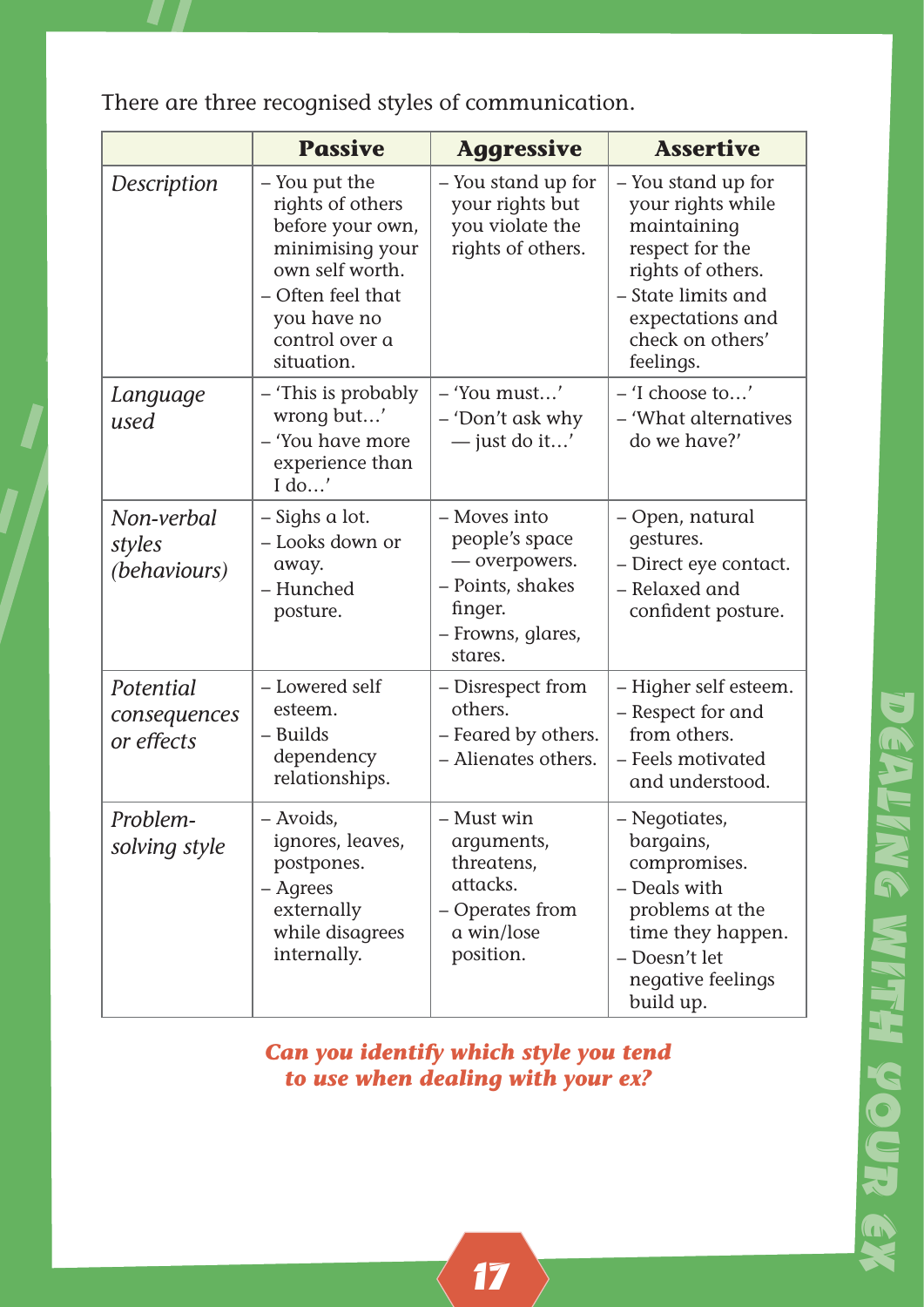#### **Suggestions**

#### *You may feel uncomfortable using these phrases at first, but with regular practice it will become easier. Practice makes perfect.*

Here are some examples of assertiveness:

#### **1. Stating your preference or opinion**

'My preference is\_\_\_\_\_\_\_\_\_\_\_\_.'

'What I'd like is\_\_\_\_\_\_\_\_\_\_\_\_.'

#### **2. Expressing your feelings**

'I feel angry/hurt when\_\_\_\_\_\_\_\_\_\_\_\_.'

'I am concerned about \_\_\_\_\_\_\_\_\_\_\_.'

#### **3. Making requests**

'This arrangement is not what I hoped it would be. I would like to change it.'

'This is what I really want.'

#### **4. Disagreeing with someone**

'I disagree with you when you say \_\_\_\_\_\_\_\_\_\_\_\_\_ because the control of the control of the control of the control of the control of the control of the control of the control of the control of the control of the control of the control of the control of the control of the

#### **5. Confronting**

'I' statements:

'I feel when you because '

'I want you in future to\_\_\_\_\_\_\_\_\_\_.'



What is the most current issue with your ex that you're having difficulty with?

Write down your response to the situation.

*The Assertive Style is generally the best style to use. Very few people are all one style.*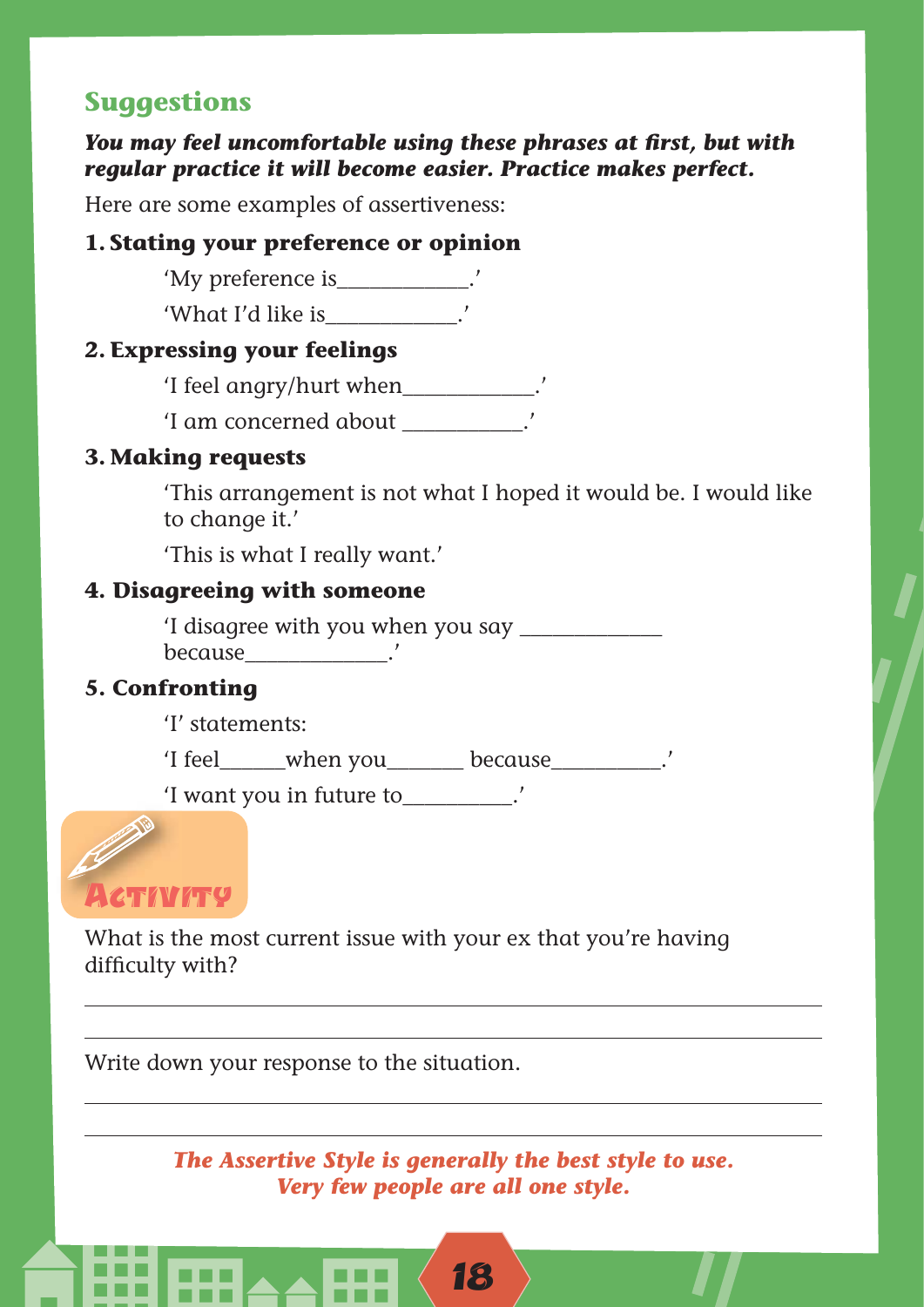## **CONFLICT**

After separation you need to be able to discuss issues that affect the children without being stuck in old battles.

#### *What's important is how you handle your differences — not that they exist.*

#### **Sorting out issues is part of everyday life.**

There is almost no end to what sparks conflict during separation:

- Differences of opinion.
- Complaints about how agreements/arrangements are carried out.
- Criticism about behaviour/attitude.
- Doing the opposite to what was asked.

#### **Hot spots with your ex**

*It's the look she gives me!*

*He rolls his eyes every time I speak!*

*He looks everywhere else but at me when I am speaking to him!*

Did you know? In 60% of instances, it is not what is said that matters but how it is said.

*When she speaks to me she always has her hands on her hips!*

**Button pressing** is where you feel you are being deliberately aggravated by your ex.

This might include:

- 1. Reading what your ex has said about you in documents that you believe not to be true.
- 2. Purchasing things for the children without discussing it with you first.

19

- 3. Returning children without their clothes or other items they left with.
- 4. Deliberately bringing up past arguments or differences of opinion.

*The things your ex did when you were together often continue to annoy you after separation. Sometimes what you think is deliberate button-pressing to get you annoyed is simply the way your ex is.*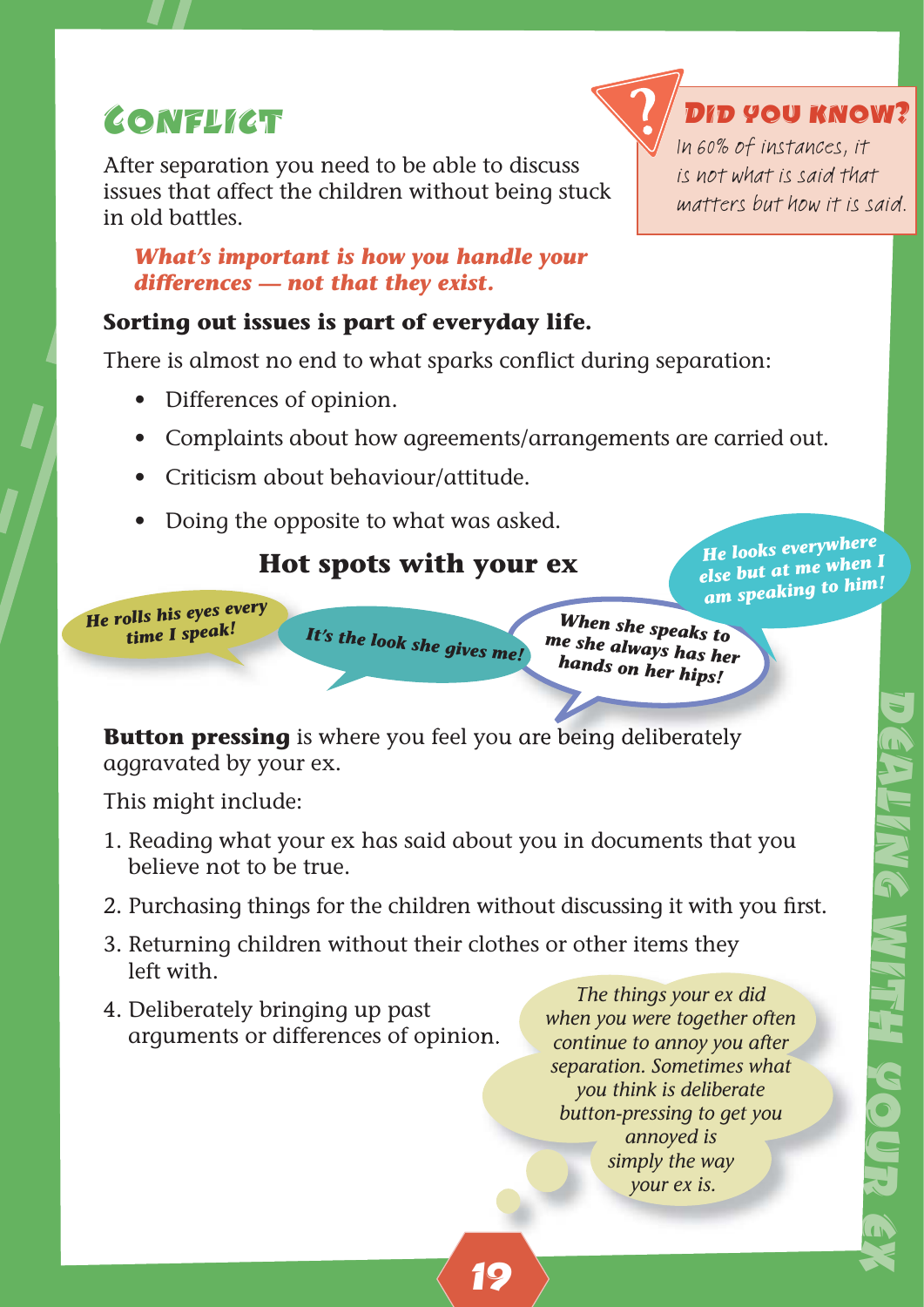

Recognise the trap before you take the bait; write a list of situations that you find yourself reacting to.

Write what it is you do to push their buttons.

#### **Power and control struggles**

When separated parents deal with power and control issues it is important to understand the way it appears to the children.

Typical power and control struggles are:

- 1. Coercion and threats using physical violence or verbal threats.
- 2. Intimidation put downs, breaking things or acting aggressively.
- 3. Economic abuse withholding financial payments.
- 4. Emotional abuse name put downs, criticising and making the other parent feel guilty.
- 5. Children denying involvement, threatening to take the children away, alienating the other parent.



Extra help can be found at the end of this book listed under *Useful Contacts.* 

20

Getting a third person to help deal with conflict can take the heat and emotion out of the argument to move forward. Mediation services are provided by local community service providers and some government agencies. For a list of your local Community Service Providers visit www.csa.gov.au or call CSA on 131 272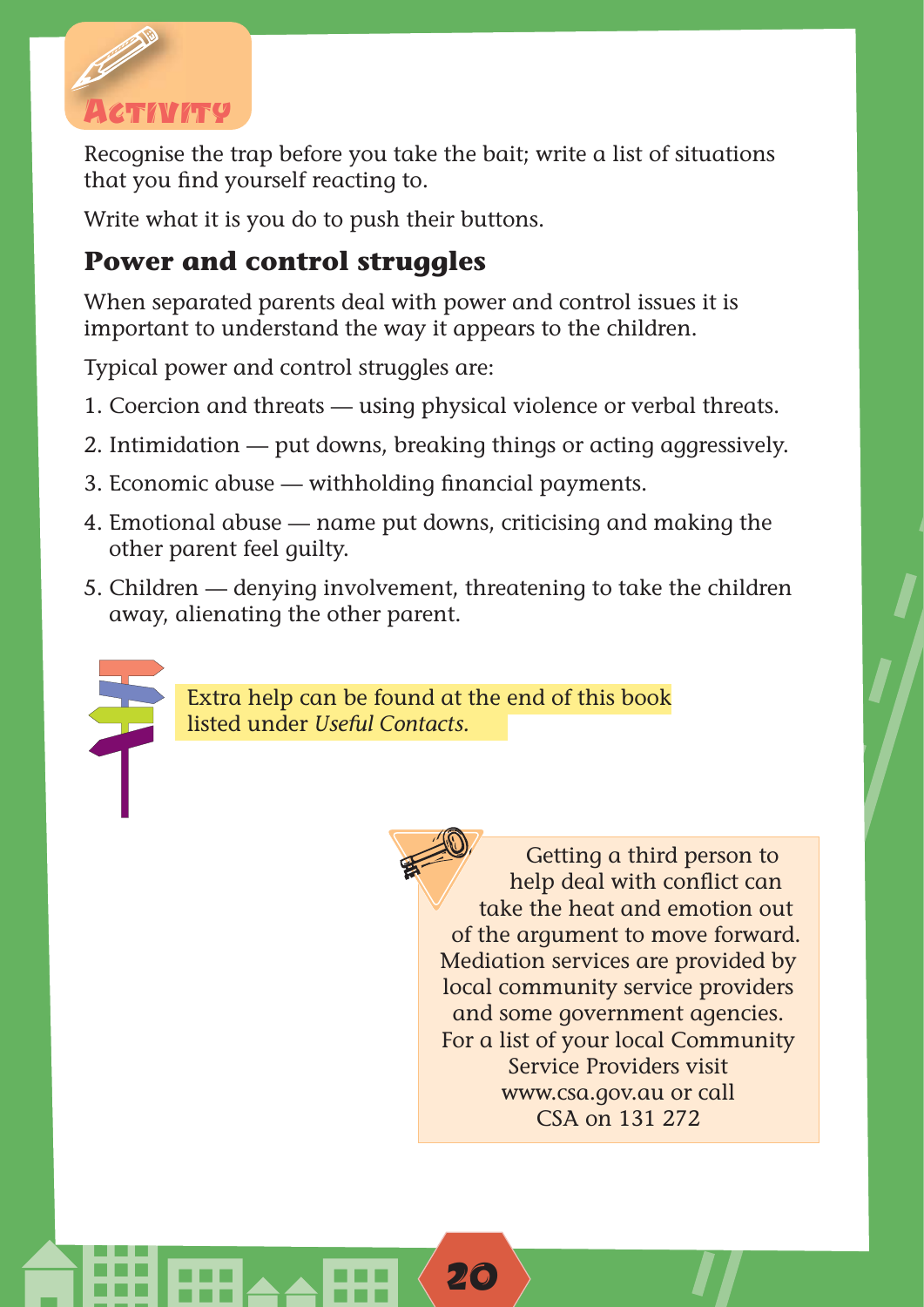#### **How fighting hurts the kids**

#### **Don't let your children become casualties of a war**

*I get scared when Mummy says she and Daddy are going to court — will they come back?* Jared, aged 7

*I just wish Mum and Dad understood how scar y it is when they argue and fight.* Laura, aged 13

When children hear parents' heated debates, bad mouthing and insults, it hurts them.

Children see themselves as being half of their Mum and half of their Dad. When they hear bad things about one parent, they tend to feel that it is something bad about them as well.

21



*Every time Dad calls, Mum butts in saying 'Tell your father blah blah blah.' It really cuts me — it's my time, not hers.* Imogen, 15 years

*I just want to tell them to shut up when they argue over ridiculous things — they don't give a damn about anyon* else. It really does my head in. Isaac, 17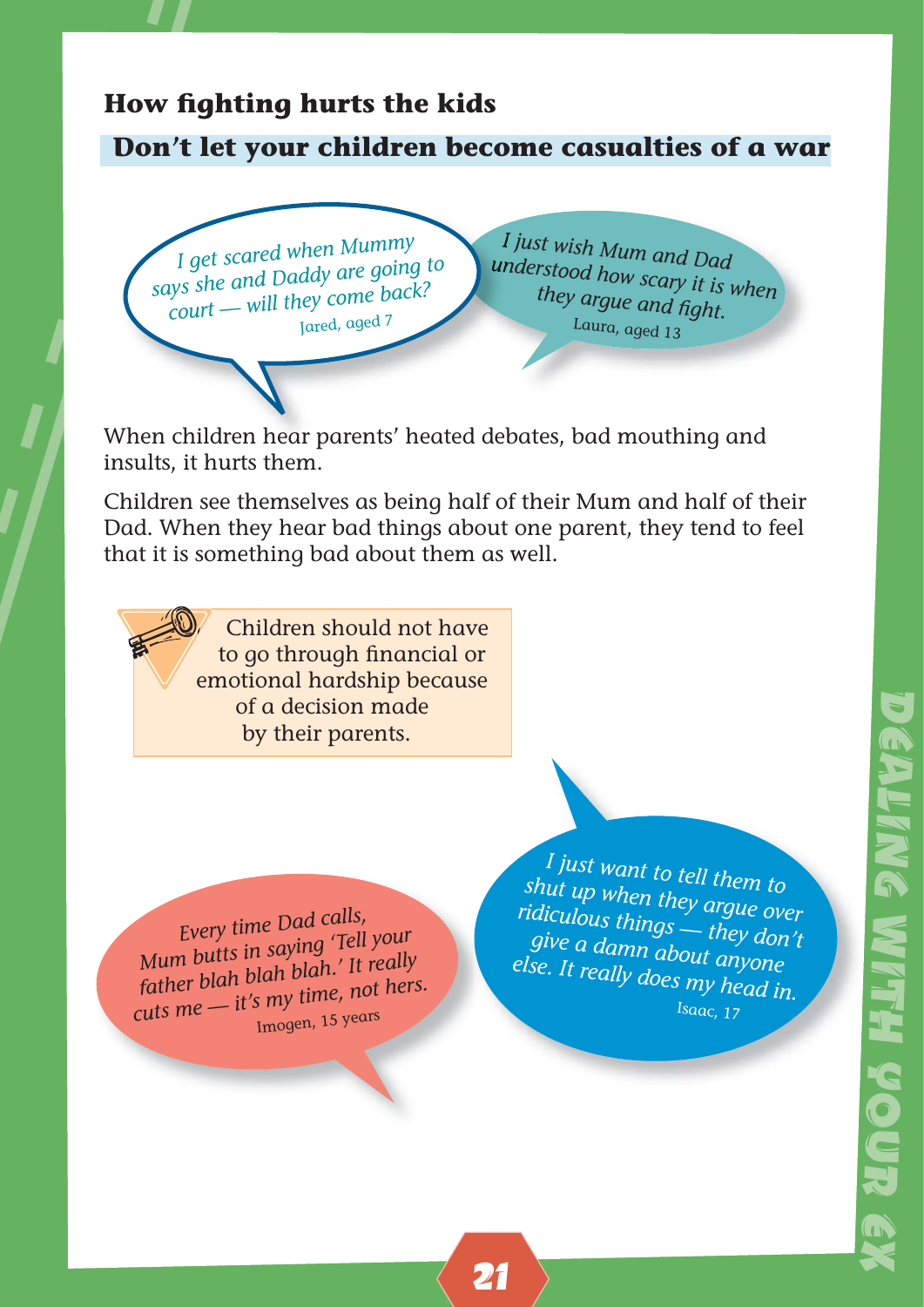## **Resolving conflict**



Any conflict that comes up should be sorted out quickly  $-$  don't let it go on and on until someone reaches boiling point.

#### **Steps involved in dealing with issues**

- 1. **Let go of the old stuff** how you used to do things. Avoid using the words **never, ever** or **always** and **you**. E.g. 'You always make promises you can't keep.'
- 2. **Think about your own actions and reactions.** Work on things you can control. If you become upset, stop — and continue when you have calmed down. Speak calmly, breathe slowly.
- 3. **Pay attention to your physical and emotional health.** Look after yourself. Role-play — practice with a friend or counsellor what you want to say and how to respond in difficult situations.
- 4. **Let your children know you both love them** and will always be their Mum and Dad, no matter what happens.
- 5. **Agree on short-term arrangements** then look at longer-term solutions.
- 6. **Focus on needs and interests**, for example, 'The kids need to see both of us regularly' rather than taking a position which invites arguments, for example, 'I want the kids every other week.'

There are NO quick fixes or miracles. You can do all the right things and still not have immediate results.

*When parents can work through their conflict, it helps children learn about how to handle disagreements. It gives them confidence in their parents' ability to take care of them and move forward.*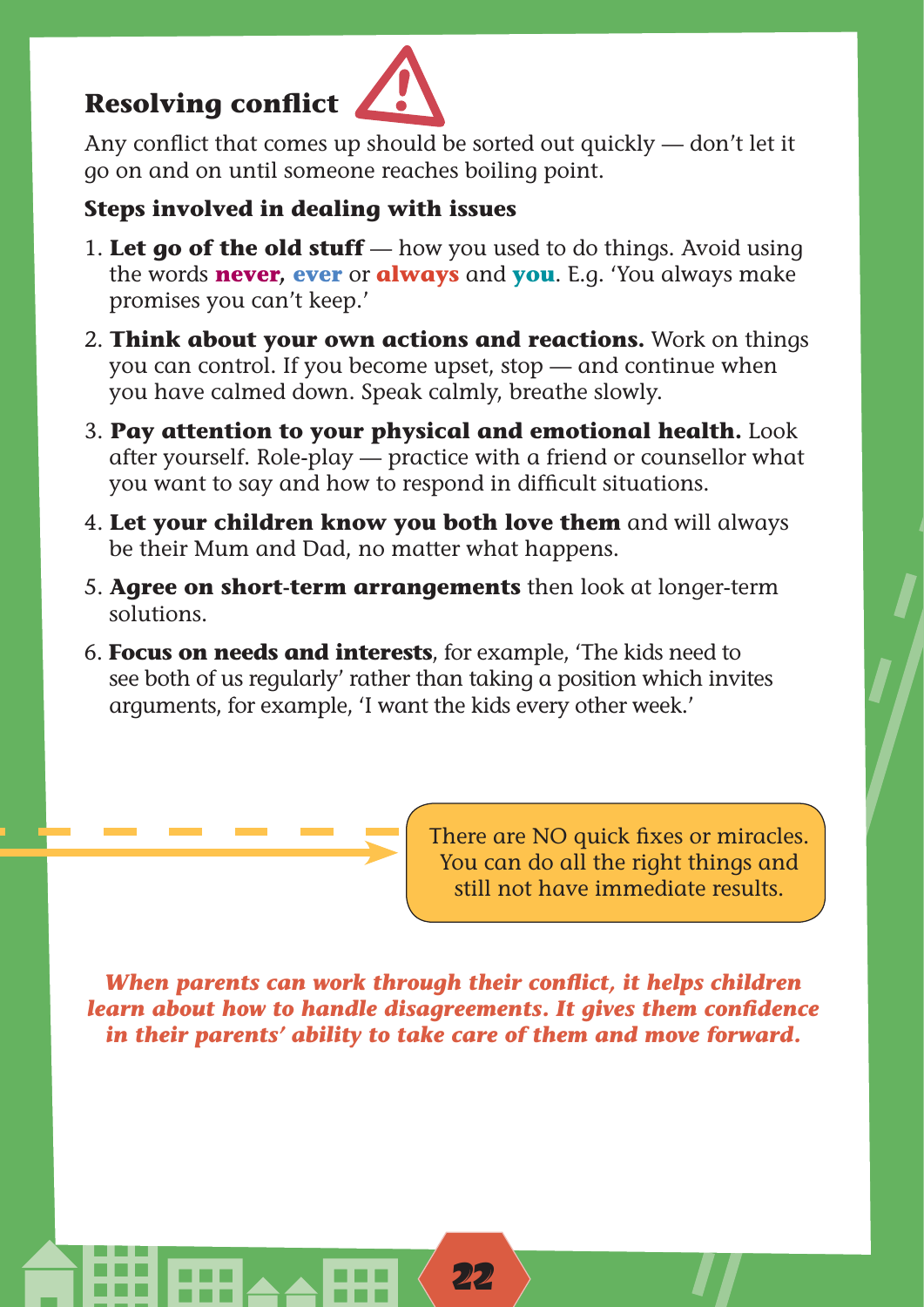

Try some of the following activities for three months with your ex partner and keep using what works:

- $\Box$  Be as calm as possible.
- $\Box$  Remember when one parent wins and one loses both lose and so do the kids.
- $\Box$  Avoid statements like 'Prove it.'
- $\Box$  Take time to identify the actual issue you want to resolve.
- $\Box$  Write down the best and worst thing that can happen.
- $\Box$  Ask for what you want you might get it.
- $\Box$  Talk straight. When you say YES mean yes and NO when you mean no.
- $\Box$  Try to negotiate a solution you both can live with.

For more tips on dealing with conflict see 'What About Me' pp 30–31.To order a free copy visit www.csa.gov.au

## **TIPS**

Th

Tip

Tip

 $\Gamma$  Pick the right time and place to work it through. More often than<br> $\Gamma$ not, separated parents fight late at night when they're tired and don't have the mental and emotional capacity to deal with the problem.

Don't tell your ex that they are wrong. If you do, you can be assured that your 'wrong' ex partner will fight even harder to prove that they are right.

Admit when you're wrong, it's difficult but your ex should have more respect for you for doing that than for defending an incorrect decision.

Make sure your body language matches your words:

- Body language communicates **60%** of the message we send to others.
- Tone of voice communicates **30%** of the message we send to others.

23

• The actual words that come out of our mouths communicate **10%** of our message.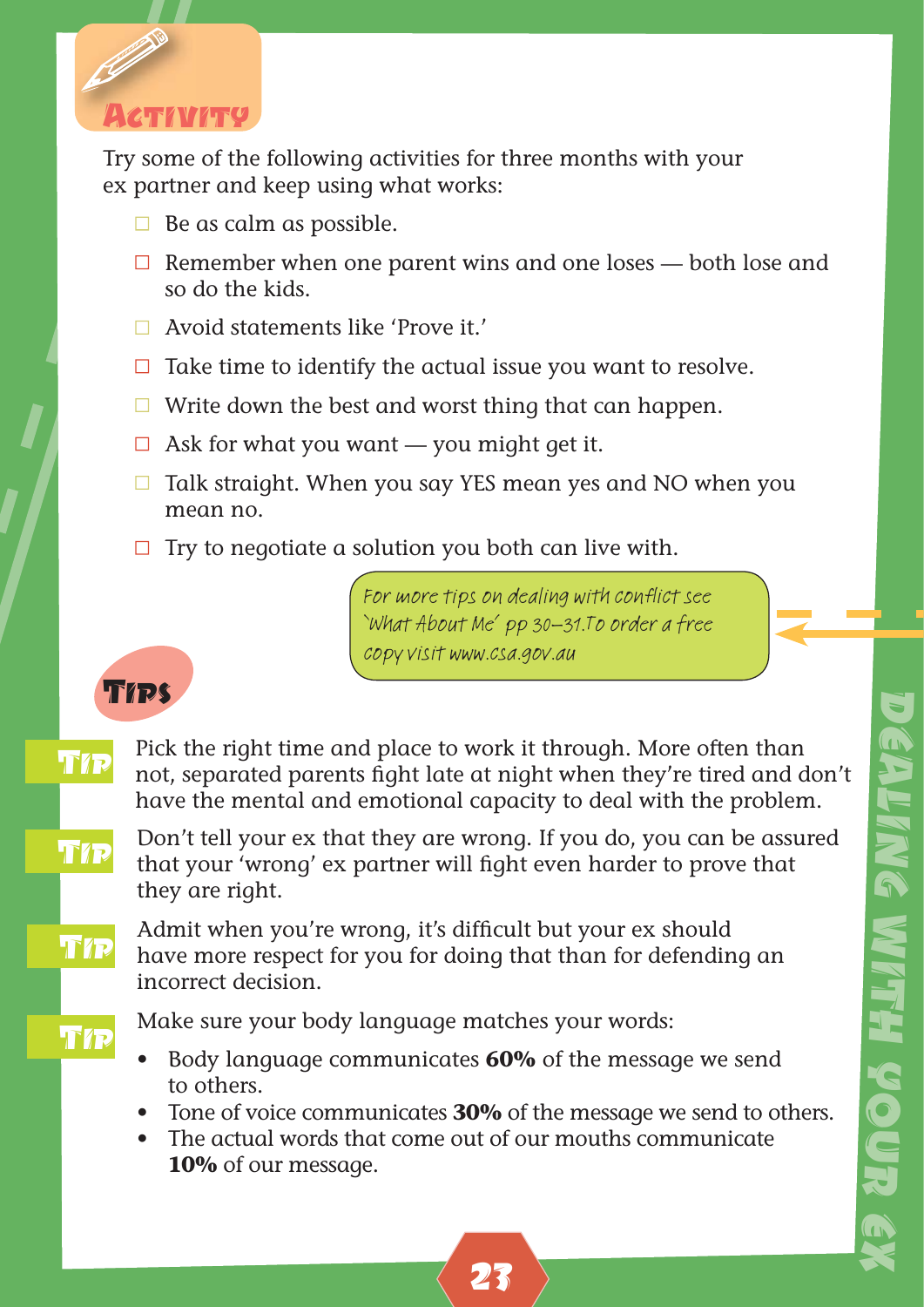## Sharing parenting

#### Parenting after Separation

Children look to their parents for signs that the family can and will get through this difficult period.

You are no longer partners but are still parents forever. This means trying to find a way to work through the issues of separation and parenting.

See pages 11-14 for more information on workable relationships.

I'd like to see my kids more but they live two hours away. I get to see them every second weekend and speak to them every Tuesday, Thursday and Sunday. I meet my ex at a half way point for changeovers. We split the school holidays and if there is something really important going on for the kids, I'm there. My ex and I have set a regular time each week to discuss the kids. It's not perfect but it's working for the kids at the moment.

Nathan, separated 10 months

My ex and I have a folder that we send with the kids at changeovers. It has school notes, newsletters, reports and homework sheets etc. If money has to be paid for incidentals then it is placed in an envelope so the kids don't see. Bags are dropped off at the other parent's house so the kids don't feel awkward going to school with them. This has worked now for 2 years with no major problems.

Damien, separated 3 years

Initially after we separated and I spoke to my ex on the phone, it ended up in a screaming match. I decided to go to counselling to learn how to deal with it. I backed right off, didn't react to the sarcastic comments and was more flexible about arrangements for seeing the kids. It took a while but my ex and I can now have a conversation without it ending in a phone hang up.

24

Anna-Marie, separated 18 months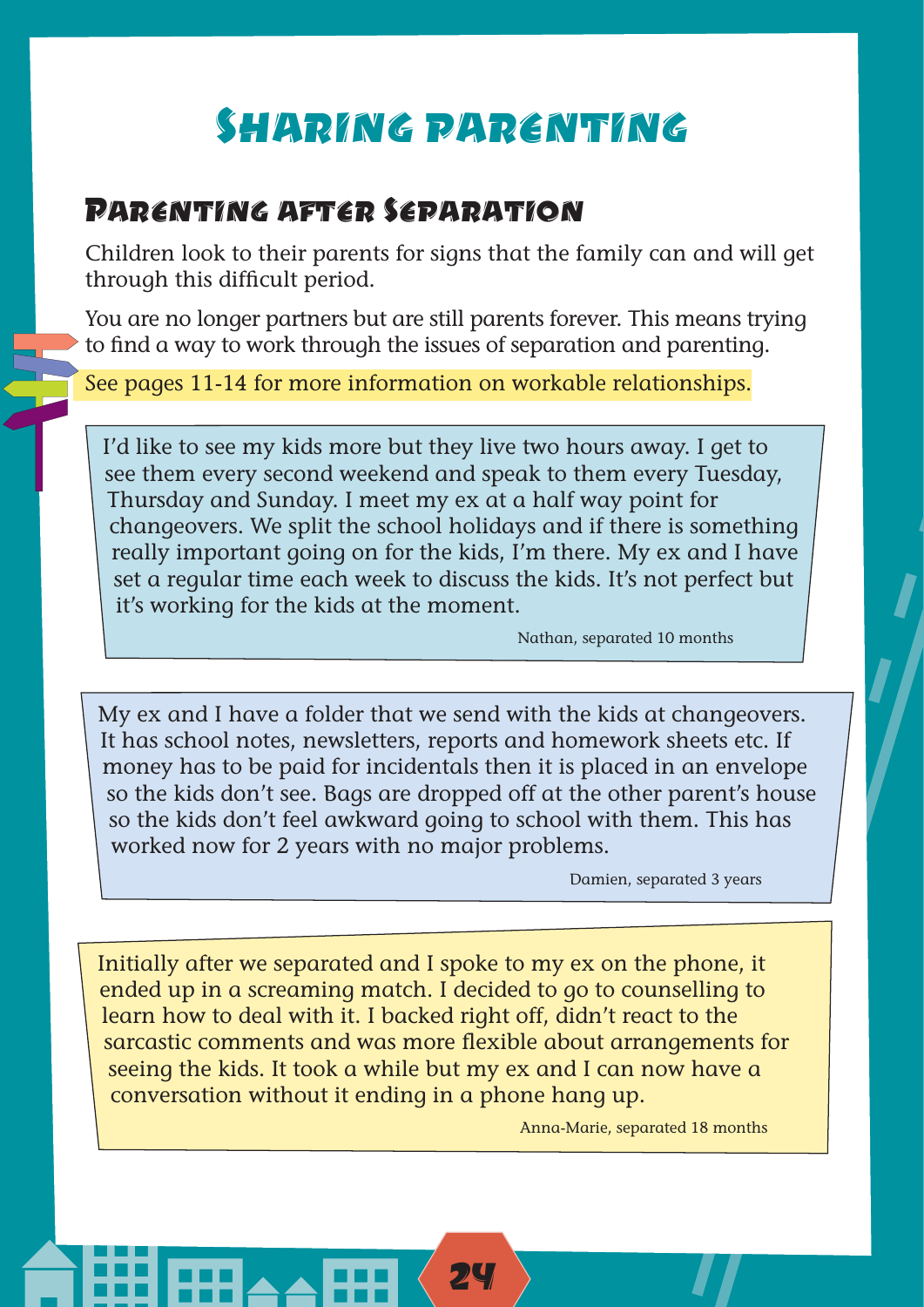

#### **ACTIVITY**

Sit down with your children, and ask them what they want from Mum and Dad. Make a list and stick it near the telephone as a constant reminder.

## Parenting arrangements

One of the ways to work through the issues of parenting is to have some parenting arrangements in place (see the *Parenting arrangement guidelines* on the foldout at the back of the book).

When high levels of conflict are not involved, flexibility is the key to successful shared parenting arrangements.

Parenting arrangements outline the responsibilities of both parents in raising

their children. The focus should be on what is best for the children.

Typically, parenting arrangements cover important areas such as:

- Recreation and holiday arrangements.
- Residential and child care arrangements.
- Financial arrangements e.g. who pays for what.
- Decision making guidelines about the children.
- Special occasion arrangements e.g. birthdays, Christmas.
- Time spent with each parent and the wider family called a *Parenting Time Schedule* (refer to page 28 for more information).

Parenting arrangements should ideally be changed regularly to meet the needs of your growing children and the needs of both parents.

*Initially, after separation both parents may want to review the arrangements quarterly, or six-monthly. When relationships and routines become more stable over time, it might be appropriate to only review the document yearly.*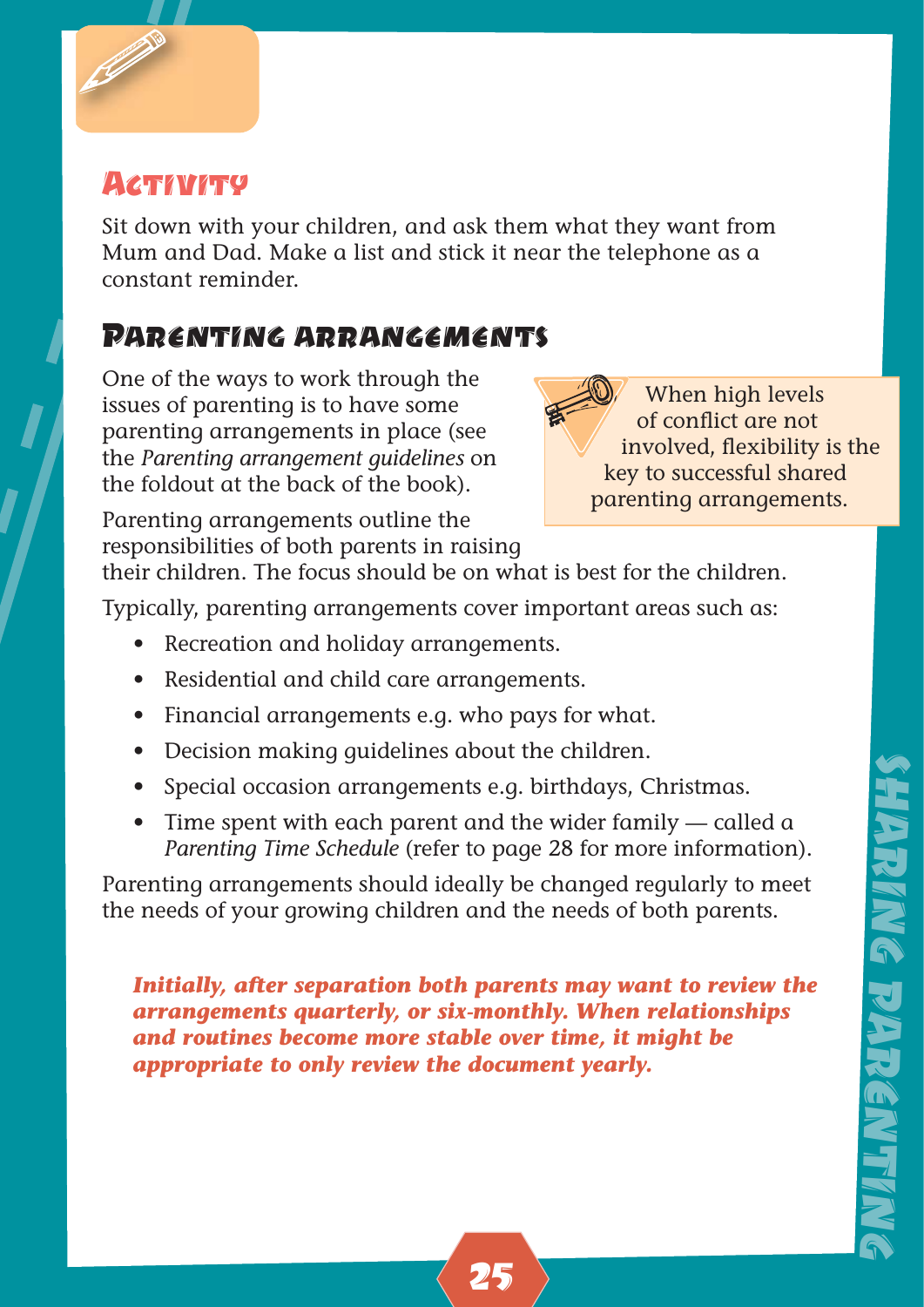#### **Planning your children's future**

When creating your parenting arrangements make sure the age, needs and personality of each child are thought about.

Children need:

- stability and routine in relationships with family and friends, in living environment, school, clubs and activities.
- clear and honest explanations about what is happening and why, appropriate to their age.
- consideration their views need to be taken into account before any final decisions are made.
- communication to know how to keep in touch with people they care about, e.g. by letters, phone, email video/audio tapes.

26

#### **What parents say**

*Arrangements about the kids were disorganised and this led to so many arguments. The counsellor suggested we draw up a Parenting Plan — so we did. It's much easier now and there's less fighting — we both know what to expect — so do the kids.* 

Liz, separated 16 months

*It looked like it was going to get ugly there for a while with the lawyers potentially making a packet. I was told by a mate that he and his ex had followed a thing called a Parenting Plan. He ran me through what they'd done and then I suggested to my ex that maybe we give it a go. It's been working ever since.*

Josh, separated 7 years.

*Since we set up our Parenting Plan there aren't the hiccups there used to be. It's helped us to be more focused on the kids rather than on the issues we have with each other.* 

*Your decisions about how much time the children will spend in the care of each parent may affect:* 

- how much child support a parent is responsible for
- whether a parent can claim a tax dependency deduction
- parenting rebates and other agency payments e.g. sole parent allowance.

Tom, separated 2 years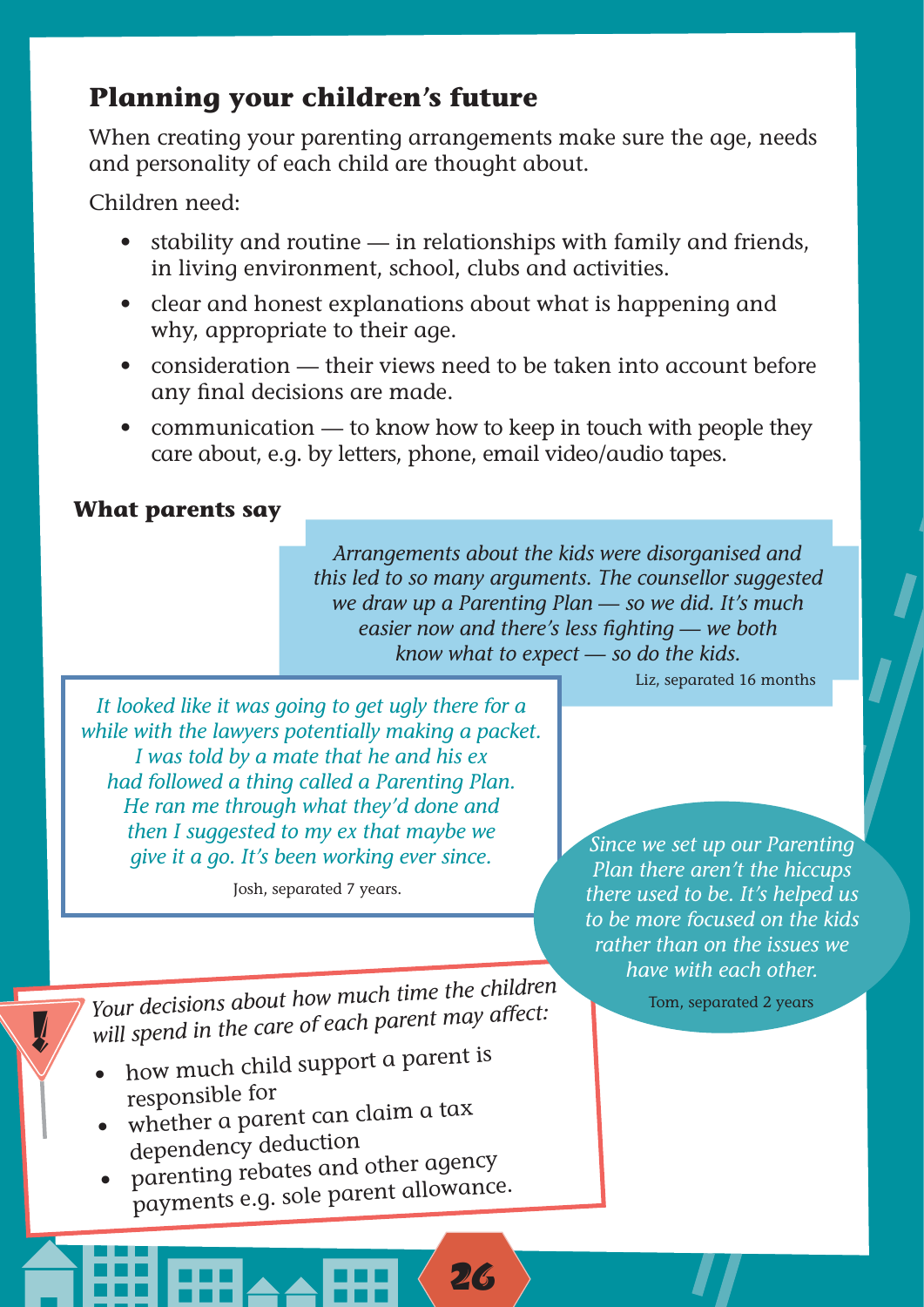For more tips on keeping in touch with your kids, see *Me and My Kids.* To order a copy visit www.csa.gov.au

#### **Tips on how to reach agreement**

Focus first on the areas of agreement and then move to *discussions about things you don't agree on.*

First questions to ask are:

- Is this a child related problem or a parent issue? If not a child's, whose problem or issue is it?
- What impact (if any) does the problem/issue have on your children?

When you think the other parent is taking everything you say the wrong way. Try asking:

- 'Tell me what you think.'
- 'I hear you saying… Is that correct?'
- 'What do you think would be best for our children?'

When you feel yourself closing down:

• Remind yourself — you are doing this for your children. You and the other parent love them and they need both of you.

If you find yourselves getting stuck GET HELP!

• Mediation — see other useful contacts in the back of this book.

- Counsellors, GP, Church leader, Family Court.
- Refer to *Dealing with your ex* on page 16.
- Refer to *What About Me?* booklet One step at a time pages 30–31. To order a copy visit www.csa.gov.au
- Family Relationship Centres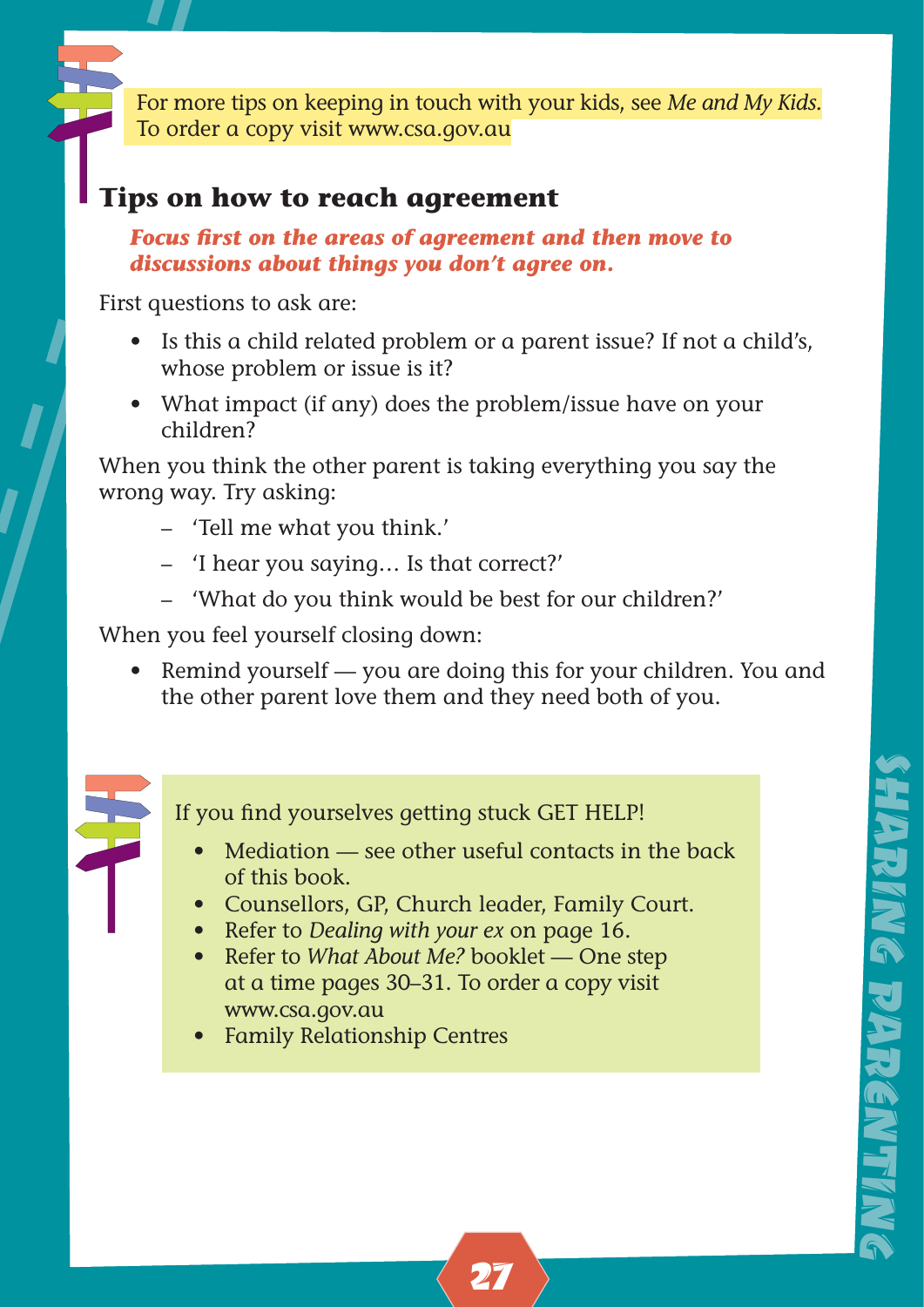## Parenting time schedule

Parenting time schedules form part of parenting arrangements.

The contact schedule normally outlines the:

- regular ongoing contact arrangements for the non-resident parent and child e.g. weekly, fortnightly, monthly
- arrangements for special occasions e.g. Christmas, birthdays, etc.



Because people's lives and children's development needs continually change, all agreements should be flexible.

28

**DID YOU KNOW?** Budgeting for time together, if you live far apart, may be a reason to review your child support assessment. Call CSA on 131 272.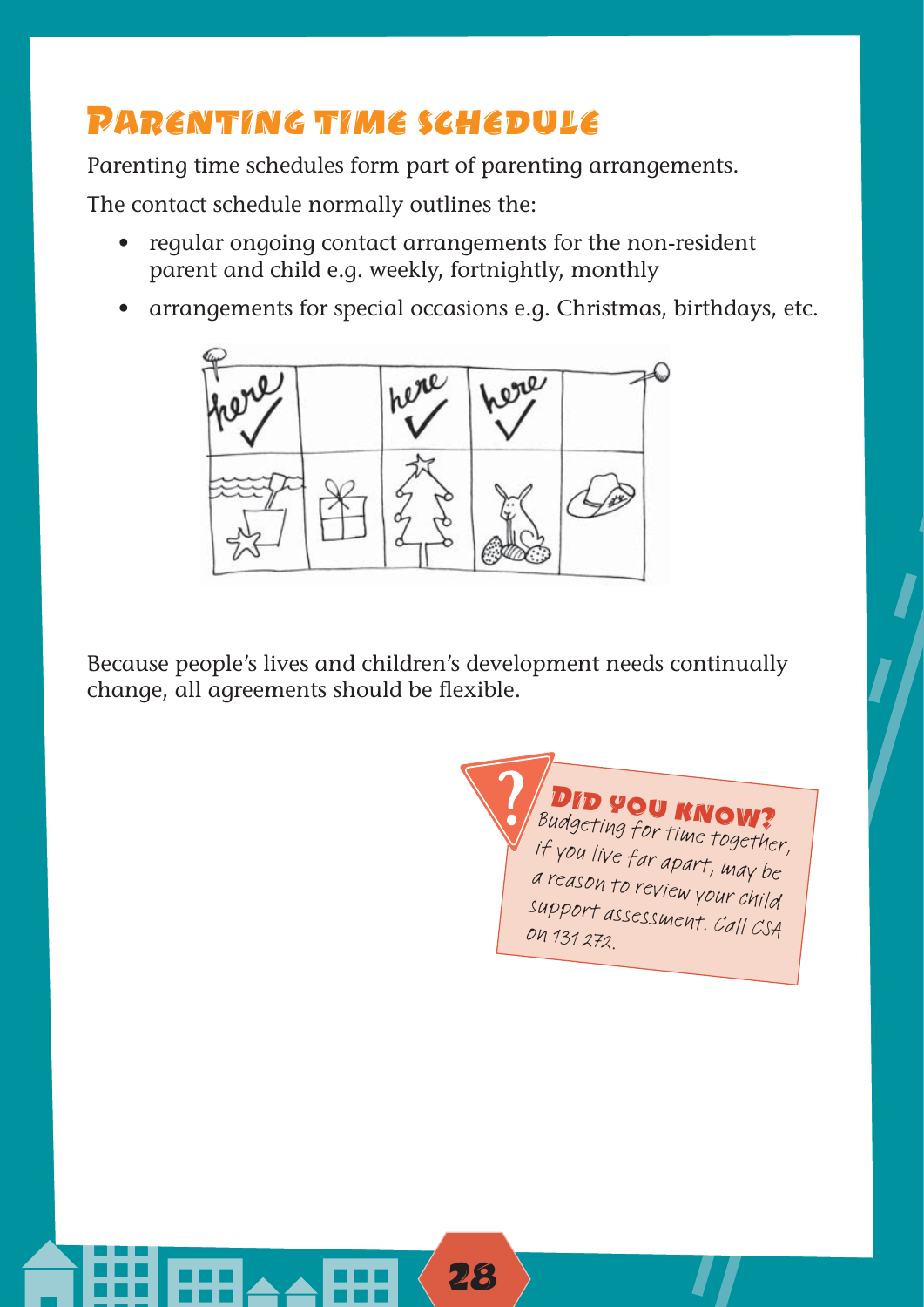## Parenting time schedule options

#### **0–12 Months — Development of trust**

It is important for an infant to feel safe; to have consistent routines and their needs met promptly.

#### **TIPS:**

- Contact away from the primary caregiver should be short but frequent.
- Contact needs to be adjusted to the child's eating and sleeping cycles.
- Both parents should be aware of the infant's usual routine.

**EXAMPLE:** 1–3 hours two to three times a week.

#### **12–24 Months — Developing language and memory skills**

Emotional attachments to one or two caregivers start to form and so a change in surroundings can be unsettling.

#### TIPS:

- Contact with both parents should be no longer than three days apart.
- To ease the initial anxiety at changeover ensure familiar possessions are sent with the child — cuddly toys etc.
- The duration of contact with non-resident parents should increase and progress to overnight stays over time.

**EXAMPLE:** One daytime period of up to 8 hours with up to two non-consecutive overnights each week.







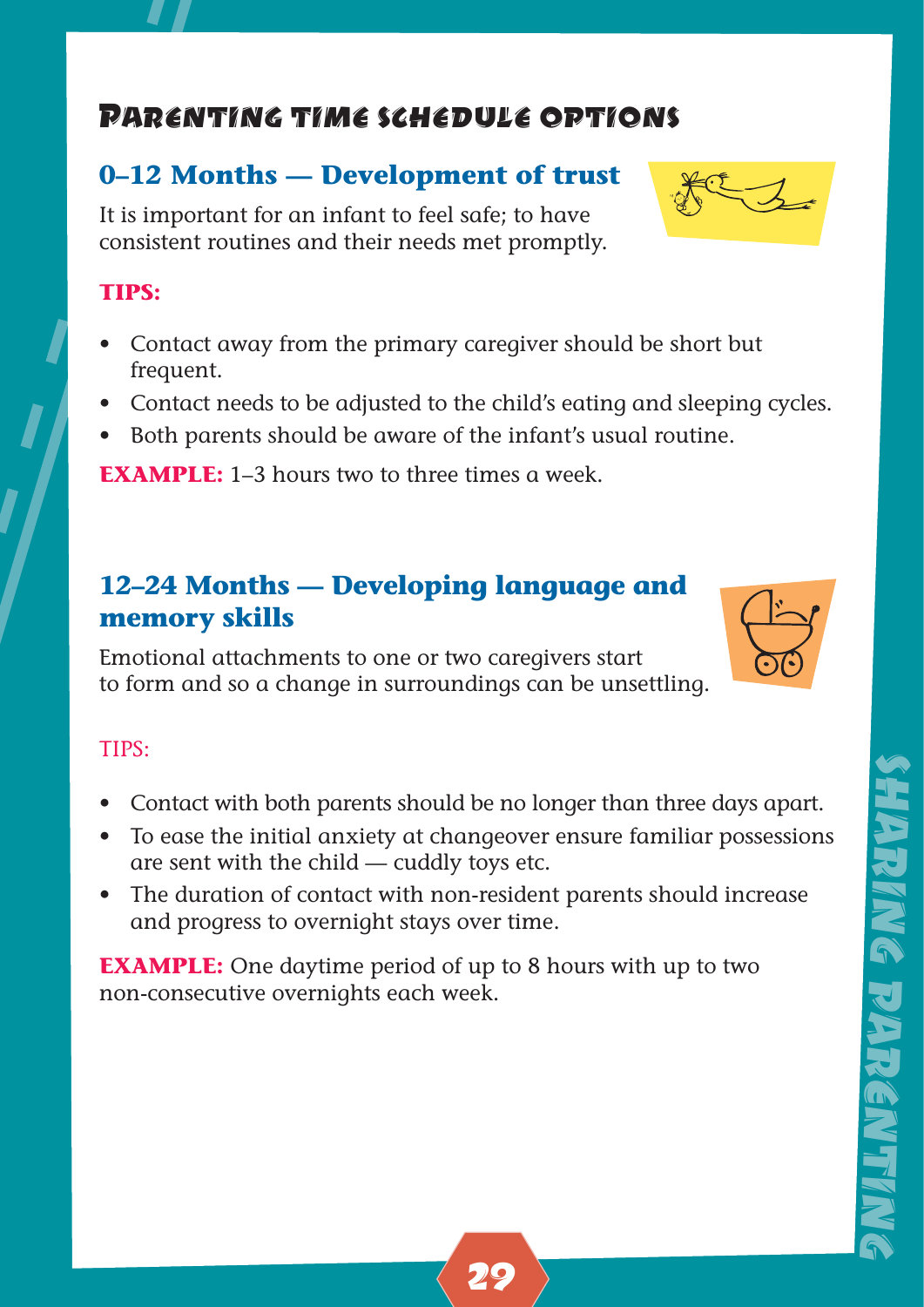#### **24–36 Months — Establishing bonds with many caregivers**

Initially a toddler may resist separation from the primary caregiver and start to show their frustration with tontrums.

#### **TIPS:**

- Make changeovers as quick and painless as possible to minimise separation anxiety.
- Present a united front kids at this age will start to test the boundaries and it's easier on everyone if they are the same at both houses.

**EXAMPLE:** Two non-consecutive nights per week with one weekend per month.

#### **3–5 Years — Developing social skills**

Children start to imitate adult behaviours and develop a basic understanding of language, time and relationships. They do not, however, understand the concept of separation or divorce.

#### **TIPS:**

- Foster good feelings about future time to be spent with the other parent. 'Tomorrow Mummy/Daddy is taking you to the park and then you are staying at her/his house!'
- Keep conflict away from your kids.
- Talk to them about their feelings regarding the separation e.g. 'Are you feeling sad?'

**EXAMPLE:** Two to three consecutive nights each week.



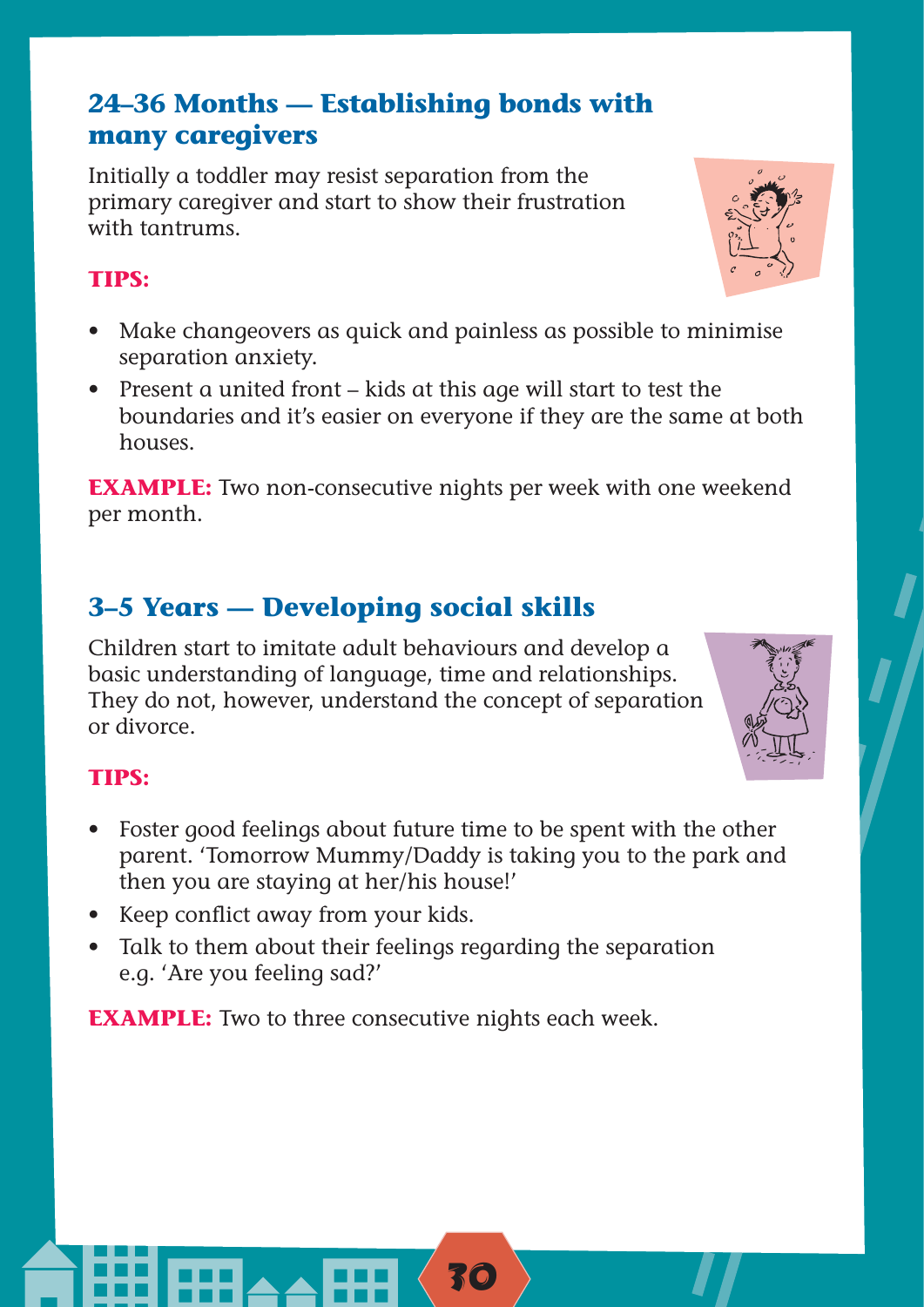#### **6–12 Years (Primary School) — Developing relationships**

Self esteem, confidence, security and peer pressure become issues.

Children begin to feel concerned about spending an equal amount of time with each parent so it is important they have individual time with each.

#### **TIPS:**

- Inviting friends over to play is an important part of growing up.
- Younger children still need frequent contact.
- As a child matures, longer periods with fewer changeovers may be preferable.

**EXAMPLE:** Alternate weekends with two consecutive overnight stays in the off week.

#### **13–17 Years (Adolescents) — Increasing independence**

Adolescents begin the process of separating from their parents, resist rigid contact arrangements and start to make independent decisions.

#### **TIPS:**

- Friends and social activities become first priorities.
- Flexibility is the key!
- Don't be disappointed if your kids don't want to spend time with either parent at this age. This might not be about the divorce but more about the lifestyles of teenagers!

**EXAMPLE:** Every alternate weekend with some flexible contact in between.

There are many ways to share parenting. Don't be limited by the examples above. As a parent you know what is best for your child.

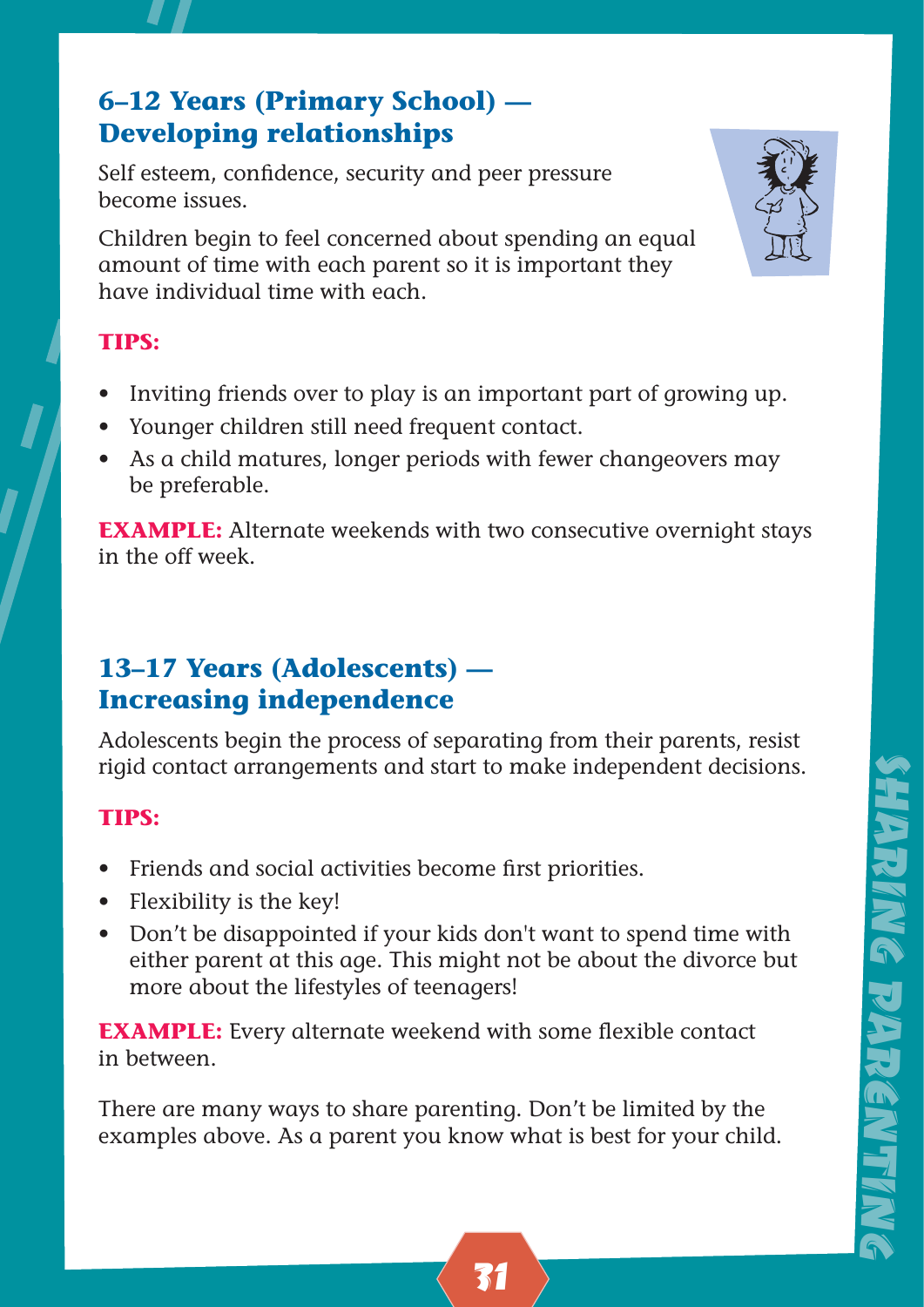Ideally both parents should experience all aspects of parenting e.g. when child is happy, sad, sick, at school, with friends, at mealtimes, at bed times, in the morning etc. Don't forget both extended families should be involved with the child also.

Here are some suggestions that have worked for other parents:

- Shared parenting time for very young children e.g. both parents meet and play with child in a park or in one parent's home.
- Non-resident parent drives children to various activities e.g. picks them up for school, takes them to sport etc.
- Grandparents become involved in kids school reading program.
- A week in each household.
- Non-resident parent looks after child when child is sick.
- Parent with more flexible working hours provides after school care for children.

*'At first I didn't want Glen to have any contact with the kids at all. Then I realised how*  the kids, Glen and even I would benefit if he did. *Now he picks them up from school every day as he fi nishes work early. They love spending time with him and he helps them with their homework. I pick them up at 5.30 and we don't have to pay for after school care!'* Sarah, separated 2 years

Shared parenting is not about splitting the time with each parent 50/50 — but is about both parents being involved in the decision-making and the care of the children.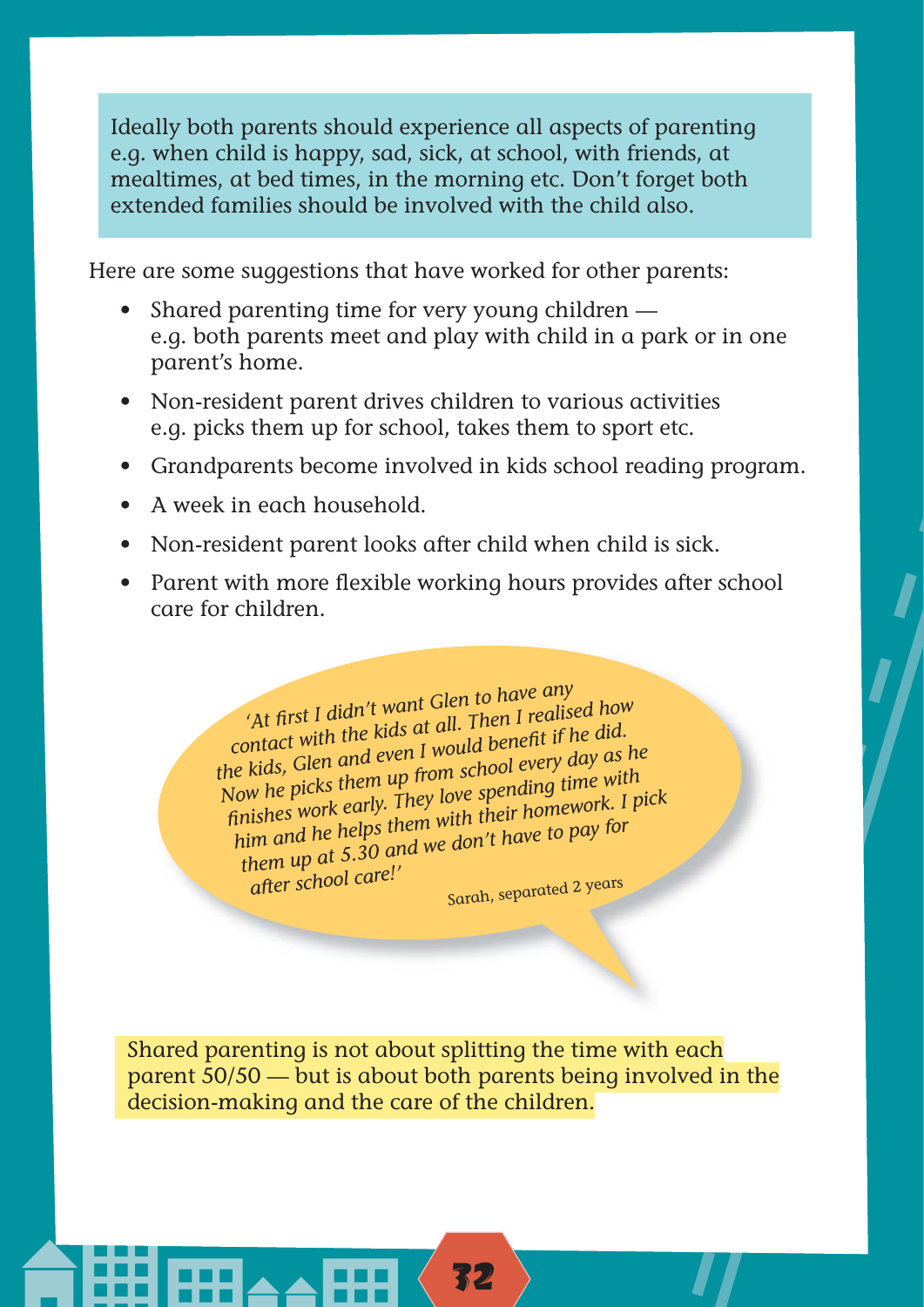## Example of a parenting time schedule\*

You may want to show your parenting time arrangements with pictures to give you a snapshot view of your week/month. Depending on your arrangements, you can choose to add as many or as few pictures as you like.

| Month  | <b>SUN</b> | <b>MON</b> | <b>TUES</b> | <b>WED</b> | <b>THUR</b> | <b>FRI</b> | <b>SAT</b> |
|--------|------------|------------|-------------|------------|-------------|------------|------------|
| Week 1 |            |            |             |            |             |            |            |
| Week 2 |            |            |             |            |             | 7 V        |            |
| Week 3 |            |            |             |            |             |            |            |
| Week 4 |            |            |             |            |             |            |            |

#### **Key**



Parental Sport Duty/ Coaching



Afternoon period 1–5.30 pm



After school pick up



Activity time with non-residential parent up to 2 hours



Morning period 8–12.30 pm



Child sleeping over with non-residential parent

Hobbies/Tutoring/Outside school activities that the parent is responsible for the transportation

Contact period that has a duration of up to 4 hours and includes a meal



For more tips on staying in touch and other activities to do with your kids, see *Me and My Kids.* To order a copy, see the inside front cover of this book or visit www.csa.gov.au

\* Bruce Smyth (2004) 'Parent–child contact schedules after divorce': Family Matters No. 69 pp 32–43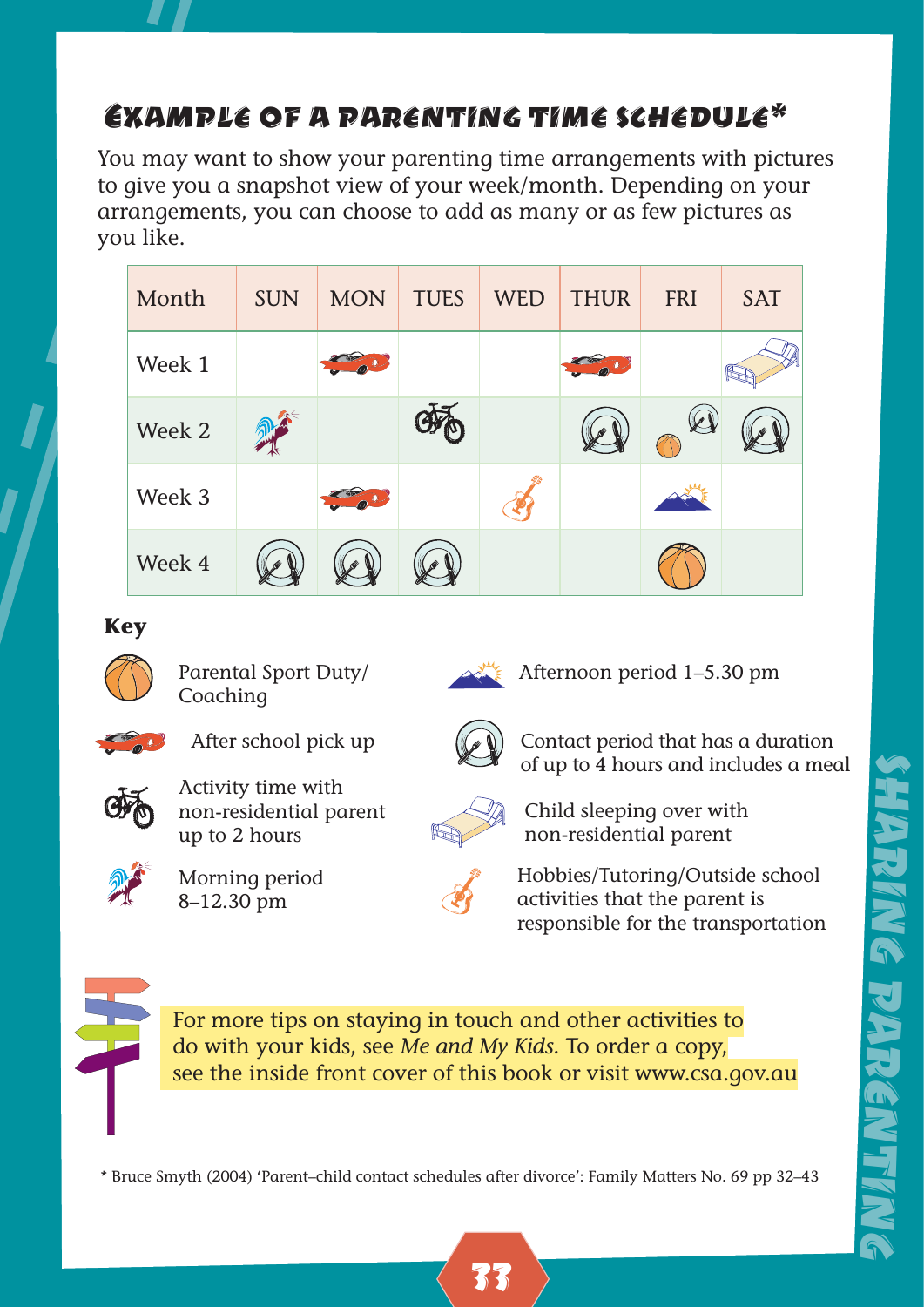## New directions

#### **'If you take charge of the little things, the big ones will soon fall into place.'**

Separation can leave you feeling confused and without purpose or direction. It might help to look at where you are now. Lay out a 'game plan' for the kind of life you want, and start moving in a positive direction to achieve your goals.

## **CHANGE**

Change can be used as a way to review how you live and relate to others; a chance to improve relationships and your quality of life.

After separation we are no longer under the same influences that directed how we lived our life. It is a new world where we can explore and decide what we want and who we are.

#### **Planning for change**

Deciding to make a change means that you have set a new goal to achieve. With all goals you need to figure out the:

- steps you will take once you're ready for action (start small)
- hurdles you may come across
- tools and budget you will need to make this change
- kind of support you need to make this change.

Remember — at this stage you are planning only — not doing. Your focus should be on:

34

- what you have
- what you need
- what things will help you to reach your goal.

Did you know? Changing something requires you to practice it for at least 30 days before it becomes a habit.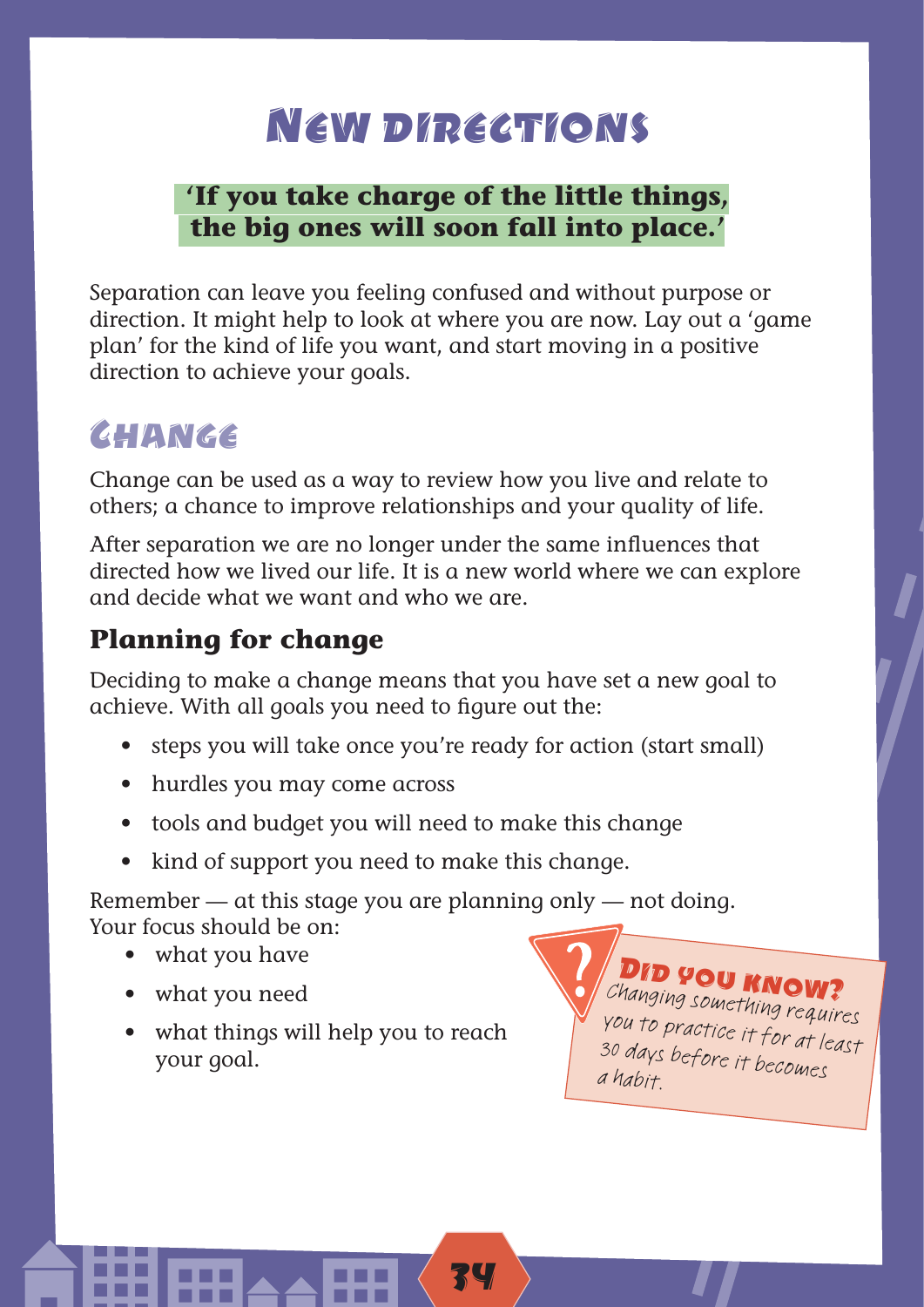#### **Fail to plan and you plan to fail.**



What do I want to work on?

| $\Box$ Friendships                   | Physical health<br>□                         |
|--------------------------------------|----------------------------------------------|
| Relationships with family<br>members | Hobbies/leisure time                         |
| Job advancement                      | Involvement in my<br>neighbourhood/community |
| Housing                              | More involvement in<br>children's activities |
| Creative/musical interest            | Self care — emotional<br>ш<br>wellbeing      |
| Education                            | Volunteering                                 |

It is likely that the most important change you have recorded fits into one of the major life areas above.

35

If you ticked more than one — set a time for each and take it one step at a time.

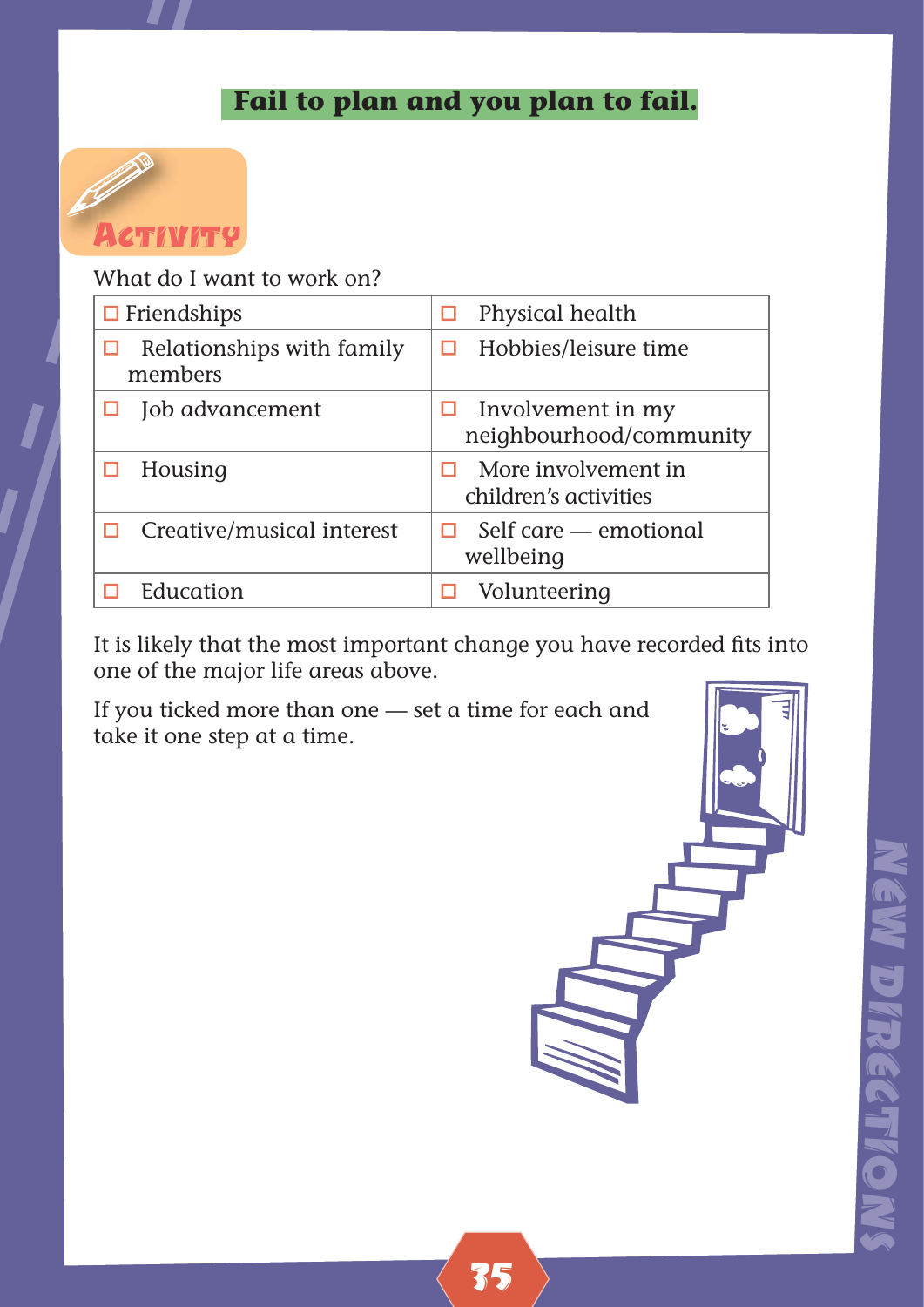#### **Acting on your goals**

Having decided on the steps you will take it's time to set a structure so that they can be achieved. You do not need to do all these things at once — it may take several months or years depending on the type of goal.

#### *For example*

**Goal:** To develop a social network — broaden my circle of friends.

| Task                                                                                                                                                                   | <b>Tools</b>                                                                  | Date to be<br>completed |
|------------------------------------------------------------------------------------------------------------------------------------------------------------------------|-------------------------------------------------------------------------------|-------------------------|
| 1. Create list of social groups<br>within your area                                                                                                                    | <b>Yellow Pages</b><br>Internet<br>Community radio<br>Local community centres | 30 June                 |
| 2. Contact each group and<br>ask about:<br>types of social activities<br>costs<br>age groups<br>guidelines about kids<br>being included                                | $List$ – Sheet of A4 divided<br>up to record the details                      | 26 July                 |
| 3. From the list created:<br>tick the things in each<br>that you feel comfortable<br>with<br>check your availability<br>— make sure there is<br>nothing else booked in | Colendor                                                                      | 14 August               |
| 4. Recontact the social<br>group(s) whose activities<br>you would like to attend<br>and register for the next<br>function                                              | Telephone                                                                     | 1 September             |

36

Remember allow plenty of time to achieve these tasks — do not add any other pressure on yourself.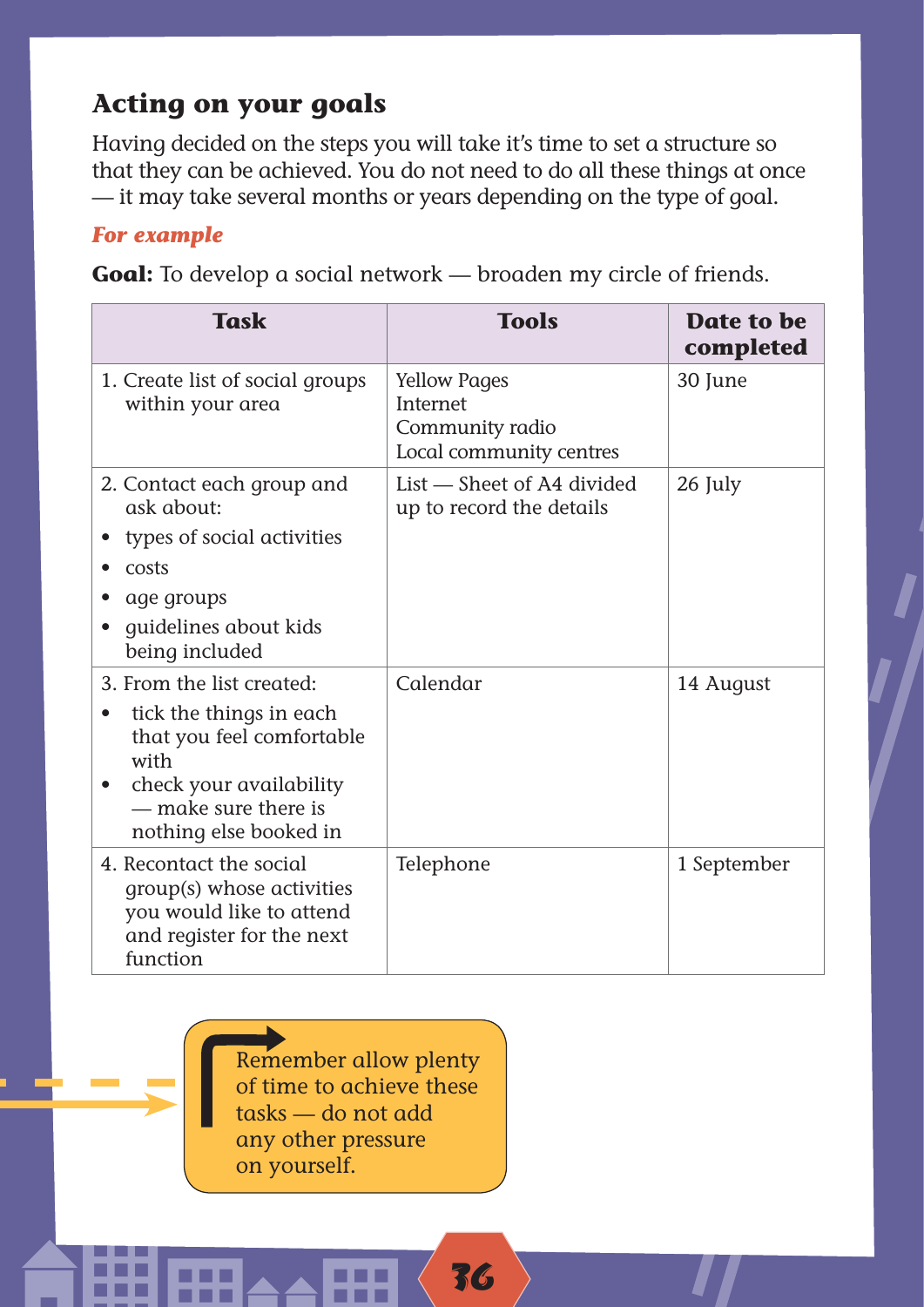#### **Dealing with set backs**

It is rare that everything goes according to plan; mistakes are made and it can feel all too hard. The best thing to do is to make a plan for how you will cope when you don't feel good about yourself or how things are going.

- Write down a couple of people you can talk to that will encourage you to keep going.
- Write down one thing that you will do when you feel like giving up on your goal.

#### If it is not working out WHAT THEN?

If after doing the above, and things aren't going right, there could be several reasons:

• Your original goal may no longer hold any interest for you it's not until you start that you will find this out.

37

- You have learned something new about yourself along the way and this is something that you are not cut out for. This is NOT a failure.
- You could need a break from working on your goal. Knowing when to put this work aside is as important as pushing yourself to succeed. Set a future date to review and start working on your goal again.
- Your goal was too big to start with. Break it down into smaller more manageable chunks.



EW MYRKERHYO

DIRECTIONS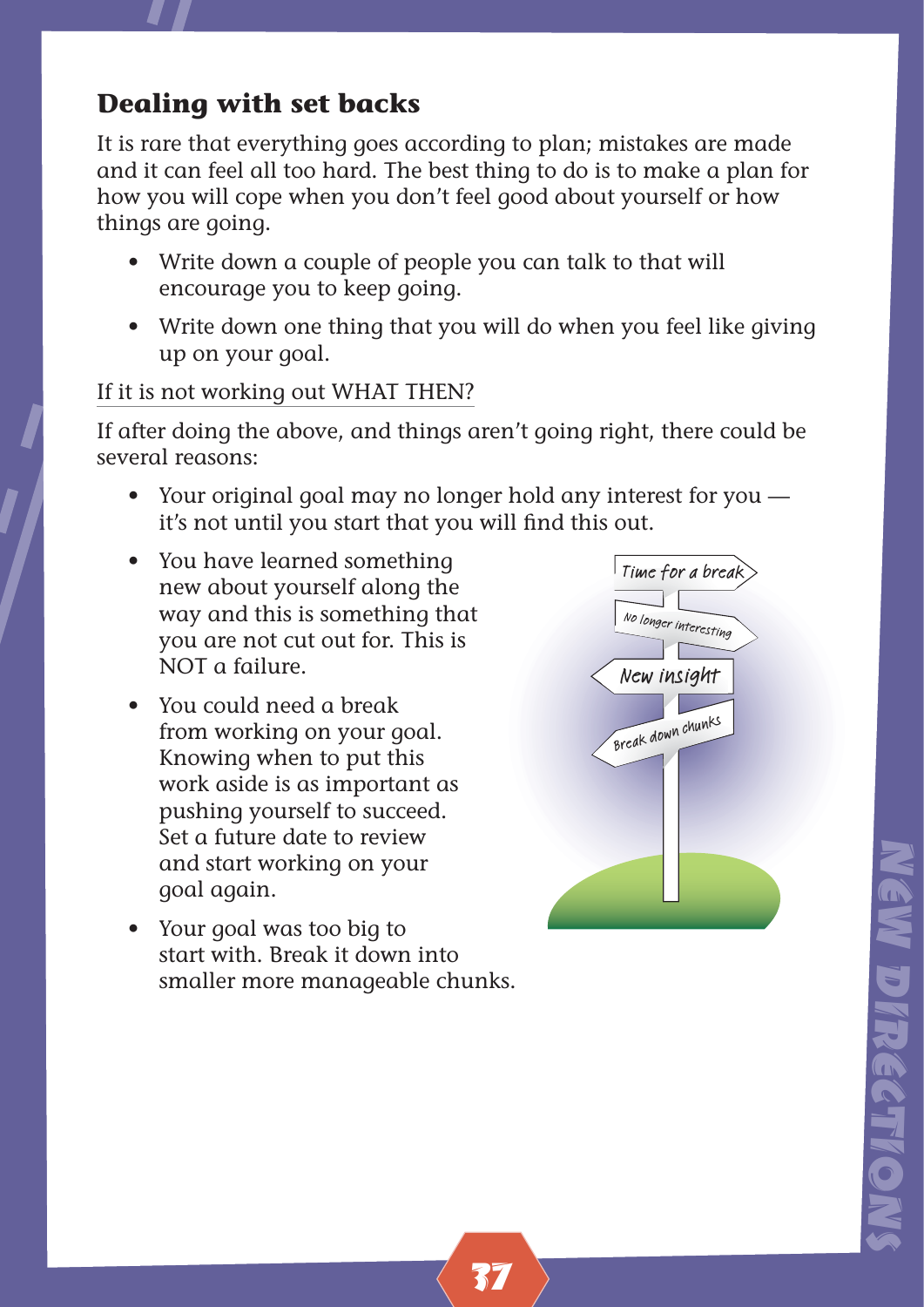## Dealing with Friends and Family following Separation

With so many changes in your life many of your old friends might seem changed too. We see them differently. They see us differently. Many of our old friends will not know how to look at us.

It's a sad fact but you are likely to lose some friends you are not expecting to lose, especially married ones. They may not understand the emotions you are going through and feel inadequate or your separation is a little too close to home.

#### **Comments made by separated parents**



*'It was awkward for a lot of people, but my friends acted like they were getting divorced instead of me. But now I know how to handle it when it happens to somebody else.'*

*'I looked around and everybody was gone, everybody got kinda weird when I'd run into 'em at school, the shops or at functions. Why do my friends react this way?'*

38

*'Divorce really lets you know who your friends are.'*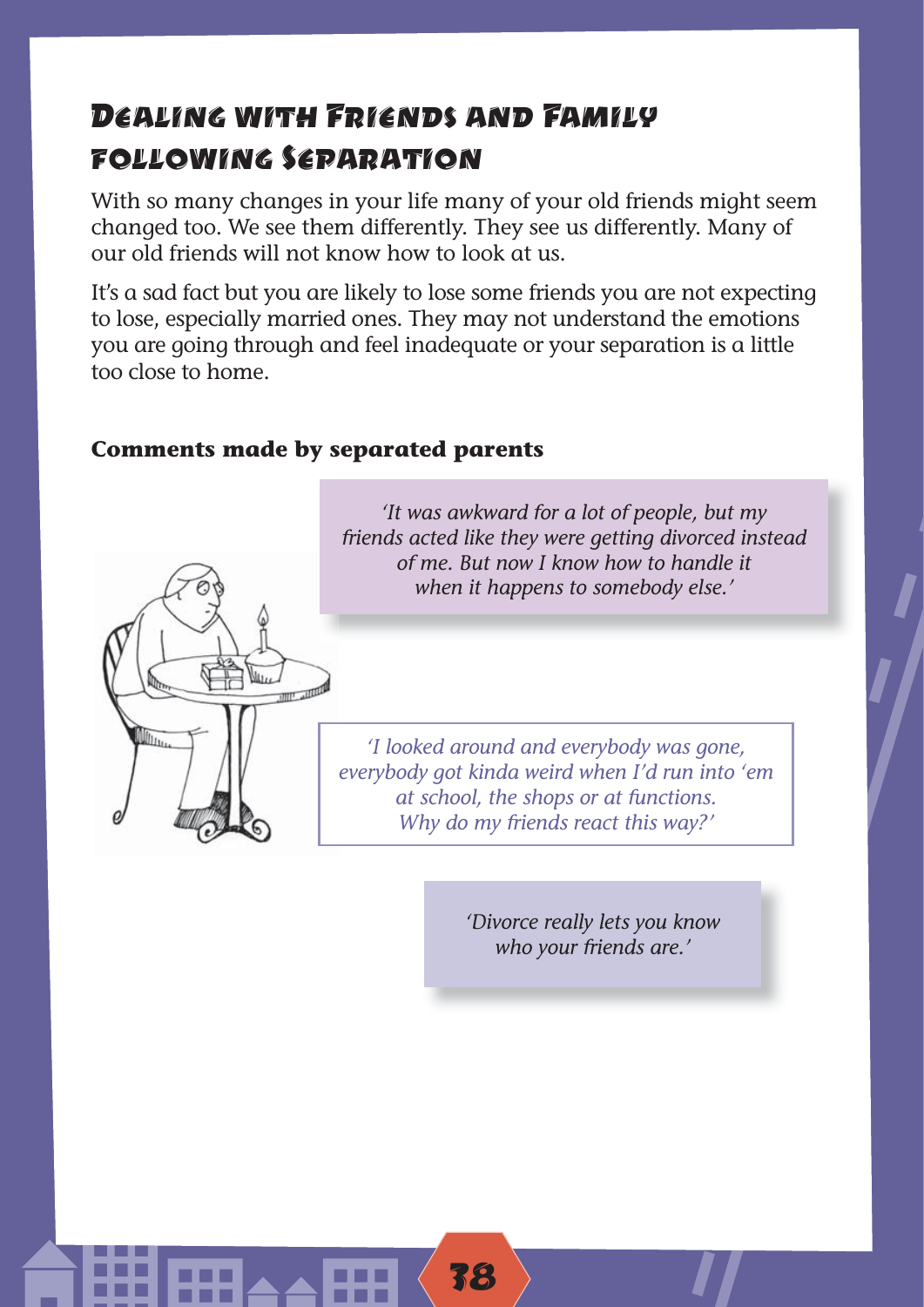#### **What can I do to maintain my friendships following separation?**

- 1. As soon as you can, sit down and prepare the details that you want others to know, like:
	- Is it okay to ask the ex partner/spouse to parties?
	- Is it okay to invite your ex's new partner to social events?
- 2. Most friends and family want to help but are unaware of what it is you need. Ask for what you want and don't wait for them to call as they may feel that they are intruding.
- 3. Leave nothing to chance in their understanding of your expectations.
	- Do you want them to stay neutral and remain in contact with both of you?
	- Do you want a particular friend to be someone you can confide in?
	- Are you comfortable being invited to the same function as your ex?
- 4. Give friends permission to tell you when they need a break. Try to find a support group as an alternative to relying on your friends.

*If you want to have a friend — be one.* 

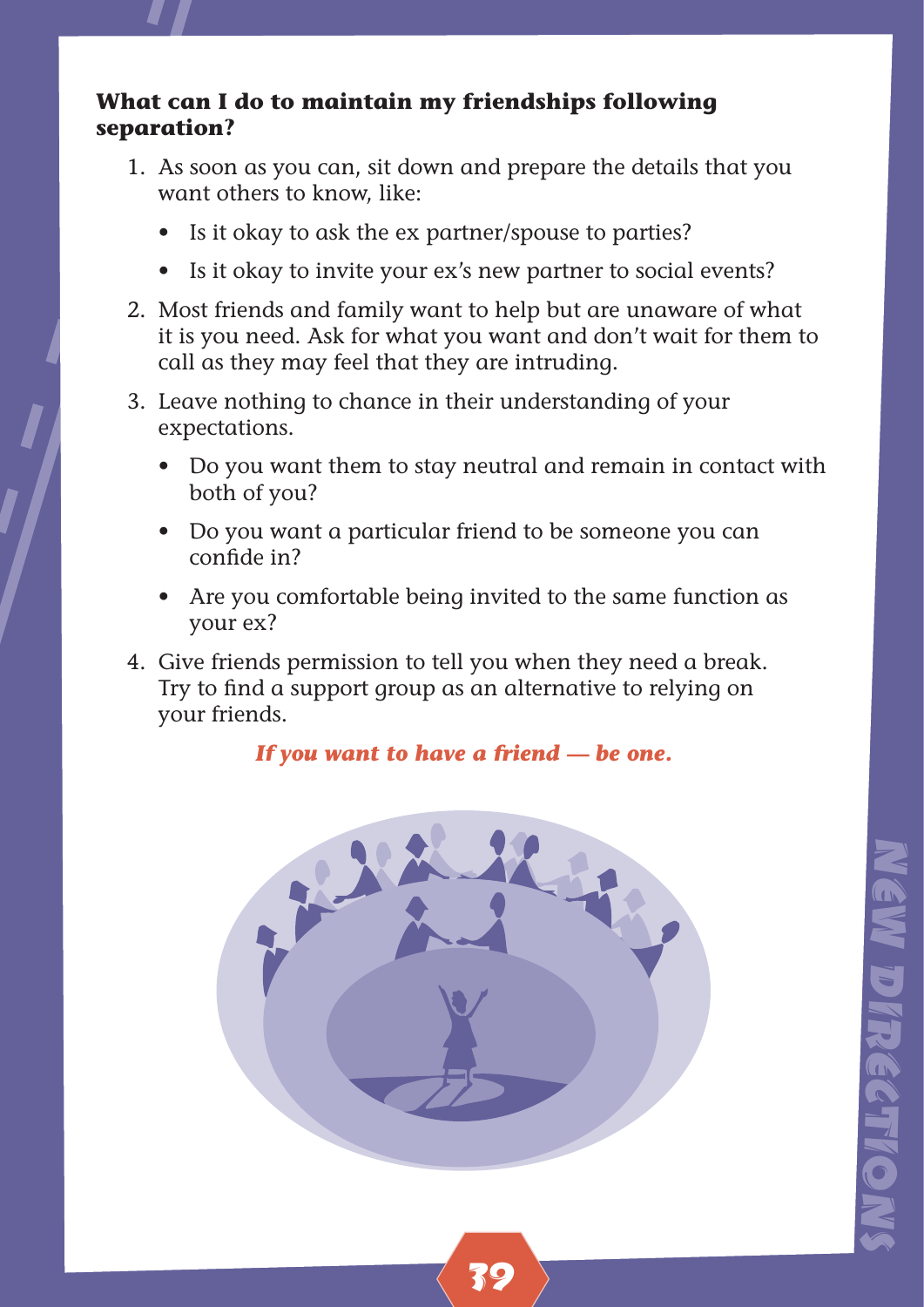## USEFUL CONTACTS

#### Disclaimer

. . .

This list of resources is provided for your information and convenience only. The Child Support Agency does not accept responsibility for, endorse, monitor or control external resources and is not responsible for their content, services or your access or use of them.

Please note: Extra charges apply to calls made from mobile and public phones

State, territory and local governments and community organisations also fund financial and other counselling, support and information services in Australia. Check the phone book for services in your area. For website links to state governments and local councils visit www.gov.au.

#### Useful phone numbers

| Centacare                        | 1300 138 070 |
|----------------------------------|--------------|
| <b>Family Services Australia</b> | 1300 365 859 |
| Kids Helpline                    | 1800 551 800 |
| Lifeline                         | 131 114      |
| Mensline Australia               | 1300 789 978 |
| Relationships Australia          | 1300 364 277 |
| Telephone Interpreting Service   | 131 450      |

## Need a service in your area?

40

The Community Service Directory is a list of community service providers located across Australia. Details of services in your area can be accessed by calling 131 272 or visit the CSA website www.csa.gov.au.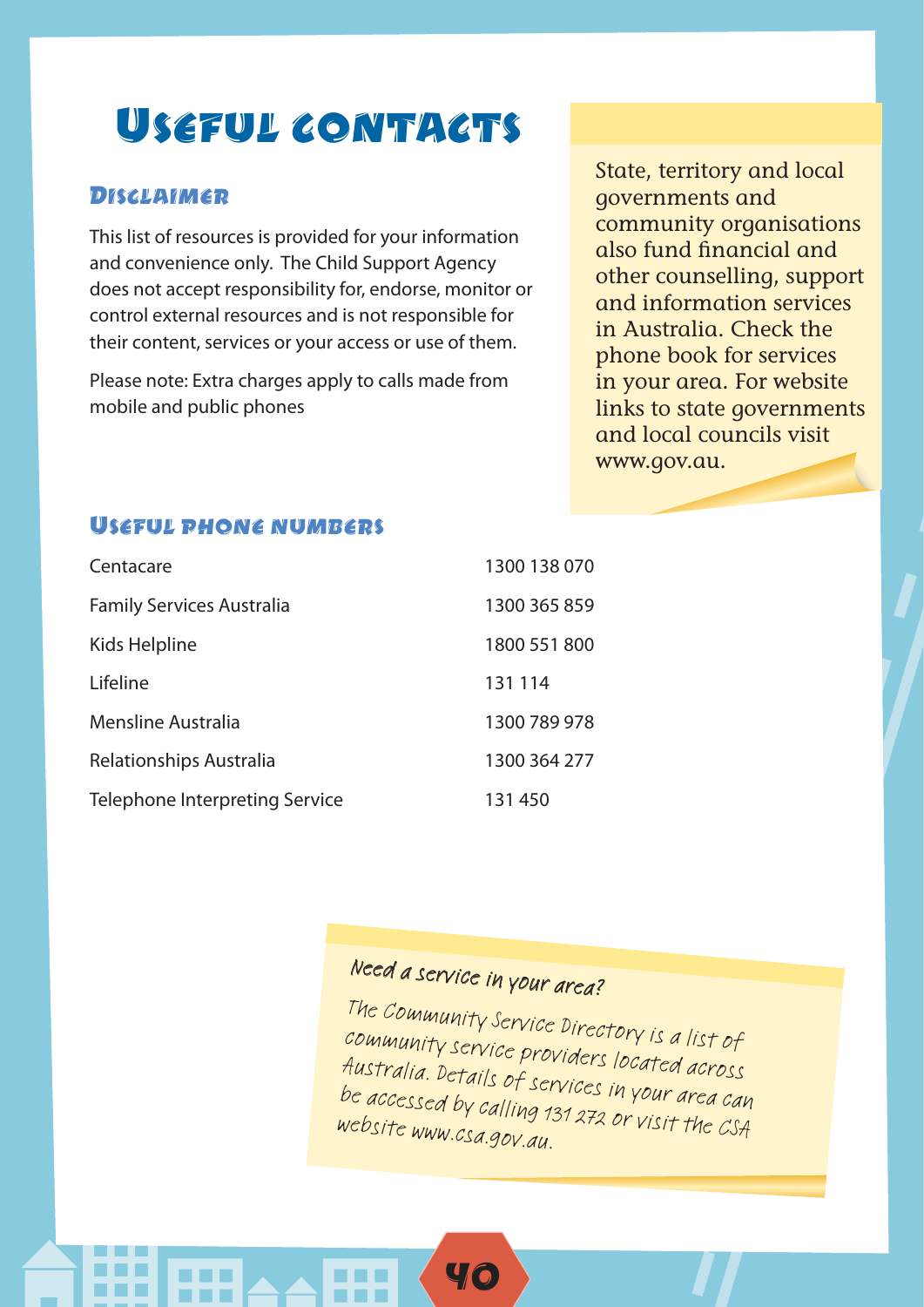#### GOVEDNMENT AGENCIES

**Centrelink** Phone 136 150 www.centrelink.gov.au Information on all government benefits

#### **Child Support Agency**

Phone 131 272 Teletypewriter (TTY) 1800 631 187 www.csa.gov.au Includes calculators, budgeting guides, and contact information for community services in your local area

#### **Department of Family, Community Services and Indigenous Affairs**

Phone 1300 653 227 www.facsia.gov.au Includes parenting website resources

**Department of Human Services** Phone 1300 554 479 www.humanservices.gov.au

**Family Assistance Office** Phone 136 150 www.familyassist.gov.au

#### **Family Court of Australia**

Phone 1300 352 000 www.familylawcourts.gov.au Information to assist in the resolution of family disputes

**Family Relationship Advice Line** Phone 1800 050 321 www.familyrelationships.gov.au Assists people from famlies affected by relationship or separation issues.

#### **Federal Magistrates Court of Australia**

Phone 1300 352 000 www.familylawcourts.gov.au

**Legal Aid Offices** www.nla.aust.net.au

**Medicare** Phone 132 011 www.medicareaustralia.gov.au

#### **Regional Law Hotline**

Phone 1800 050 400 Access to government legal information and services, including legal aid and mediation

#### **CSAonline**

CSAonline is a secure Internet service which allows all CSA customers access 24 hours a day, 7 days a week to:

*P* receive various letters and statements online

update personal details, and

advise CSA of changes affecting child support payments

It's easy to register. Go to **www.csa.gov.au** and follow the links.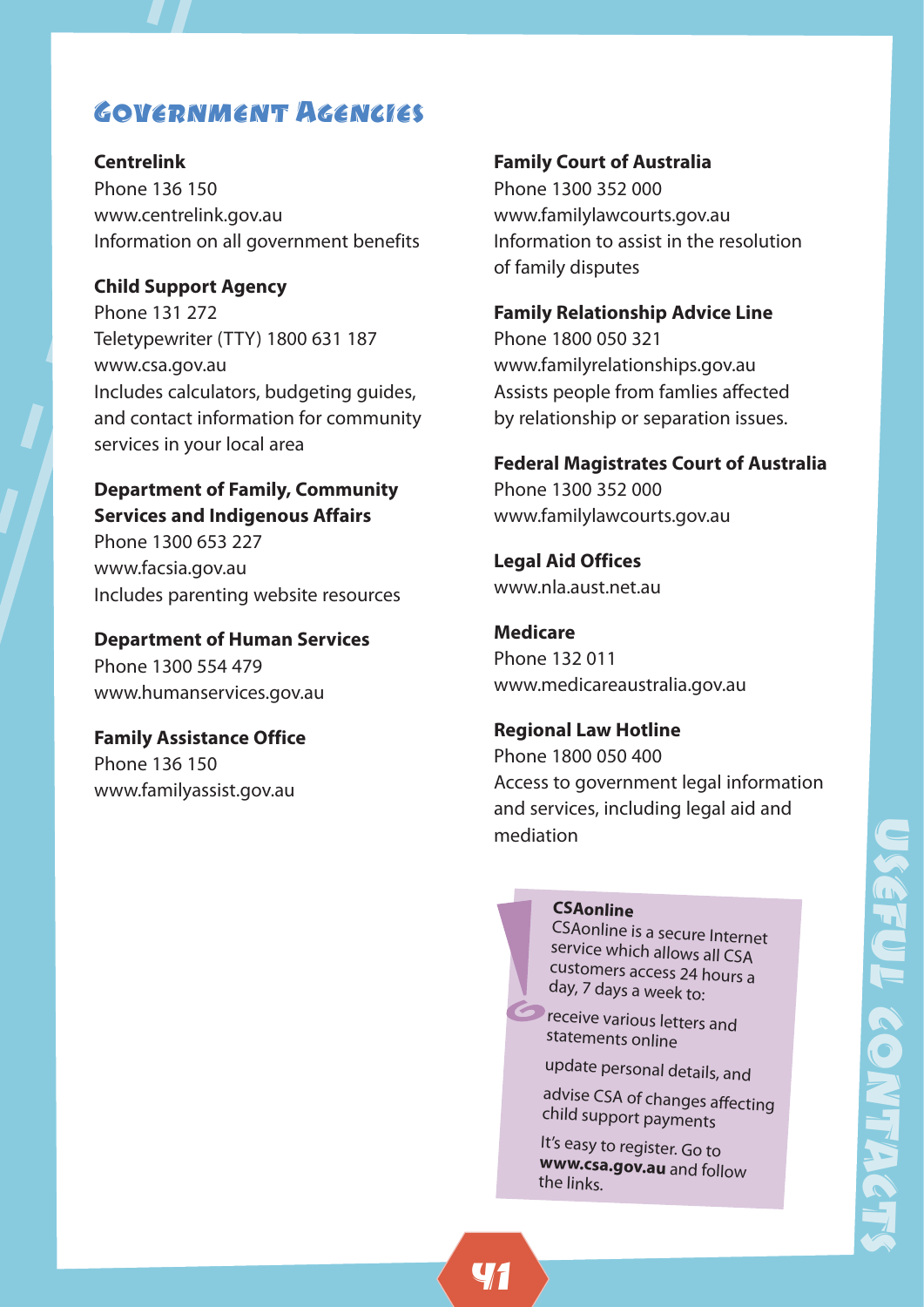## Self Help Books

There are many books and pamphlets available that can help you with parenting and separation.

Your local library, community centre or bookshops are good places to start.

*Children and Separation: a guide for parents* and *Questions and Answers About Separation for Children,* available from your Family Court Registry.

*What About Children?* available from Relationships Australia.

*Mom's House Dad's House: A Complete Guide for Parents who are Separated, Divorced or Remarried*, Ricci, I. Simon & Schuster, New York.

*The Truth about Children and Divorce: Dealing with the Emotions so You and Your Children can Thrive,* Emery, Dr R.

*Men and Separation — Choices in Tough Times*, available through Mensline Australia and Relationships Australia.



42

Check out the range of other self-help books, listed on the inside front cover of this book.

. . .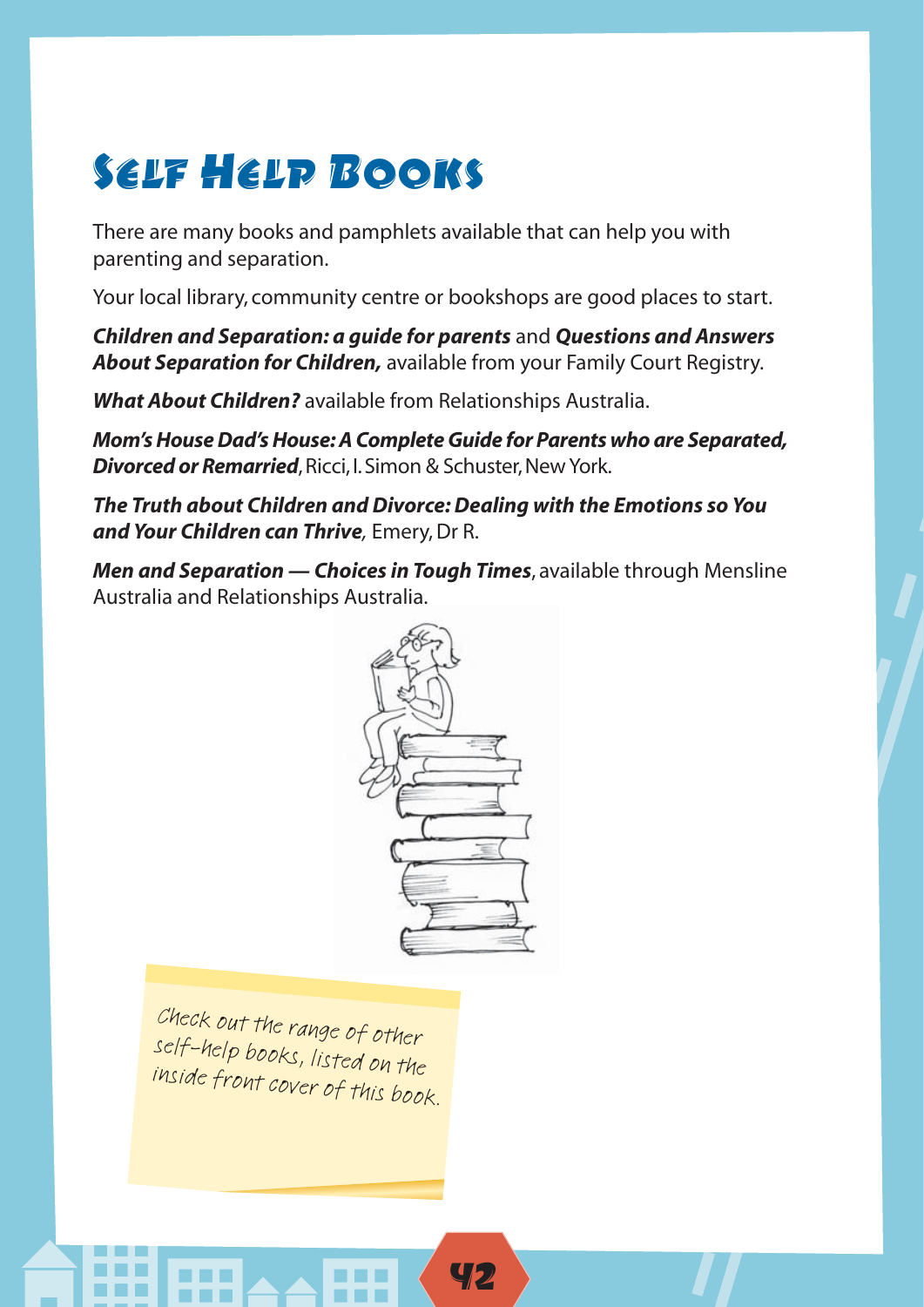## WERSITES

#### **PARENTING**

#### **The Raising Children Network**

Online guide to raising children aged 0-8 including information on behaviour, nutrition, safety, health and daily care. www.raisingchildren.net.au

#### **Community.gov.au**

Provides access to online services and information for community organisations, communities and individuals. www.community.gov.au

#### **Families.gov.au**

Search for families-related online government information and services. www.families.gov.au

#### **Parent LINK, ACT**

Links to parent guides, tips and emergency fact sheets. www.parentlink.act.gov.au

#### **NSW Department of Community Services**

Information on child protection and children's services as well as tips and advice on parenting. www.community.nsw.gov.au

#### **Northern Territory Families Website**

Tips about parenting and living in families. www.families.nt.gov.au/asp/index.asp

#### **Department of Communities, Queensland**

Parent tip sheets, information for families. www.communities.qld.gov.au

#### **Parenting SA**

Access to Parent Easy Guides – information on a wide range of parenting topics from birth through to adolescence. www.parenting.sa.gov.au

#### **Department of Human Services, Victoria**

Information about families and children of all ages. Includes link to Better Health Channel (health information). www.dhs.vic.gov.au

#### **Community Resources Online, WA**

Provides parenting tips and information and details of services for parents. www.community.wa.gov.au

#### **Department of Health and Human Services, Tasmania**

A gateway to health and human services in Tasmania www.dhhs.tas.gov.au

43

USEUL CONTRIGE CONTACTS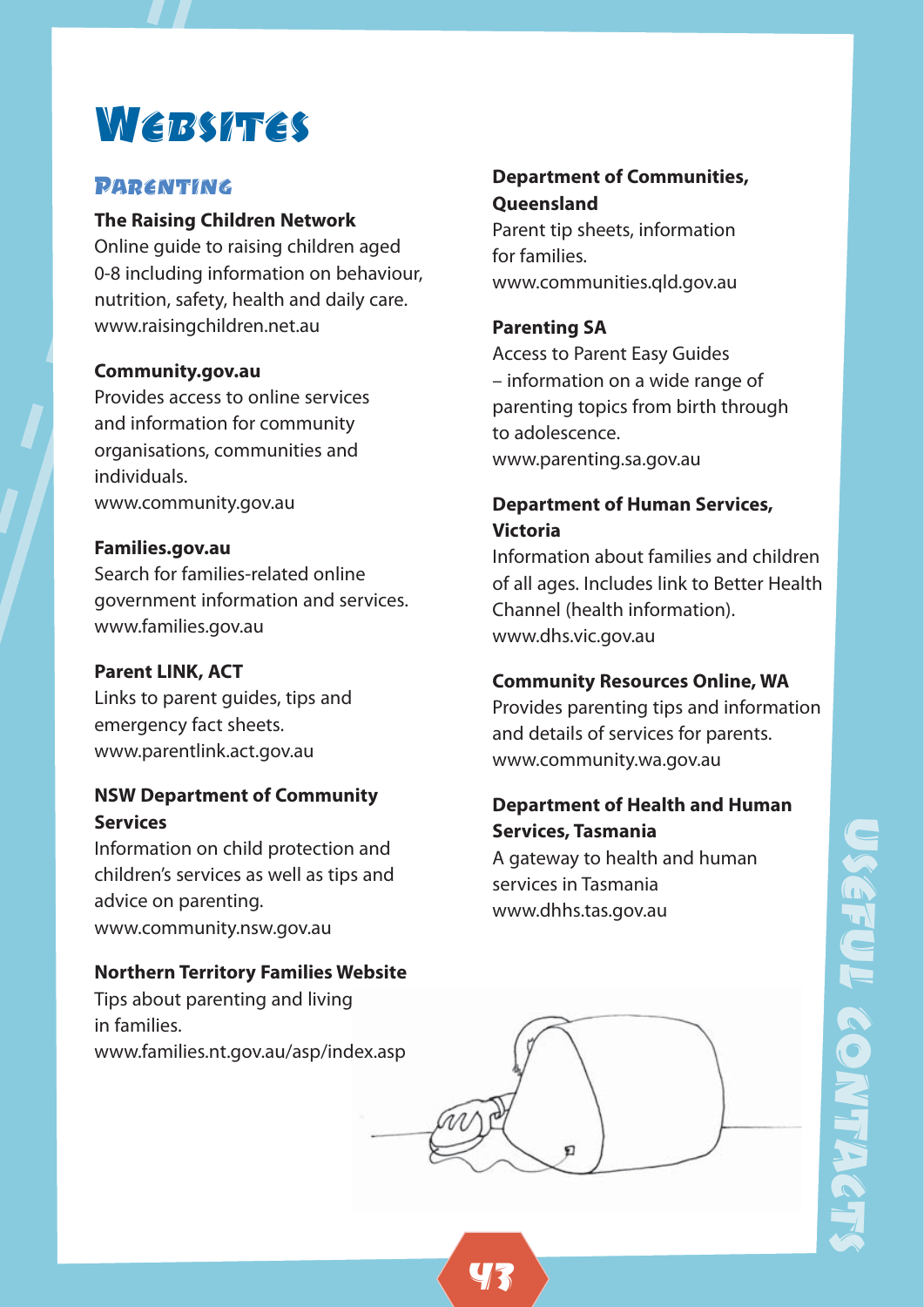#### Especially for children

CSA recommends parents supervise their children's online activities.

#### **Kids Health**

This US site has separate areas for kids, teens and parents – each with its own design, content and tone. It provides doctor-approved information on topics such as health, growth, development, emotional well-being, behaviour, parenting, dealing with divorce and stepfamilies. www.kidshealth.org.

#### **It's not your fault**

Information and advice to kids of all ages whose parents are separating. The site has been developed by a UK charitable organisation. www.itsnotyourfault.org

#### **RELATIONSHIPS**

**Relate** Information on relationships, family, love and life. www.relate.gov.au

#### Financial

#### **Commonwealth Financial Counselling Program**

Directory of CFCP funded financial counselling services listed by state. www.facsia.gov.au/internet/facsinternet. nsf/family/cfcp-cfcp\_directory.htm

#### Child Safety

**Kidsafe** The child accident prevention foundation. www.kidsafe.com.au

#### **NAPCAN**

Provides information about child abuse and neglect, and promotes child-friendly communities. www.napcan.org.au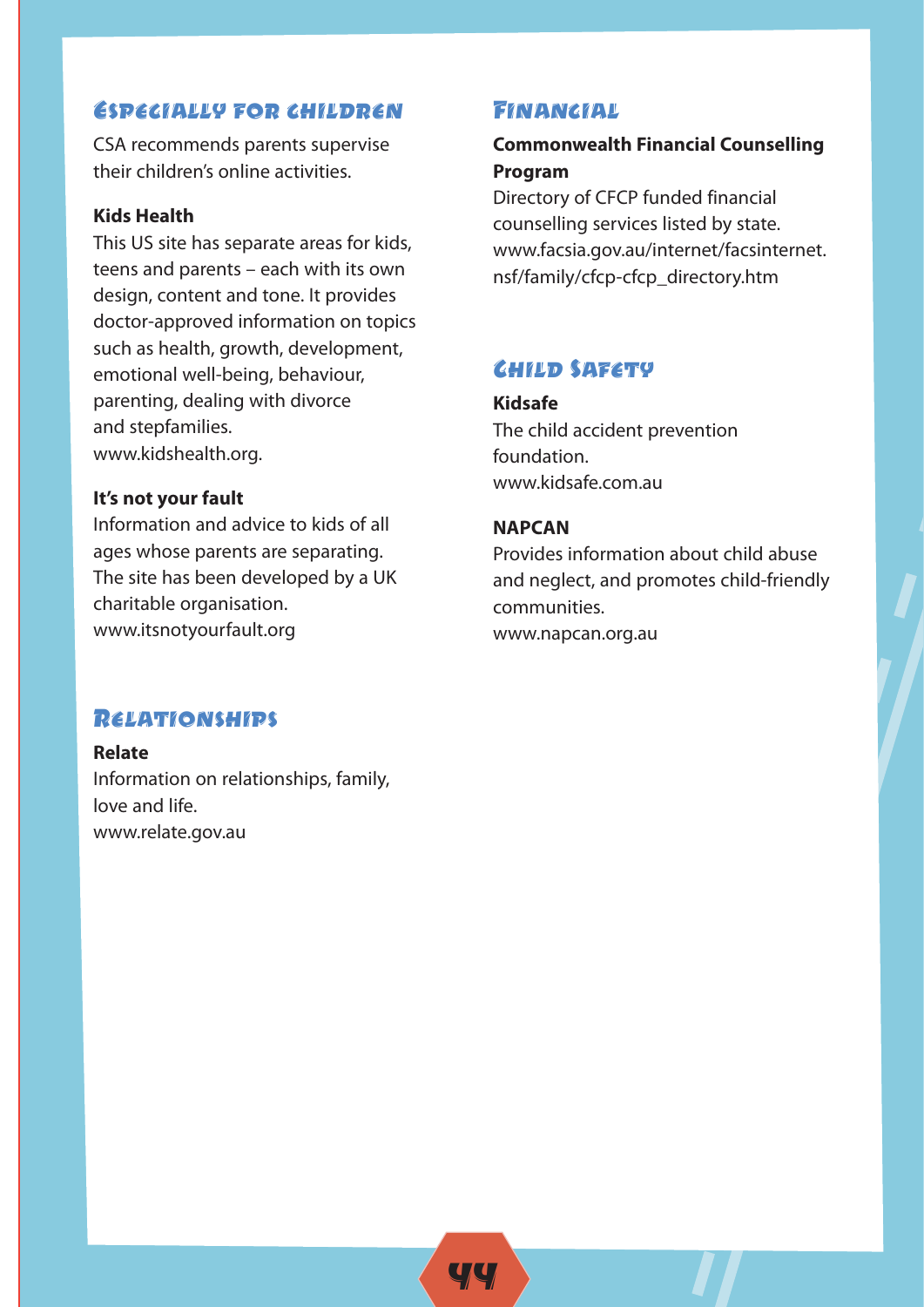## Parenting arrangements guideline

Use the following as a guide. Photocopy if you have more than two children. Keep a copy for reference.

A parenting arrangement is not enforceable. If you wish to have it made enforceable, an application to the Family Court for Consent Orders should be made.

|         | <b>Name</b> | <b>Residential address</b> | Date of birth |
|---------|-------------|----------------------------|---------------|
| Child 1 |             |                            |               |
| Child 2 |             |                            |               |

Communication between parents will be: (tick all that apply)

| <b>Type</b>         | <b>Parent to</b><br>initiate<br>contact | Period (daily,<br>weekly, monthly<br>etc) | Date, time |
|---------------------|-----------------------------------------|-------------------------------------------|------------|
| $\Box$ in person    |                                         |                                           |            |
| $\Box$ by telephone |                                         |                                           |            |
| $\Box$ by letter    |                                         |                                           |            |
| $\Box$ by email     |                                         |                                           |            |
| other               |                                         |                                           |            |

Non-resident parent–child communication: (tick all that apply)

| <b>Type</b>         | <b>Weekly (day</b><br>and time) | <b>Daily (day</b><br>and time) | Monthly<br>(day and time) |
|---------------------|---------------------------------|--------------------------------|---------------------------|
| $\Box$ in person    |                                 |                                |                           |
| $\Box$ by telephone |                                 |                                |                           |
| $\Box$ by letter    |                                 |                                |                           |
| $\Box$ by email     |                                 |                                |                           |
| other               |                                 |                                |                           |

Records (tick)

| Both parents will have full access to school, day care, medical $  \Box$ |     | No <sub>1</sub> |
|--------------------------------------------------------------------------|-----|-----------------|
| and other records of our children                                        | Yes |                 |

| <b>Decision-making and</b><br>responsibilities                                                                                                                          | <b>Details</b> | <b>Person</b><br>responsible<br>(Mum/Dad) |
|-------------------------------------------------------------------------------------------------------------------------------------------------------------------------|----------------|-------------------------------------------|
| Education (which school will<br>the children attend K-YR12;<br>entry into special classes)                                                                              |                |                                           |
| Medical (medical procedures<br>needed, medications to be<br>taken, emotional health<br>decisions)                                                                       |                |                                           |
| Dental (procedures needed<br>including orthodontics)                                                                                                                    |                |                                           |
| Selection of health care<br>providers (GP, Specialists,<br>Physiotherapists, Naturopath/<br>Homeopath, Counsellor,<br>Psychologist)                                     |                |                                           |
| Selection of Child Care<br>Providers                                                                                                                                    |                |                                           |
| When with mother                                                                                                                                                        |                |                                           |
| When with father                                                                                                                                                        |                |                                           |
| Before and after school                                                                                                                                                 |                |                                           |
| School holiday programs                                                                                                                                                 |                |                                           |
| Extra curricular activities<br>(what the children will<br>be participating in when<br>these activities involve each<br>person's parenting times)                        |                |                                           |
| Religious upbringing (what<br>faith the children will practice<br>on a regular basis, what<br>special religious ceremonies<br>or occasions will they be<br>involved in) |                |                                           |
| Extended family and<br>friends (who children will<br>have contact with e.g.<br>grandparents, aunts, uncles,<br>cousins)                                                 |                |                                           |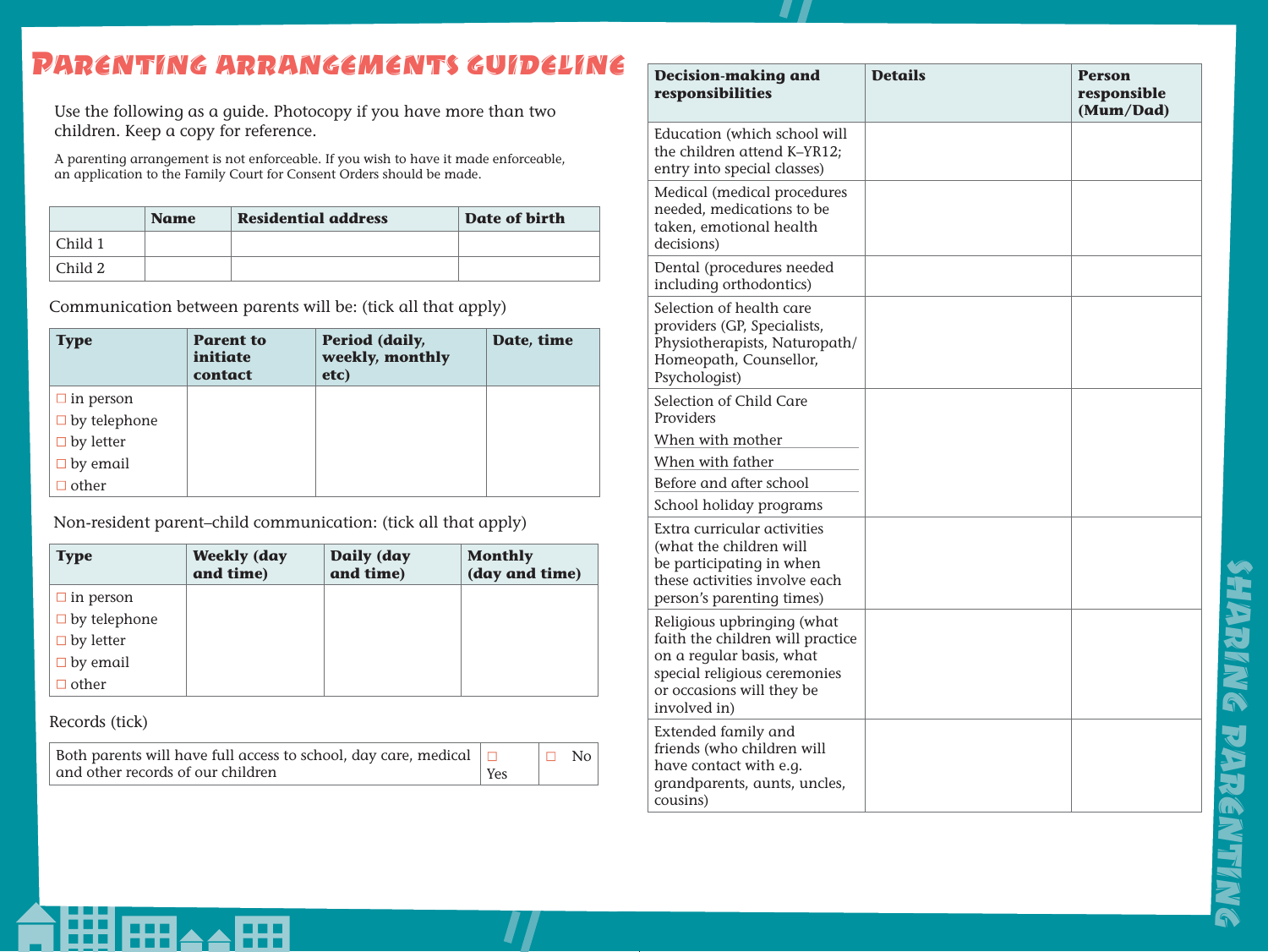#### Special occasion parenting time schedule

| Special days/<br>public holidays | <b>Even</b><br>vears | Odd<br>vears | <b>Parenting time</b><br>from/to | Pick up/drop<br>off locations |
|----------------------------------|----------------------|--------------|----------------------------------|-------------------------------|
| Mother's day                     |                      |              |                                  |                               |
| Father's day                     |                      |              |                                  |                               |
| Mother's birthday                |                      |              |                                  |                               |
| Father's birthday                |                      |              |                                  |                               |
| Child's birthday                 |                      |              |                                  |                               |
| School holiday term 1            |                      |              |                                  |                               |
| School holiday term 2            |                      |              |                                  |                               |
| School holiday term 3            |                      |              |                                  |                               |
| School holiday term 4            |                      |              |                                  |                               |
| New year's eve                   |                      |              |                                  |                               |
| New year's day                   |                      |              |                                  |                               |
| Good Friday                      |                      |              |                                  |                               |
| Easter Saturday                  |                      |              |                                  |                               |
| Easter Sunday                    |                      |              |                                  |                               |
| Easter Monday                    |                      |              |                                  |                               |
| Anzac Day                        |                      |              |                                  |                               |
| Queen's Birthday                 |                      |              |                                  |                               |
| Christmas Eve                    |                      |              |                                  |                               |
| Christmas Day                    |                      |              |                                  |                               |
| <b>Boxing Day</b>                |                      |              |                                  |                               |

*Note: When taking holidays with the children, let the other parent know where, when and how contact can be made e.g. mobile phone (if out of range provide a contact alternative)*

Weekday and /or weekend parenting time schedule

| <b>Weekdays</b> | <b>Weekdays</b> |            | From (pick          | To (return | Weekend |            | Pick up/             |
|-----------------|-----------------|------------|---------------------|------------|---------|------------|----------------------|
|                 | Mum             | <b>Dad</b> | $up$ date/<br>time) | date/time) | Mum     | <b>Dad</b> | drop off<br>location |
| Week 1          |                 | ◻          |                     |            |         | □          |                      |
| Week 2          |                 | □          |                     |            |         | □          |                      |
| Week 3          |                 | □          |                     |            |         | □          |                      |
| Week 4          |                 | п          |                     |            |         | □          |                      |

#### Costs

| Kids' expenses                                                                                               | <b>Responsibility for \$ amount/</b><br>percentage |     |  |  |
|--------------------------------------------------------------------------------------------------------------|----------------------------------------------------|-----|--|--|
|                                                                                                              | Mum                                                | Dad |  |  |
| Before and after school care                                                                                 |                                                    |     |  |  |
| Child care (before and after school;<br>day care, etc)                                                       |                                                    |     |  |  |
| Children's pocket money                                                                                      |                                                    |     |  |  |
| Extra curricular activities and<br>equipment (e.g. music/dance/martial<br>arts/horse riding/soccer/football) |                                                    |     |  |  |
| Health and dental insurance                                                                                  |                                                    |     |  |  |
| Holiday programs                                                                                             |                                                    |     |  |  |
| Holiday travel (circle): air/rail/bus                                                                        |                                                    |     |  |  |
| School equipment                                                                                             |                                                    |     |  |  |
| School fees                                                                                                  |                                                    |     |  |  |
| School uniforms                                                                                              |                                                    |     |  |  |
| Sporting clubs                                                                                               |                                                    |     |  |  |
| Tutoring                                                                                                     |                                                    |     |  |  |
| Claiming of deductions/rebates<br>(specify)                                                                  |                                                    |     |  |  |
| Child mobile phone and ongoing call<br>costs                                                                 |                                                    |     |  |  |

#### Future moves

Both parents agree that the acceptable distance that either may move from the other parent without notification is  $\mu$  km (e.g. 60 kilometres).

#### Household rules

Both parents agree that the following rules apply to children in both households:

- No drinking
- No smoking
- Helmets to be worn when bike riding/skating
- School night bedtime is at \_\_\_\_\_\_\_\_ pm
- (add your own)

Agreed review date:  $\frac{1}{2}$  / $\frac{1}{2}$ 

## **DID YOU KNOW?**

Some child support payments can go towards these expenses. For more information call CSA on 131 272 or visit www.csa.gov.au